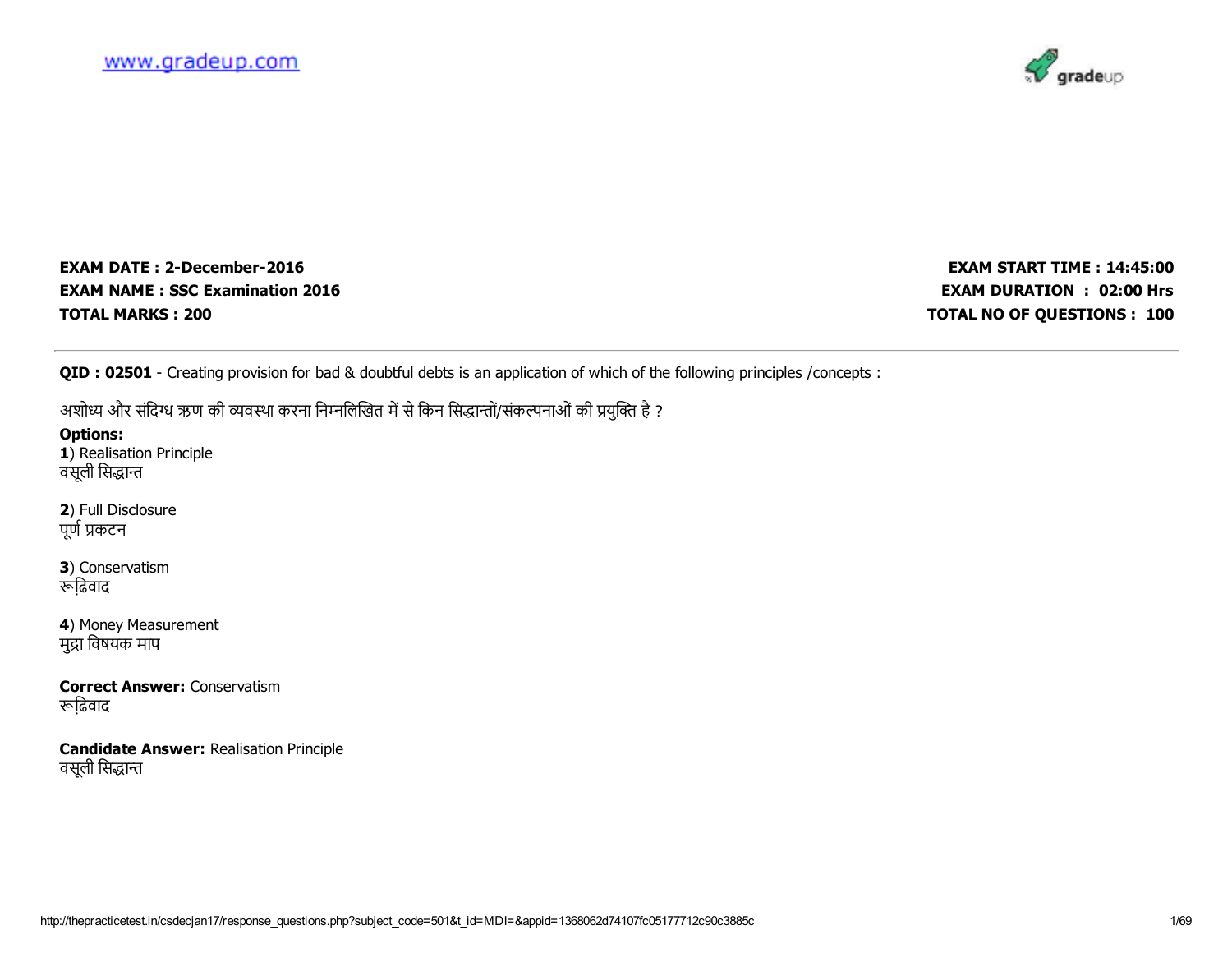1/25/2017 Staff Selection Commision

QID : 02502 - A company has a machinery costing Rs. 5,00,000. Depreciation is charged as follows : Yr 2010 - Rs. 50,000 Yr 2011 - Rs. 30,000 Yr 2012, 2013 - Rs. 50,000 Which principle is violated ?

एक कम्पनी के पास 5,00,000 रू मूल्य की मशीन है। मूल्यह्रास निम्नलिखित प्रकार से लिया जाता है। वर्ष 2010 - 50,000 रू वर्ष 2011 - 30,000 रू বৰ্ষ 2012, 2013 - 50,000 रू किस सिद्धान्त का उल्लंघन हुआ है ?

Options: 1) Materiality द्रव्यात्मकता

2) Substance over form आकार के ऊपर सार

3) Consistency Principle संगति सिद्धान्त

4) Timeliness सामियकता

Correct Answer: Consistency Principle संगति सिद्धान्त

Candidate Answer: Consistency Principle संगति सिद्धान्त

**QID : 02503** - If a liability is decreased, then for the asset to be constant, there will be a corresponding :

यदि देयता कम हो जाए तो आस्तियों के स्थिर रहने के लिए क्या आवश्यक है, उसके तदनुरूपी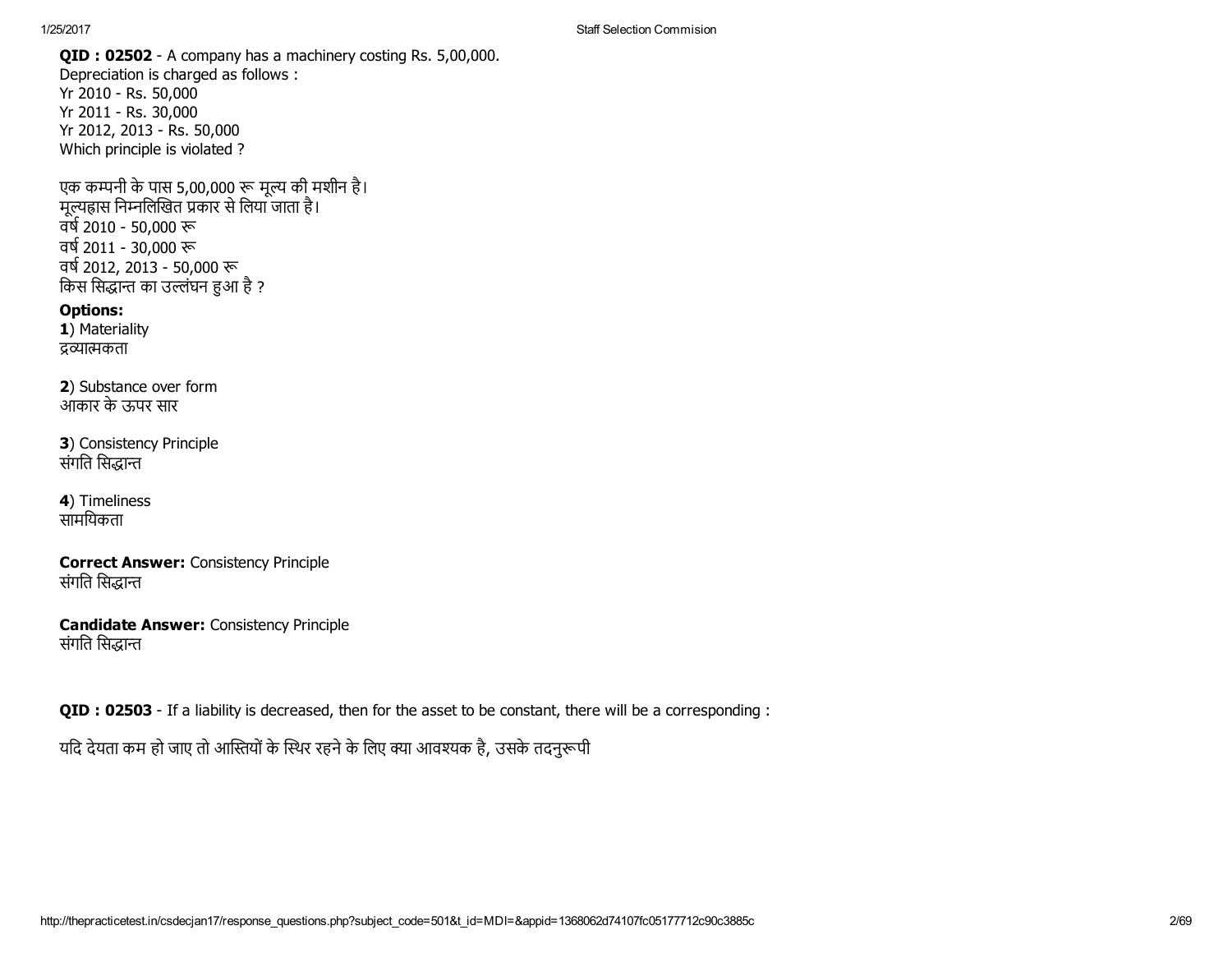1/25/2017 Staff Selection Commision

Options: 1) Increase in Capital पूँजी में वृद्धि हो

2) Decrease in Capital पँजी में कमी हो

3) Decrease in Profit लाभ में कमी हो

4) Decrease in Asset अस्ति में कमी हो

Correct Answer: Increase in Capital पूँजी में वृद्धि हो

Candidate Answer: Increase in Capital पूँजी में वृद्धि हो

QID : 02504 - Withdrawal of goods from stock by the owner of the business for personal use should be recorded by

कारोबार के मालिक द्वारा निजी प्रयोग के लिए स्टॉक से निकाली गई वस्तुओं को किसके द्वारा रिकार्ड किया जाना चाहिए ?

# Options:

1) Debiting Stock Account and Crediting Capital Account स्टॉक लेखे में से डेबिट करके और पूँजी लेखे में क्रेडिट करके किया जाना चाहिए

2) Debiting Capital Account and Crediting Drawing Account पूँजी लेखे में से डेबिट करके और आहरण लेखे में क्रेडिट करके किया जाना चाहिए

3) Debiting Drawing Account and Crediting Stock Account आहरण लेखें में से डेबिट करके और स्टॉक लेखे में क्रेडिट करके किया जाना चाहिए

4) Debiting Stock Account and Crediting Drawing Account ्स्टॉक लेखे में से डेबिट करके और आहरण लेखे में क्रेडिट करके किया जाना चाहिए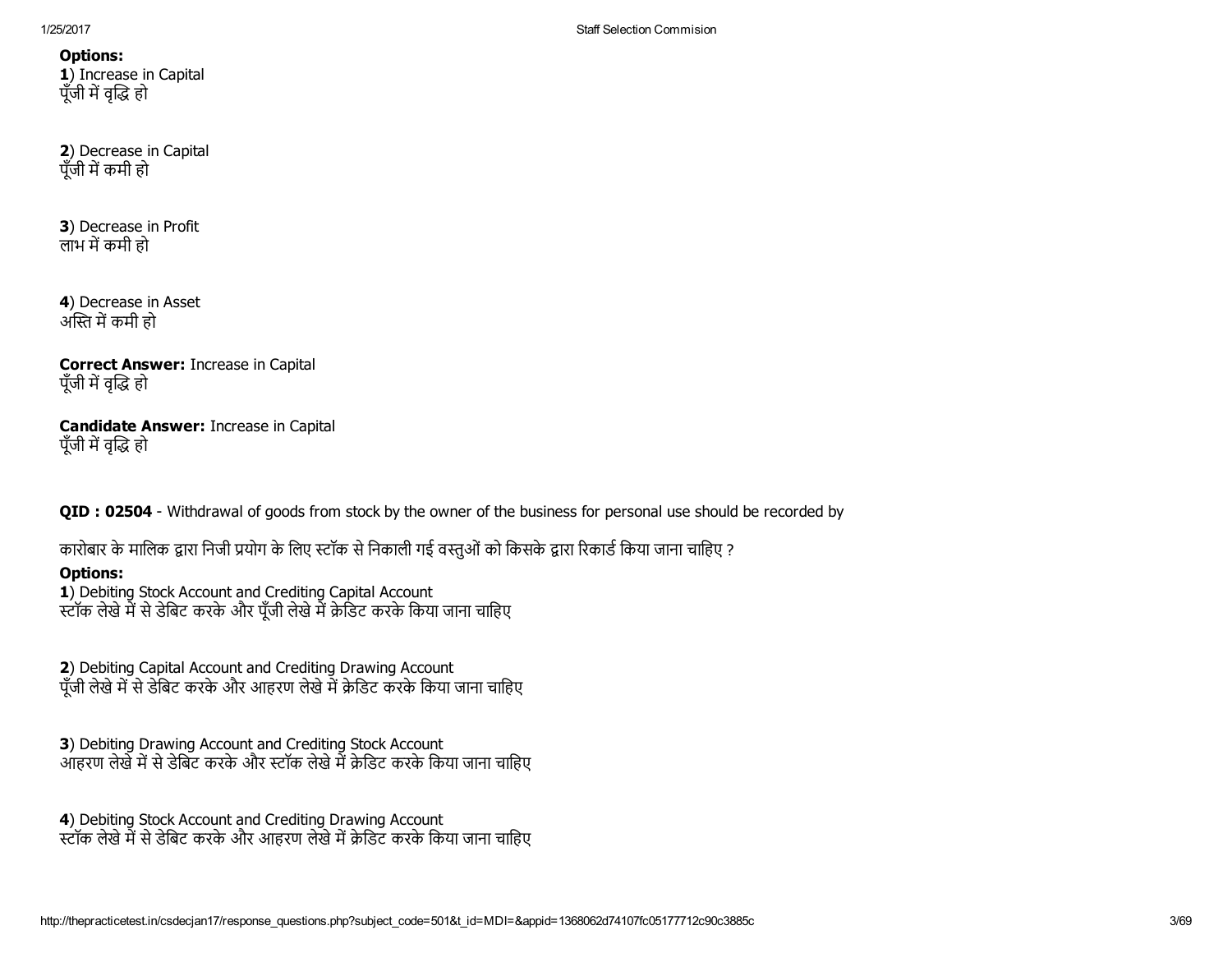Correct Answer: Debiting Drawing Account and Crediting Stock Account आहरण लेखे में से डेबिट करके और स्टॉक लेखे में क्रेडिट करके किया जाना चाहिए

Candidate Answer: Debiting Stock Account and Crediting Drawing Account स्टॉक लेखे में से डेबिट करके और आहरण लेखे में क्रेडिट करके किया जाना चाहिए

QID : 02505 - A second hand car was purchased for Rs. 2,00,000 and depreciation is charged @ 10 % on written down value method and car is sold after 2 years for Rs. 1,40,000. Find the profit or loss on the sale of the car.

एक पुरानी कार 2,00,000 रू में खरीदी गई और उस पर ह्रासित मूल्य विधि के अनुसार 10% की दर से मूल्यह्रास लिया गया। कार दो वर्ष बाद 1,40,000 रू की बेच दी गई। कार की बिक्री पर लाभ या हािन बताएं ?

Options: 1) Loss of Rs. 20,000  $20,000$  रू हानि

2) Loss of Rs. 22,000 22,000 हािन

3) Loss of Rs. 11,000  $11,000$  रू हानि

4) Profit of Rs. 11,000 11,000 लाभ

Correct Answer: Loss of Rs. 22,000 22,000 हािन

Candidate Answer: Loss of Rs. 22,000 22,000 हािन

QID : 02506 - Which of the following is true?

निम्नलिखित में से कौन-सा सही है ?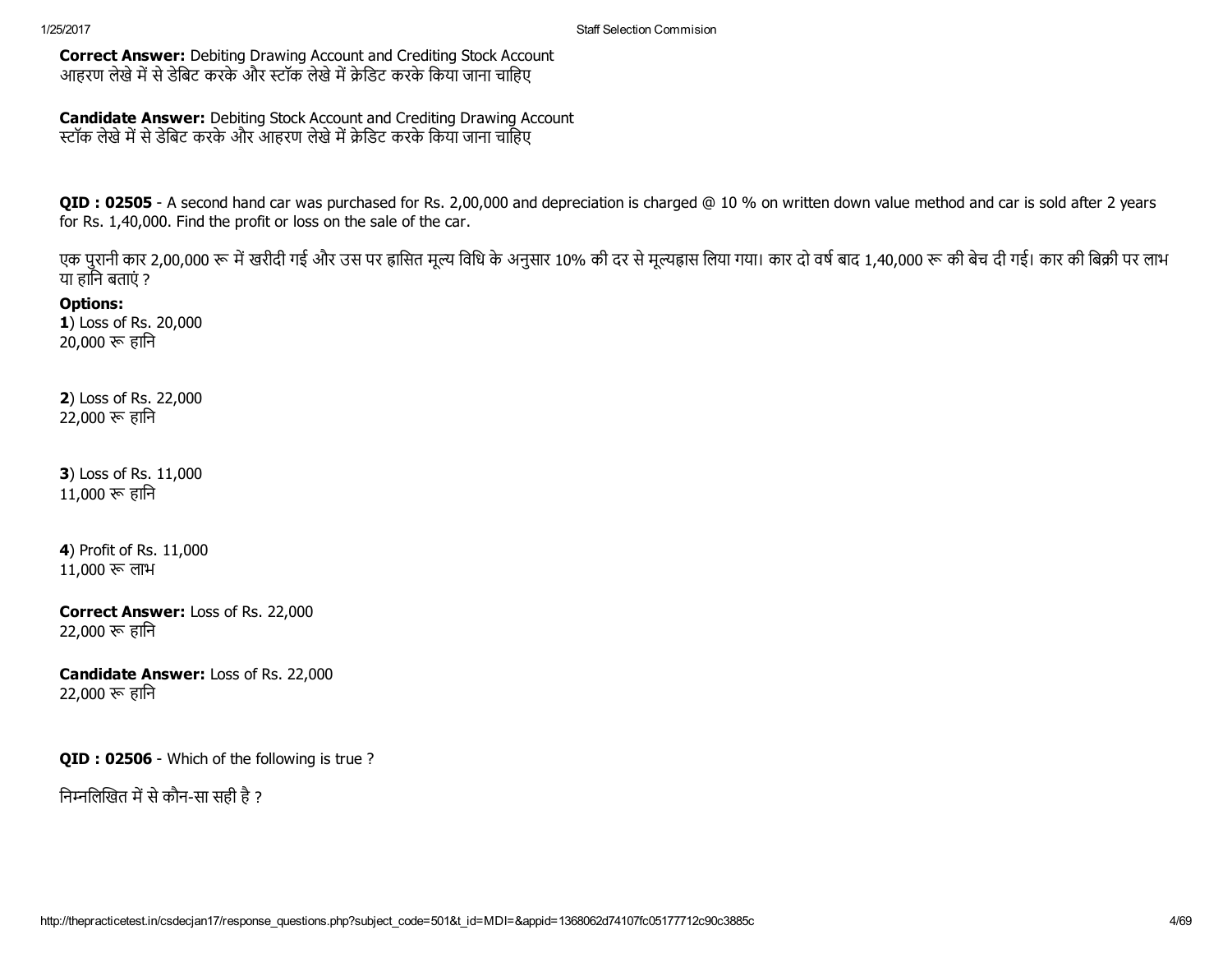1) Payment of liability Causes an increase in Owners equity देयता के भुगतान से स्वामी की ईक्विटी में वृद्धि होती है

2) The Collection of an Account Receivable will cause total assets to increase लेनदारी लेखे की उगाही से कुल अस्तियों में वृद्धि होगी

**3**) The accounting equation is Assets  $+$  Liability = Owner's equity लेखा समीकरण है: अस्तियां + देयता = स्वामी की ईक्विटी

4) Purchase of an asset, either in cash or Credit, does not change the owners equity नकद या क्रेडिट में आस्तियां खरीदने पर स्वामी की ईक्रिटी में परिवर्तन नहीं होता

**Correct Answer:** Purchase of an asset, either in cash or Credit, does not change the owners equity नकद या क्रेडिट में आस्तियां खरीदने पर स्वामी की ईक्रिटी में परिवर्तन नहीं होता

**Candidate Answer:** Purchase of an asset, either in cash or Credit, does not change the owners equity नकद या क्रेडिट में आस्तियां खरीदने पर स्वामी की ईक्रिटी में परिवर्तन नहीं होता

QID : 02507 - Which of the following is true when debtor pays his dues ?

जब देनदार अपनी देय राशि का भुगतान कर देता है तो निम्नलिखित में से क्या सही है ?

# Options:

1) Asset side of The Balance sheet will decrease बैलेंस शीट की आस्ति वाला भाग कम हो जाएगा

2) Asset side of The Balance sheet will increase बैलेंस शीट के आस्ति वाले भाग में वृद्धि होगी

3) The liability side of The Balance sheet will increase बैलेंस शीट के देयता वाले भाग में वृद्धि होगी

4) There is no change in total asset or total liabilities कुल आस्तियों या कुल देयताओं में कोई परिवर्तन नहीं होगा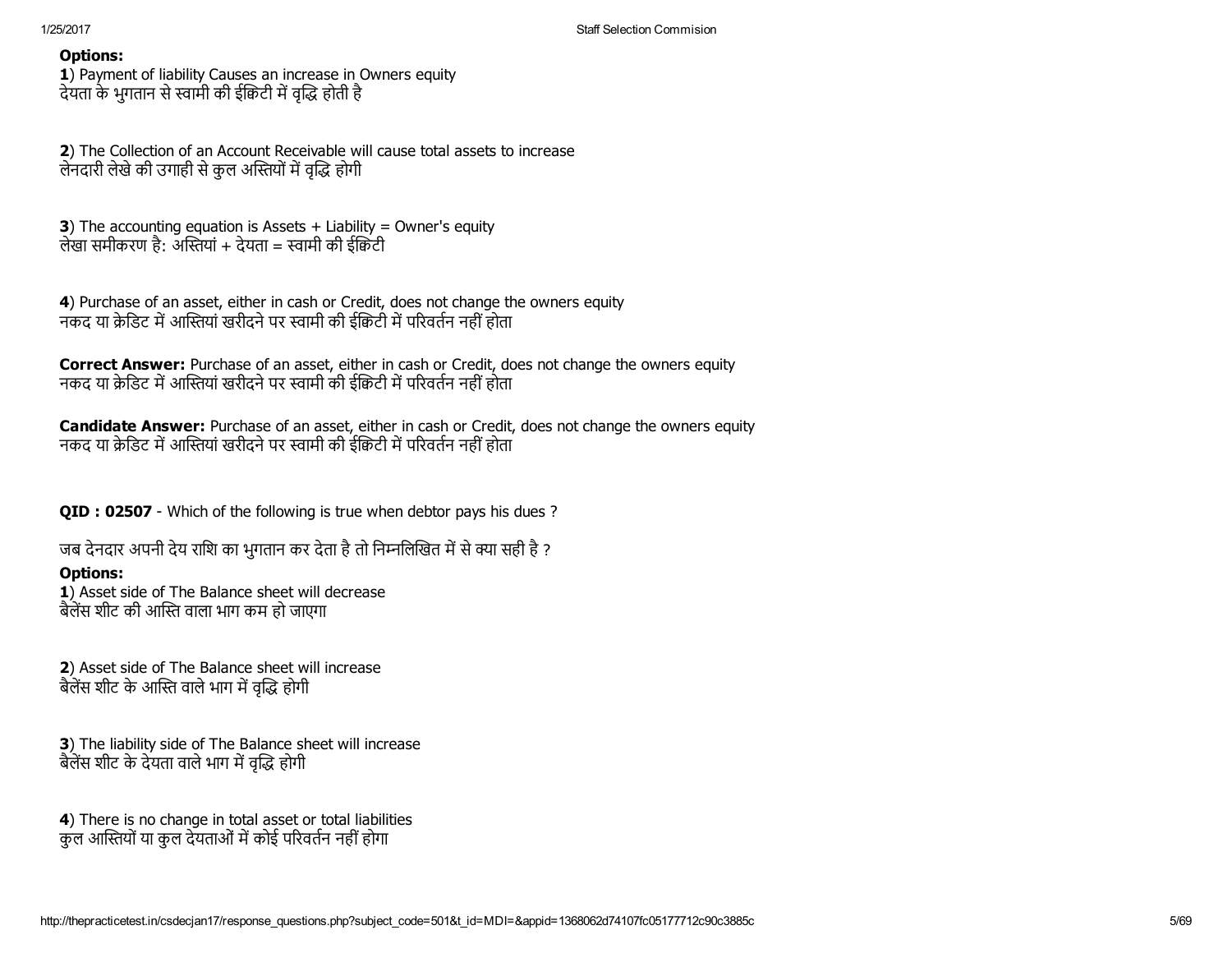Correct Answer: There is no change in total asset or total liabilities कुल आस्तियों या कुल देयताओं में कोई परिवर्तन नहीं होगा

Candidate Answer: Asset side of The Balance sheet will decrease बैलेंस शीट की आस्ति वाला भाग कम हो जाएगा

QID : 02508 - Only significant events which affect the business must be recorded as per the principle of

केवल महत्वपूर्ण घटनाएं जो कारोबार को प्रभावित करें, उनको किस सिद्धान्त के अनुसार रिकार्ड करना चाहिए ?

Options: 1) Separate Entity

पृथक प्रविष्टि

2) Accrual प्रोदमवन

3) Materiality द्रव्यात्मकता

4) Going Concern सुनाय प्रतिष्ठान

Correct Answer: Materiality द्रव्यात्मकता

Candidate Answer: Materiality द्रव्यात्मकता

QID : 02509 - Treatment of Goods given as free samples are

नि:शुल्क नमूनों के तौर पर दी गई वस्तुएं: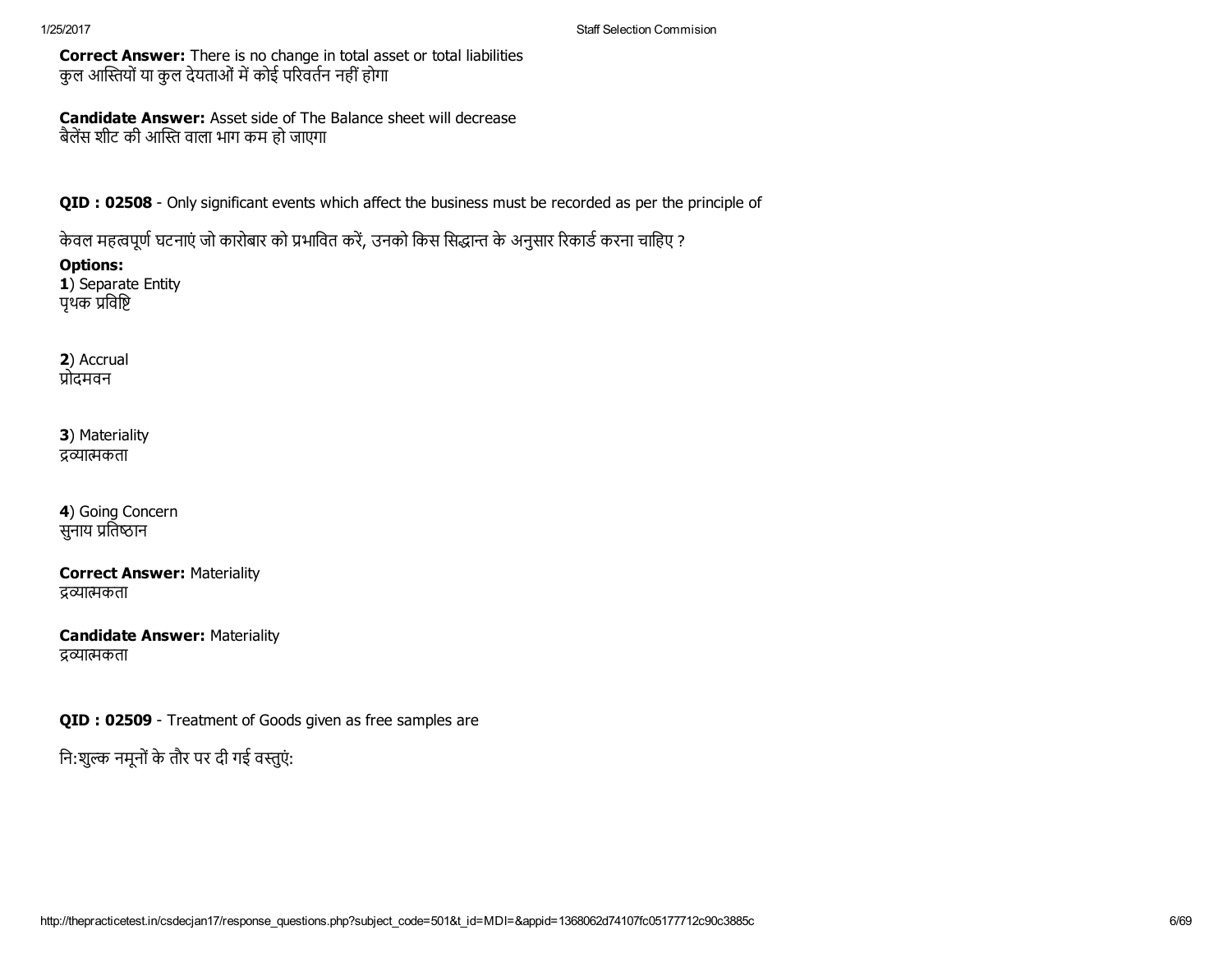1/25/2017 Staff Selection Commision

Options:

1) Added to Carriage Inward आगत वाहन व्यय में शामिल की जाती है

2) Added to Bad Debts अशोध्य ऋण में शामिल की जाती है

3) Deducted from Advertisement Expenses विज्ञापन खर्च में से घटाई जाती है

4) Deducted from Purchases खरीद में से घटाई जाती है

Correct Answer: Deducted from Purchases खरीद में से घटाई जाती है

Candidate Answer: Deducted from Purchases खरीद में से घटाई जाती है

QID : 02510 - Shyam bought goods having the list price of Rs. 50,000 from Ram less 20% trade discount & 2% cash discount and paid 40% by cheque. What is the amount paid by Shyam ?

श्याम ने राम से 50,000 रू सूची-कीमत की वस्तुएं खरीदीं और उसमें से 20% व्यापार बट्टा और 2% नकद बट्टा घटाया और 40% राशि चैक से दी। श्याम ने कितने रू का भुगतान किया ?

# Options:

1) Rs. 16,000 16,000 रू

2) Rs. 15,680 15,680 रू

3) Rs. 19,600  $19,600 \; \overline{\mathcal{R}}$ 

4) Rs. 15,600  $15,600 \; \text{ft}$ 

Correct Answer: Rs. 15,680 15,680 ফ

Candidate Answer: Rs. 15,680 15,680 ফ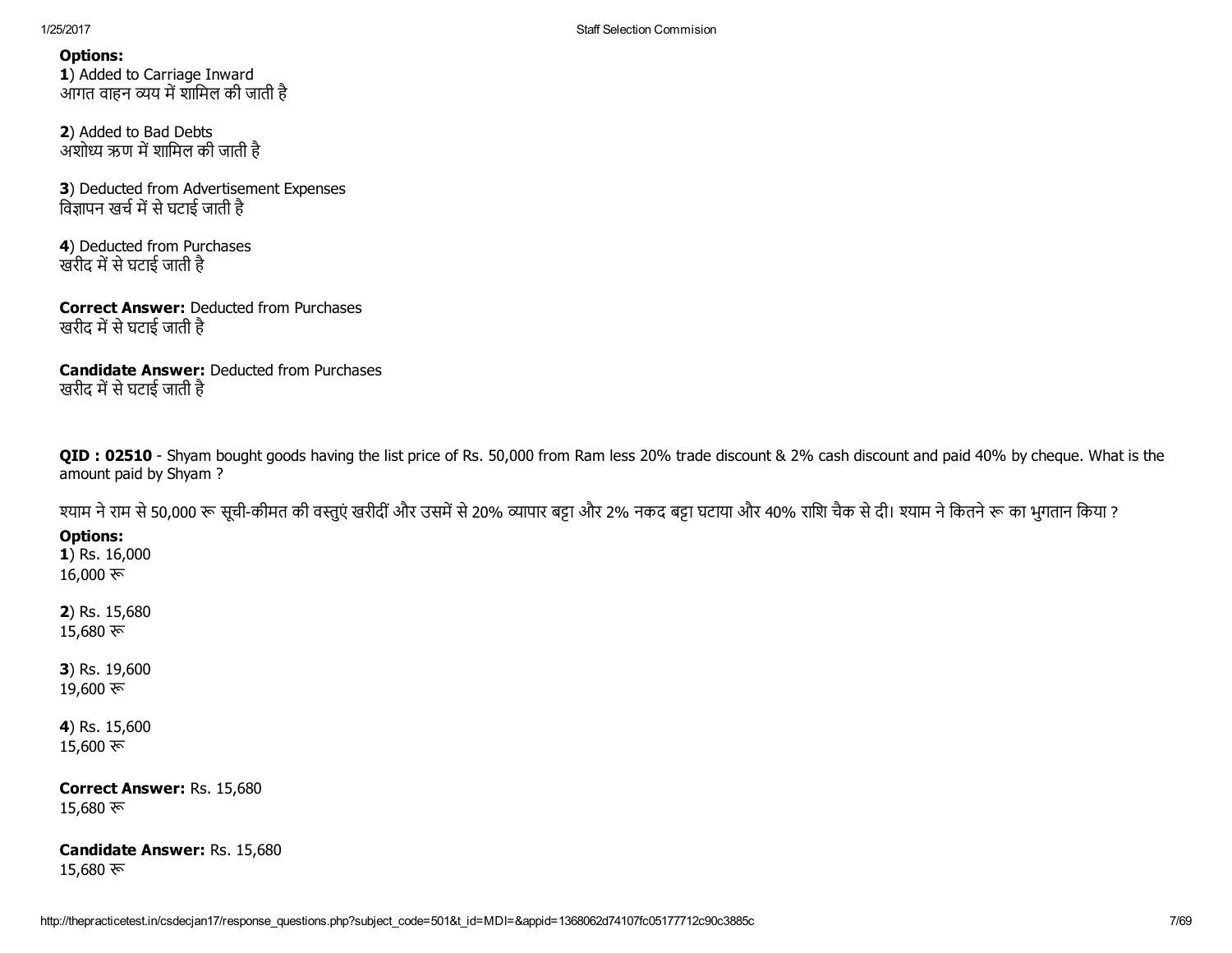QID : 02511 - Which of the following is true?

निम्नलिखित में से क्या सही है ?

Options: 1) Bank Account is a Personal Account. बैंक खाता एक निजी खाता है

2) Stock of Stationery Account is a Nominal Account. लेखन सामग्री लेखे का स्टॉक एक आय-व्यय लेखा है

3) Return Inward Account is a personal Account. 酀ितफल आवक लेखा एक िनजी लेखा है

4) Outstanding Rent Account is a Nominal Account. बकाया किराया लेखा एक आय-व्यय लेखा है

Correct Answer: Bank Account is a Personal Account. बक खाता एक िनजी खाता है

Candidate Answer: Stock of Stationery Account is a Nominal Account. लेखन सामग्री लेखे का स्टॉक एक आय-व्यय लेखा है

QID : 02512 - Periodic total of Purchase day book is posted to

खरीद संबंधी रोजनामचे में आवधिक जोड़ की प्रविष्टि कहां की जाती है ?

## Options:

1) Creditor Account लेनदार के लेखे में

2) Debtor Account ्<br>देनदार के लेखे में

3) Purchase Account खरीद संबंधी लेखे में

4) Purchase Memorandum Account खरीद संबंधी ज्ञापन में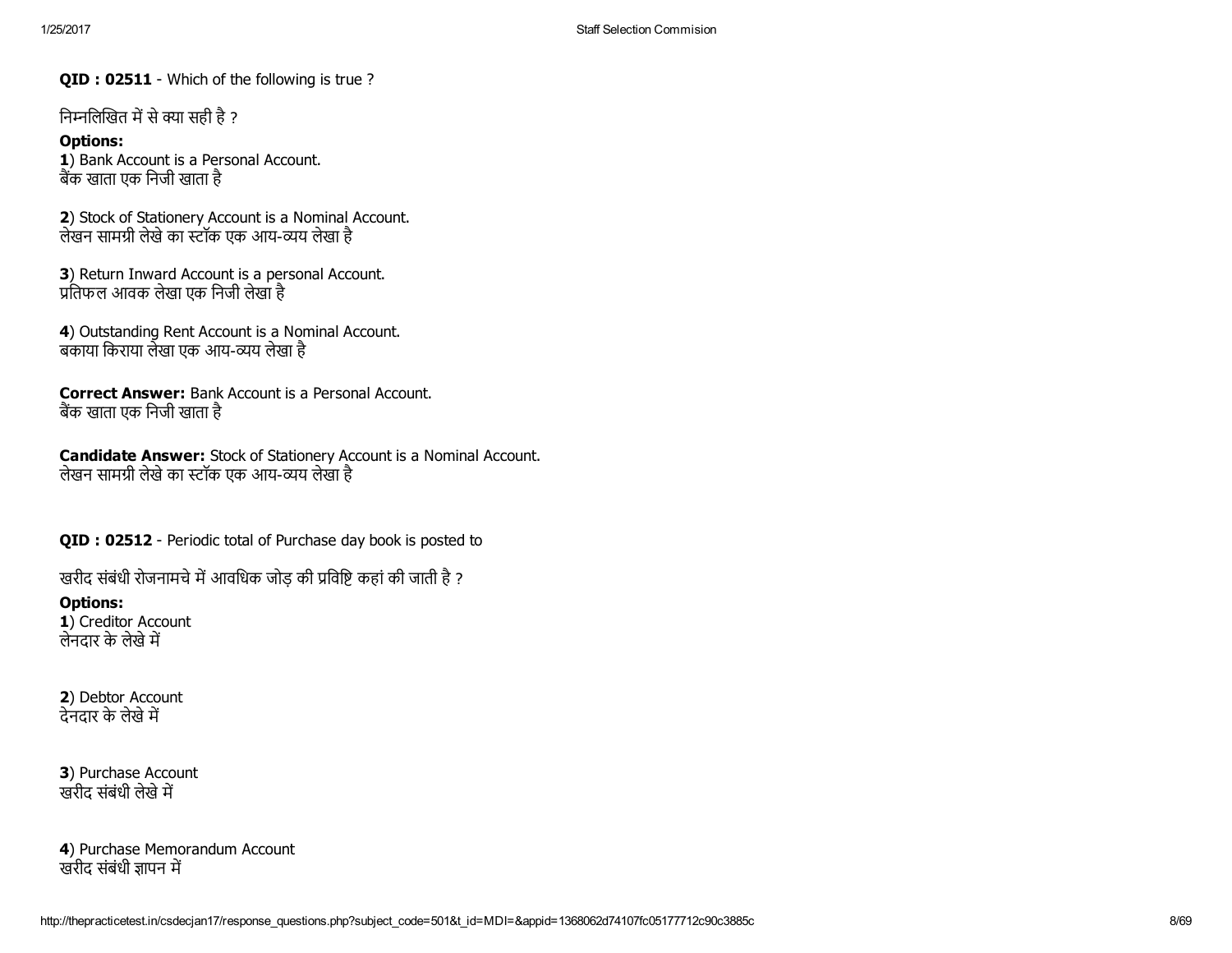Correct Answer: Purchase Account खरीद संबंधी लेखे में

Candidate Answer: Purchase Memorandum Account खरीद संबंधी ज्ञापन में

QID : 02513 - Which of the following statements is true?

निम्नलिखित में से कौन-सा कथन सही है ?

## Options:

1) Bank charges increase debit balance shown as per Bank column of the cash Book रोकड़ बही के बैंक कॉलम में दिखाए अनुसार बैंक प्रभार डेबिट शेष को बढ़ा देते हैं

2) Bank charges increase debit balance as per Bank pass Book बैंक की पास बुक के अनुसार बैंक प्रभार डेबिट शेष को बढ़ा देते हैं

3) A cash sale of a non-trading asset is recorded in the Journal proper गैर-व्यापार आस्तियों की नकद बिक्री मुख्य जर्नल में रिकार्ड की जाती है

4) Cash discount allowed by the business will appear on the debit side of the debtors account <u>त्यापार में दिया गया नकद बड़ा देनदार के लेखे की डेबिट वाली ओर दिखाया जाएगा</u>

Correct Answer: Bank charges increase debit balance as per Bank pass Book बैंक की पास बुक के अनुसार बैंक प्रभार डेबिट शेष को बढ़ा देते हैं

Candidate Answer: Bank charges increase debit balance shown as per Bank column of the cash Book रोकड़ बही के बैंक कॉलम में दिखाए अनुसार बैंक प्रभार डेबिट शेष को बढ़ा देते हैं

QID : 02514 After the preparation of Ledgers, the next step is the preparation of

खाते तैयार करने के बाद अगले चरण में क्या तैयार करना होता है ?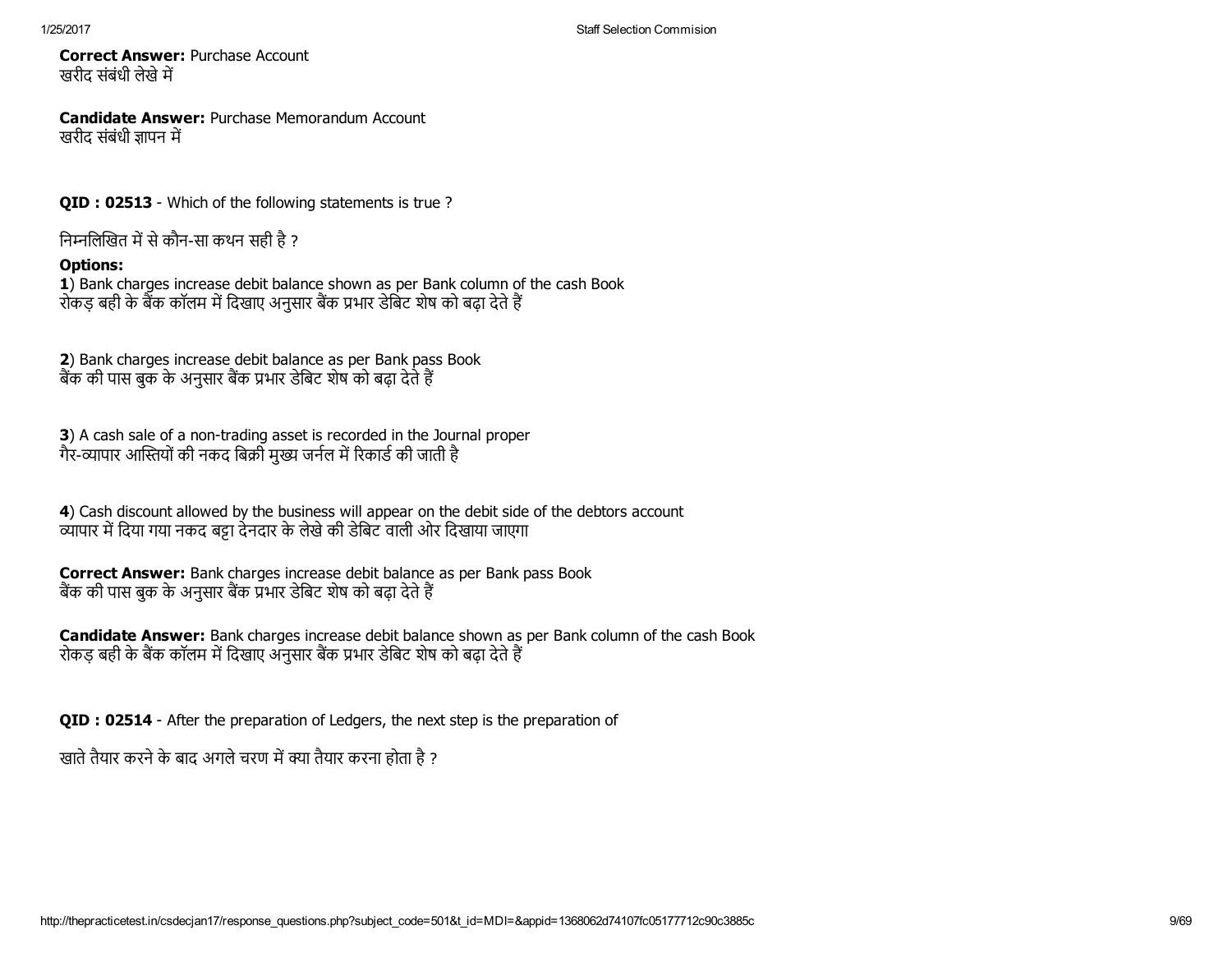1) Trading Account Āयापार लेखा

2) Trial Balance शेष परीण

3) Profit and Loss Account लाभहािन लेखा

4) Balance sheet बैलेंस शीट

Correct Answer: Trial Balance शेष परीण

Candidate Answer: Trial Balance शेष परीण

QID : 02515 - Total of Sale Book was not posted to the ledger. What is the kind of error ?

बिक्री बही के जोड़ की प्रविष्टि खाते में नहीं की गई। यह किस प्रकार की त्रूटि है ?

Options:

1) Error of omission चूक

2) Error of commission भूल

3) Error of principle सैद्धान्तिक त्रूटि

4) Compensating error प्रतिपूरक त्रुटि

Correct Answer: Error of omission चूक

Candidate Answer: Error of omission चूक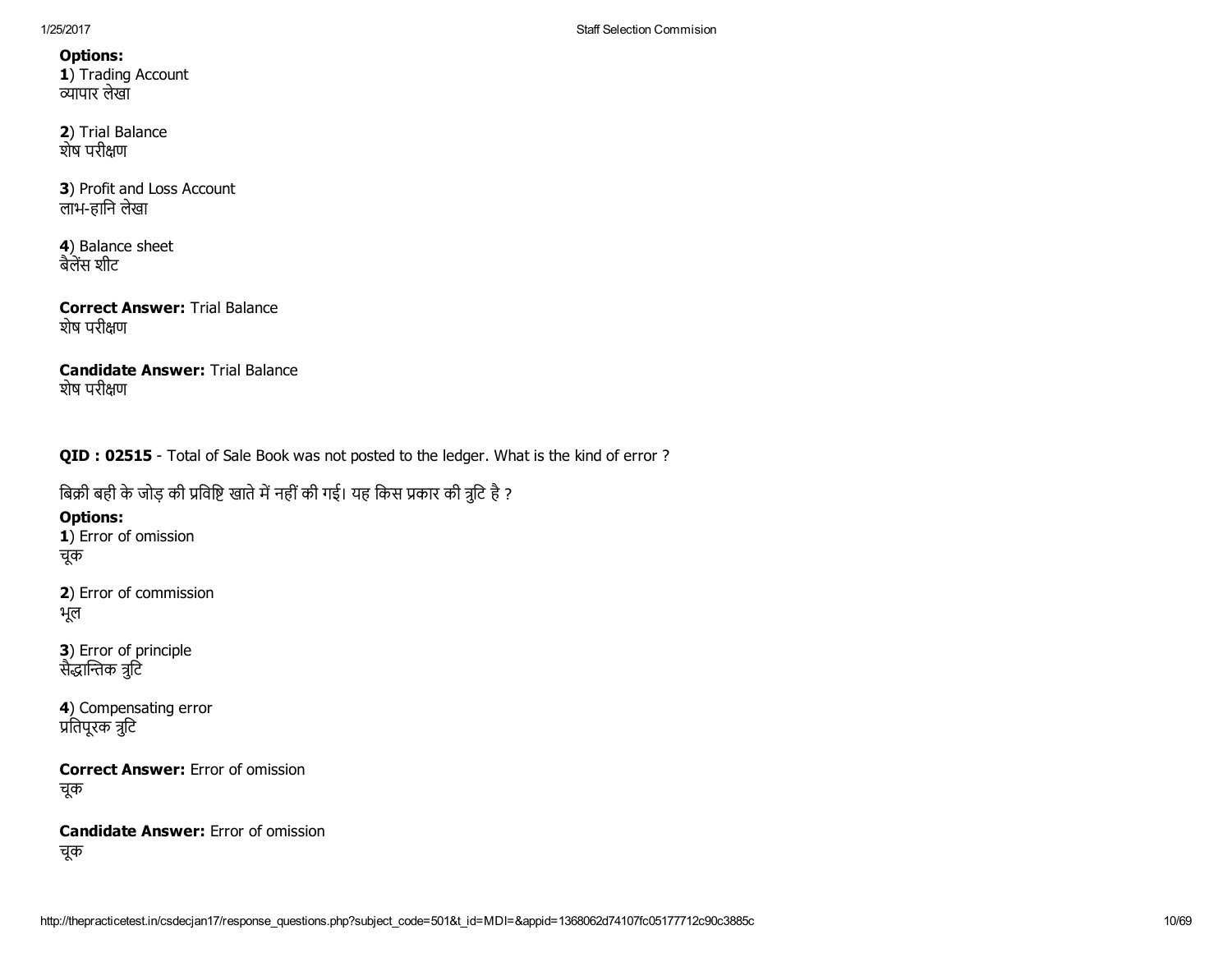QID : 02516 - Which of the following statements is correct?

निम्नलिखित में से कौन-सा कथन सही है ?

# Options:

1) Inventory valuation affects only the Income Statement. मालसूची मूल्यांकन केवल आय-विवरण को प्रभावित करता है

2) Under casting or Overcasting of subsidiary Book is an error of commission. सहायक बही जोड़ कम या अिधक िदखाया जाना एक भूल है

3) Capital expenditure wrongly treated as revenue expenditure is error of commission. पूंजी व्यय को गलती से राजस्व व्यय मानना एक भूल है

4) Inventory should be valued at lower of historical cost and current replacement cost. मालसूची का मूल्यांकन ऐतिहासिक लागत के कम की तरफ और वर्तमान प्रतिस्थापन लागत पर किया जाना चाहिए

Correct Answer: Under casting or Overcasting of subsidiary Book is an error of commission. सहायक बही जोड़ कम या अिधक िदखाया जाना एक भूल है

Candidate Answer: Under casting or Overcasting of subsidiary Book is an error of commission. सहायक बही जोड़ कम या अधिक दिखाया जाना एक भूल है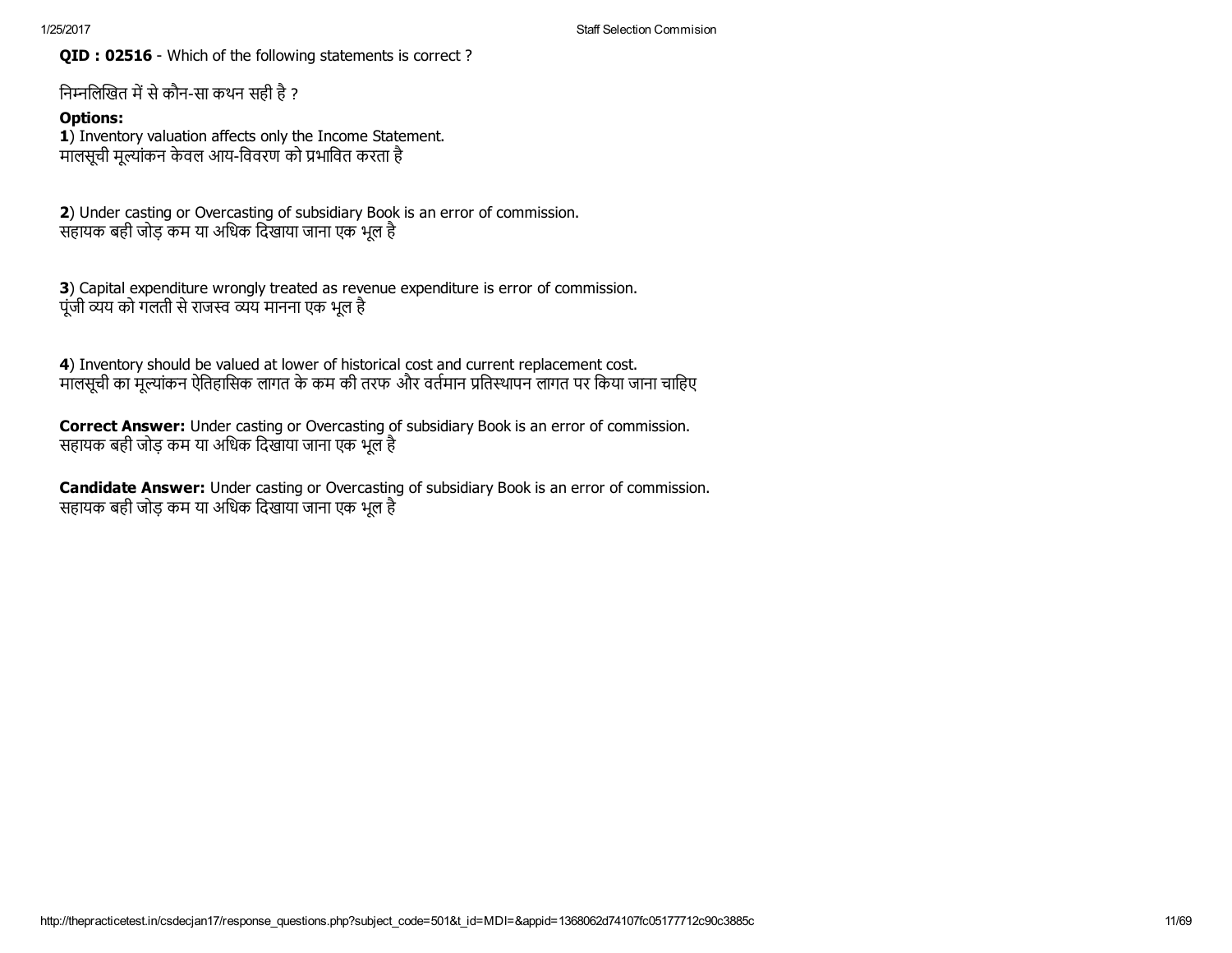# QID : 02517

Match the following: निम्नलिखित का मिलान करें:

| A) Trial Balance<br>शेष परीक्षण                                                                                                   | 1) Error of Principle<br>सैद्धान्तिक त्रुटि         |
|-----------------------------------------------------------------------------------------------------------------------------------|-----------------------------------------------------|
| B) Suspense Account<br>उचंत लेखा                                                                                                  | 2) Error of Commission<br>कृत्य-त्रुटि              |
| C) Sale of Rs. 1,150 to Rajesh<br>entered in Books as Rs. 1,510<br>राजेश को 1,150 रू की बिक्री का<br>खातों में 1,510 रू लिखा जाना | 3) Summary of ledger Accounts<br>खाता-बही का सारांश |
| D) Sale of old furniture treated as<br>sale of goods<br>पुराने फर्नीचर की बिक्री को माल<br>की बिक्री माना जाना                    | 4) One-sided errors<br>एक पक्षीय त्रुटि             |

# Options:

 $1)$  A-3, B-2, C-1, D-4

2) A-3, B-2, C-4, D-1

3) A-3, B-4, C-2, D-1

4) A-3, B-4, C-1, D-2

**Correct Answer: A-3, B-4, C-2, D-1** 

Candidate Answer: A-3, B-4, C-1, D-2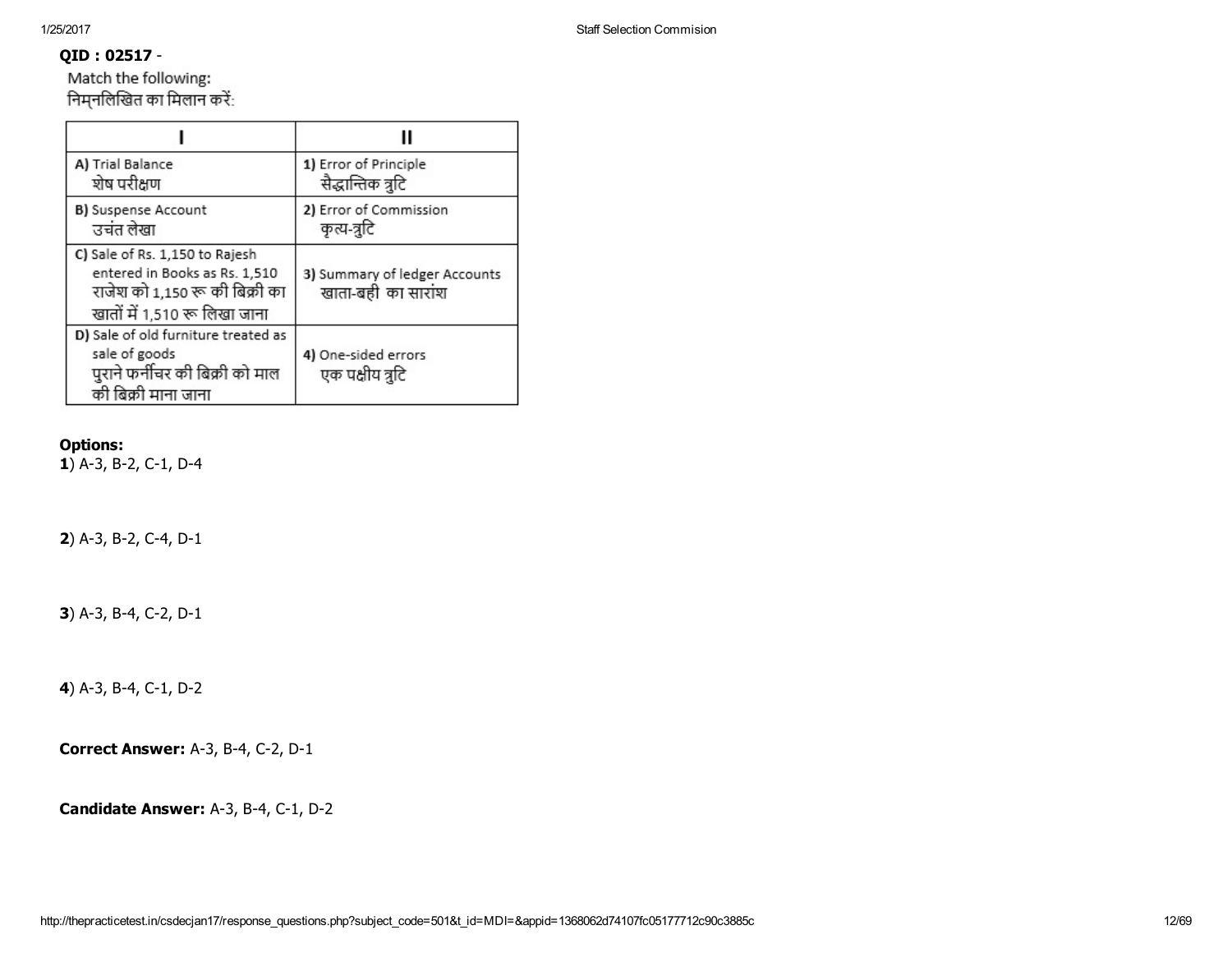QID : 02518 - Which of the following is true relating to a trial balance?

शेष परीक्षण के संबंध में इनमें से कौन-सा कथन सही है ?

# Options:

1) If a trial balance tallies, no transaction is omitted. यदि कोई शेष परीक्षण मेल खाता है तो कोई लेनदेन छूट नहीं सकता ।

2) A trial balance does not tally if a transaction is omitted. यिद कोई लेनदेन छूट जाए तो शेष परीण मेल नहींखाता ।

3) It is mandatorily prepared to ensure correctness of a Balance sheet. यह अनिवार्यत: इस प्रकार तैयार किया जाता है कि बैलेंस शीट का सही होना सनिश्चित किया जा सके ।

4) A trial balance is a summary of the General Ledger Balances outstanding on a particular date. शेष परीक्षण, किसी विशेष तारीख को बकाया सामान्य खाता शेषों का सारांश है ।

Correct Answer: A trial balance is a summary of the General Ledger Balances outstanding on a particular date. शेष परीक्षण, किसी विशेष तारीख को बकाया सामान्य खाता शेषों का सारांश है।

Candidate Answer: A trial balance is a summary of the General Ledger Balances outstanding on a particular date. शेष परीक्षण, किसी विशेष तारीख को बकाया सामान्य खाता शेषों का सारांश है ।

QID : 02519 - Which of the following errors will be revealed by the Trial Balance?

शेष परीक्षण द्वारा निम्नलिखित में से कौन-सी त्रूटियों का पता चलेगा ?

Options: 1) Compensating error प्रतिपरक त्रटि

2) Errors of omission चूक

3) Errors of principle सैद्धान्तिक त्रूटि

4) Wrong balancing of accounts लेखोंका गलत शेष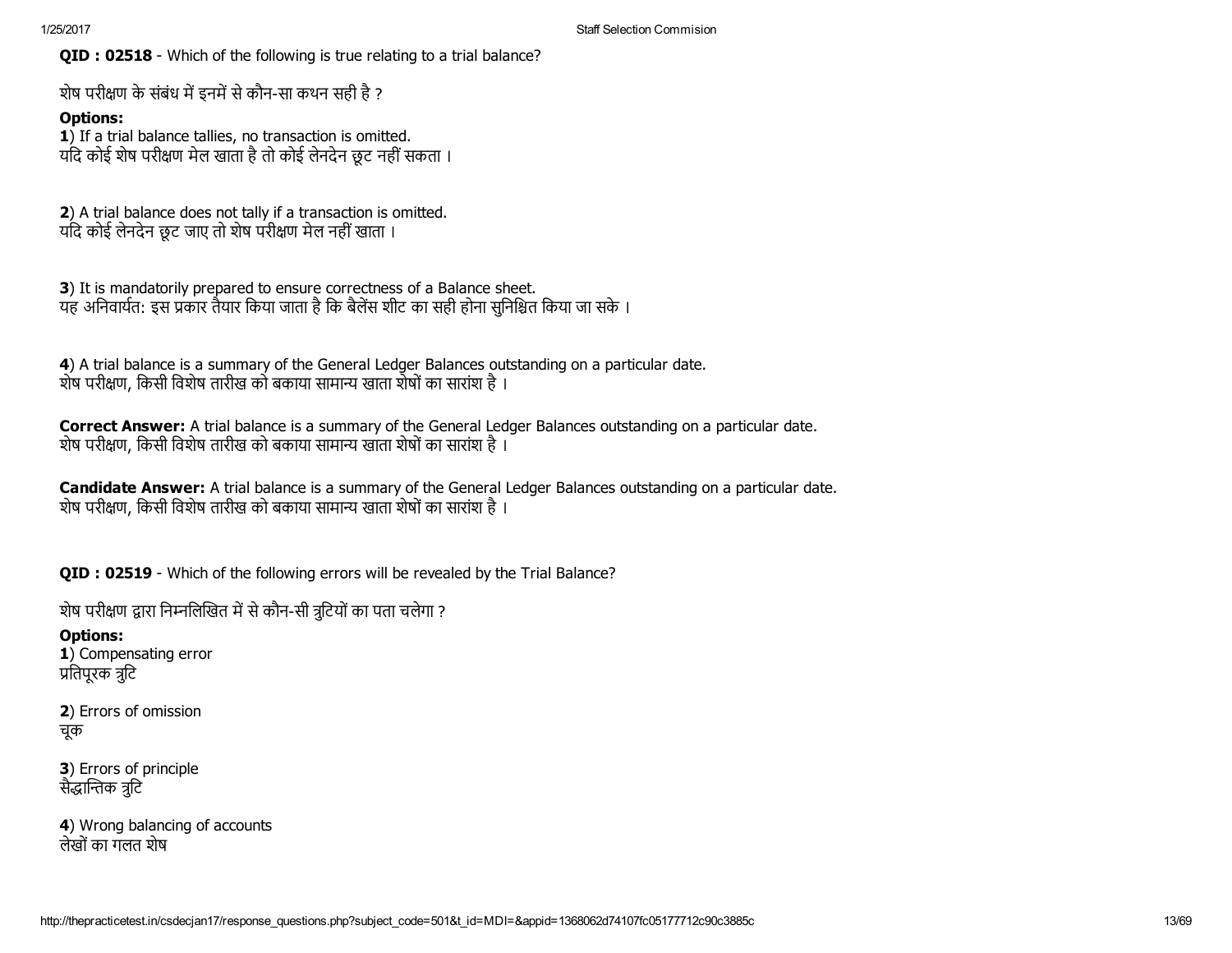Correct Answer: Wrong balancing of accounts लेखोंका गलत शेष

Candidate Answer: Wrong balancing of accounts लेखोंका गलत शेष

QID : 02520 - Prepaid expenses are valued in Balance sheet at

पूर्वदत्त व्ययों को बैलेंस शीट में कहां मूल्यांकित किया जाता है ?

Options: 1) Replacement Cost प्रतिस्थापन लागत

2) Current Cost वर्तमान लागत

3) Cost to acquire less accumulated amortization कम सिंचत परशोधन लेनेकी लागत

4) Cost less expired portion कालातीत भाग को कम करके लागत

Correct Answer: Cost less expired portion कालातीत भाग को कम करके लागत

Candidate Answer: Cost less expired portion कालातीत भाग को कम करके लागत

QID : 02521 - Which of the following equations is correct?

निम्नलिखित में से कौन-सा समीकरण सही है ?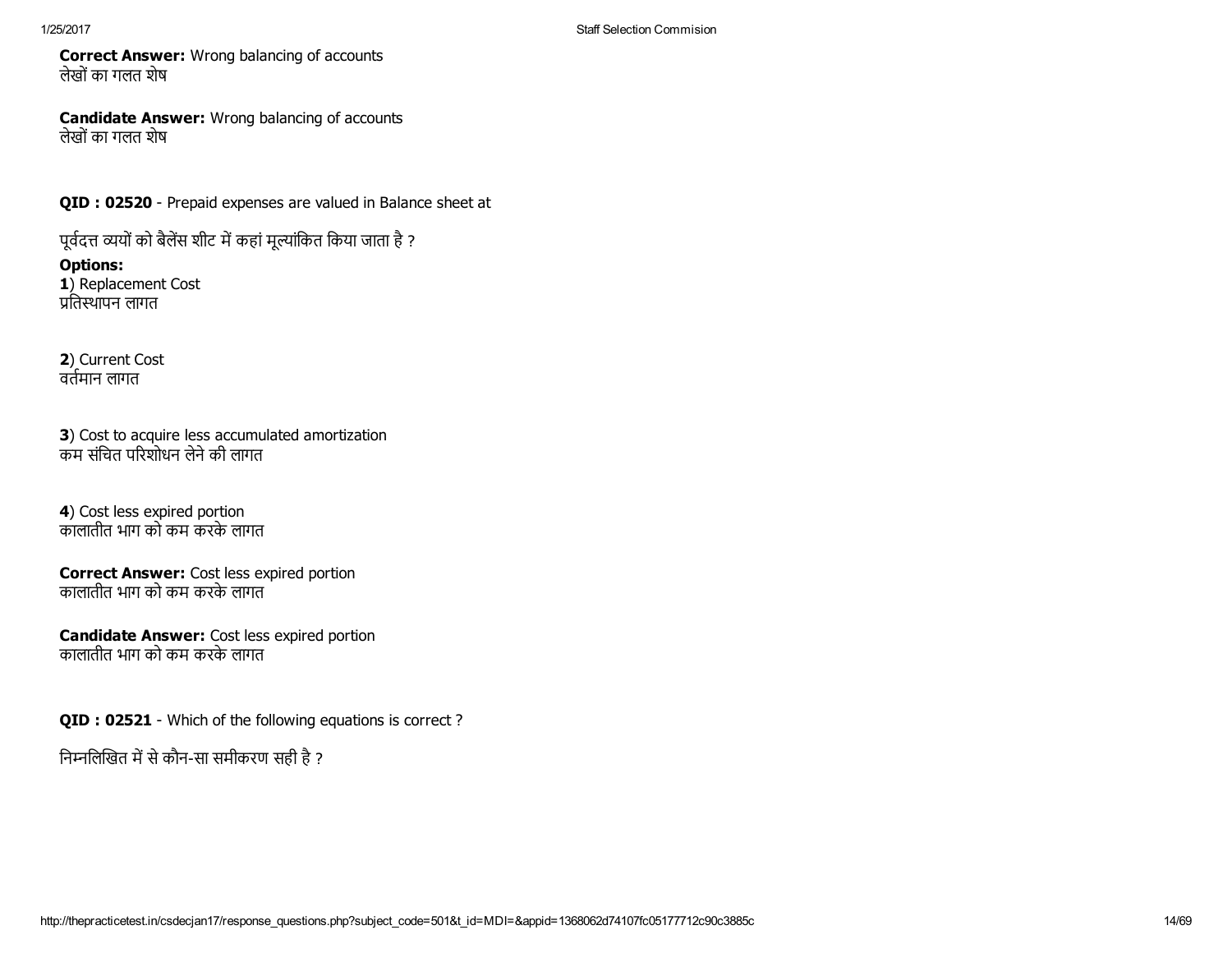1) Gross Profit + Sales + Direct expenses + Purchases + Closing balance = Opening Stock सकल लाभ + बिक्री + प्रत्यक्ष व्यय + क्रय + अंत शेष = प्रारंभिक स्टॉक

2) Gross Profit + Sales + Direct Expenses + Purchases - Closing stock= Opening Stock संकल लाभ + बिक्री + प्रत्यक्ष व्यय + क्रय - अंतिम स्टॉक = प्रारंभिक स्टॉक

3) Gross Profit + Opening stock + Direct Expenses + Purchases - Closing stock= Sales सकल लाभ + प्रारंभिक स्टॉक + प्रत्यक्ष व्यय + क्रय - अंतिम स्टॉक = बिक्री

4) Gross Profit - Opening stock + Direct Expenses + Purchases + Closing stock = Sales संकल लाभ - प्रारंभिक स्टॉक + प्रत्यक्ष व्यय + क्रय +अंतिम स्टॉक = बिक्री

Correct Answer: Gross Profit + Opening stock + Direct Expenses + Purchases - Closing stock= Sales सकल लाभ + प्रारंभिक स्टॉक + प्रत्यक्ष व्यय + क्रय - अंतिम स्टॉक = बिक्री

Candidate Answer: Gross Profit + Opening stock + Direct Expenses + Purchases - Closing stock= Sales सकल लाभ + पारंभिक स्टॉक + पत्यक्ष व्यय + कय - अंतिम स्टॉक = बिकी

QID : 02522 - At the time of finalization of accounts, bad debt recovered account will be transferred to

लेखों को अन्तिम रूप देते समय अशोध्य ऋण वसूली लेखे को किसमें अंतरित किया जाएगा ?

# Options:

1) Debtors Account देनदार लेखे में

2) Profit and Loss Account लाभ-हानि लेखे में

3) Profit and Loss Adjustment Account लाभ और हानि समायोजन लेखे में

4) Profit and Loss Appropriation Account लाभ और हानि विनियोजन लेखे में

Correct Answer: Profit and Loss Account लाभ-हानि लेखे में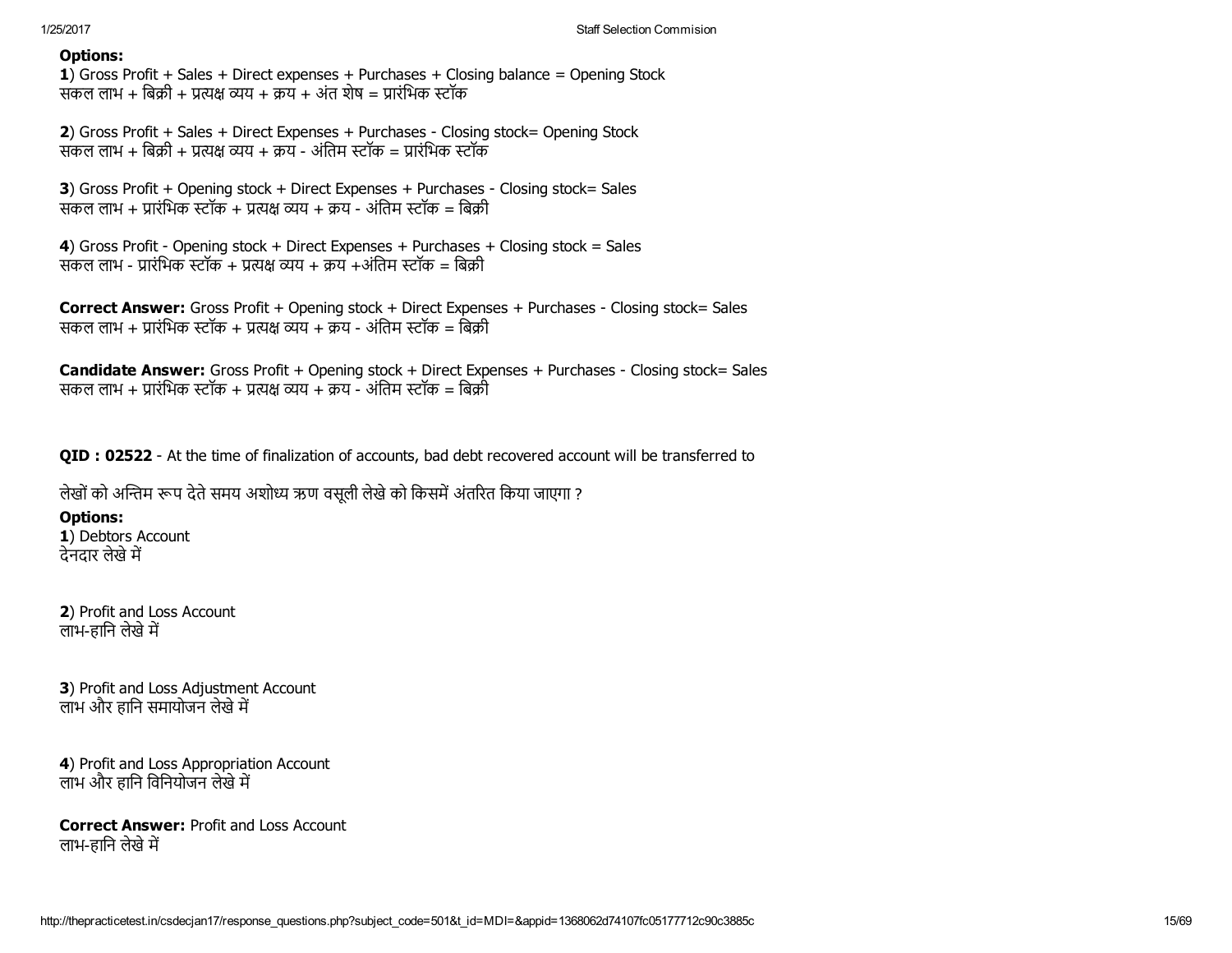Candidate Answer: Profit and Loss Adjustment Account लाभ और हानि समायोजन लेखे में

QID : 02523 - Contingent Liabilities are shown :

आकस्मिक देयताओं को किस प्रकार दर्शाया जाता है ?

Options: 1) Credit side of balance sheet

बैलेंस शीट की क्रेडिट वाली ओर

2) Profit & Loss Appropriation Account लाभ और हािन िविनयोजन लेखा

3) Both Profit & Loss Account & Balance sheet लाभ और हानि लेखा तथा बैलेंस शीट, दोनों में

4) None of the options इनमें से कोई नहीं

Correct Answer: None of the options इनमें से कोई नहीं

Candidate Answer: Both Profit & Loss Account & Balance sheet लाभ और हानि लेखा तथा बैलेंस शीट, दोनों में

QID : 02524 - If outside liability and owners equity are added we get :

यदि बाह्य देयता और स्वामी की ईकविटी को जोड़ दिया जाए तो क्या प्राप्त होगा ?

# Options:

1) Total Liabilities कुल देयता

2) Net Worth निवल सम्पत्ति

3) Share Holders Fund शेयर धारकोंकी िनिध

4) Gross Block संकल ब्लॉक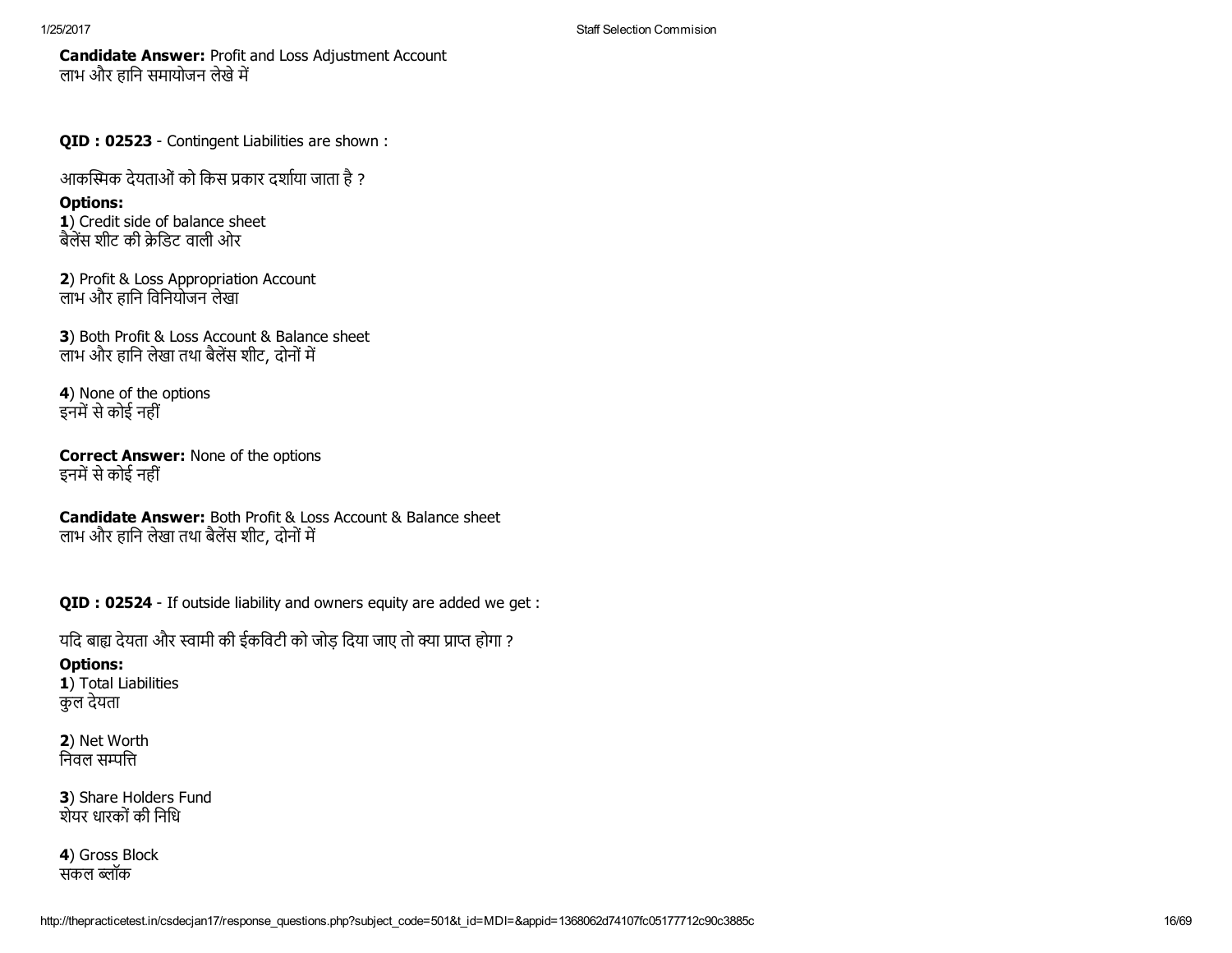Correct Answer: Total Liabilities कुल देयता

#### Candidate Answer: Net Worth निवल सम्पत्ति

QID : 02525 - XYZ send goods worth Rs 1,00,000 to Y on consignment basis at 20% above the cost price. The goods were sold by the consignee on a mark up of 15% on invoice price. Find the total mark up % over the cost of the goods.

XYZ 1,00,000 रू मूल्य का सामान परेषण आधार पर, क्रय मूल्य से 20% अधिक कीमत पर Y को भेजता है। वह सामान परीबेती द्वारा बीजक कीमत की 15% वर्धित कीमत पर बेच दिया जाता है। सामान की लागत के ऊपर से कुल वर्धित कीमत % मालूम करें।

Options:

1) 30%

2) 38%

3) 35%

4) 25%

Correct Answer: 38%

Candidate Answer: 38%

QID : 02526 - Which of the following statements is true ?

इनमें से कौन-सा कथन सही है ?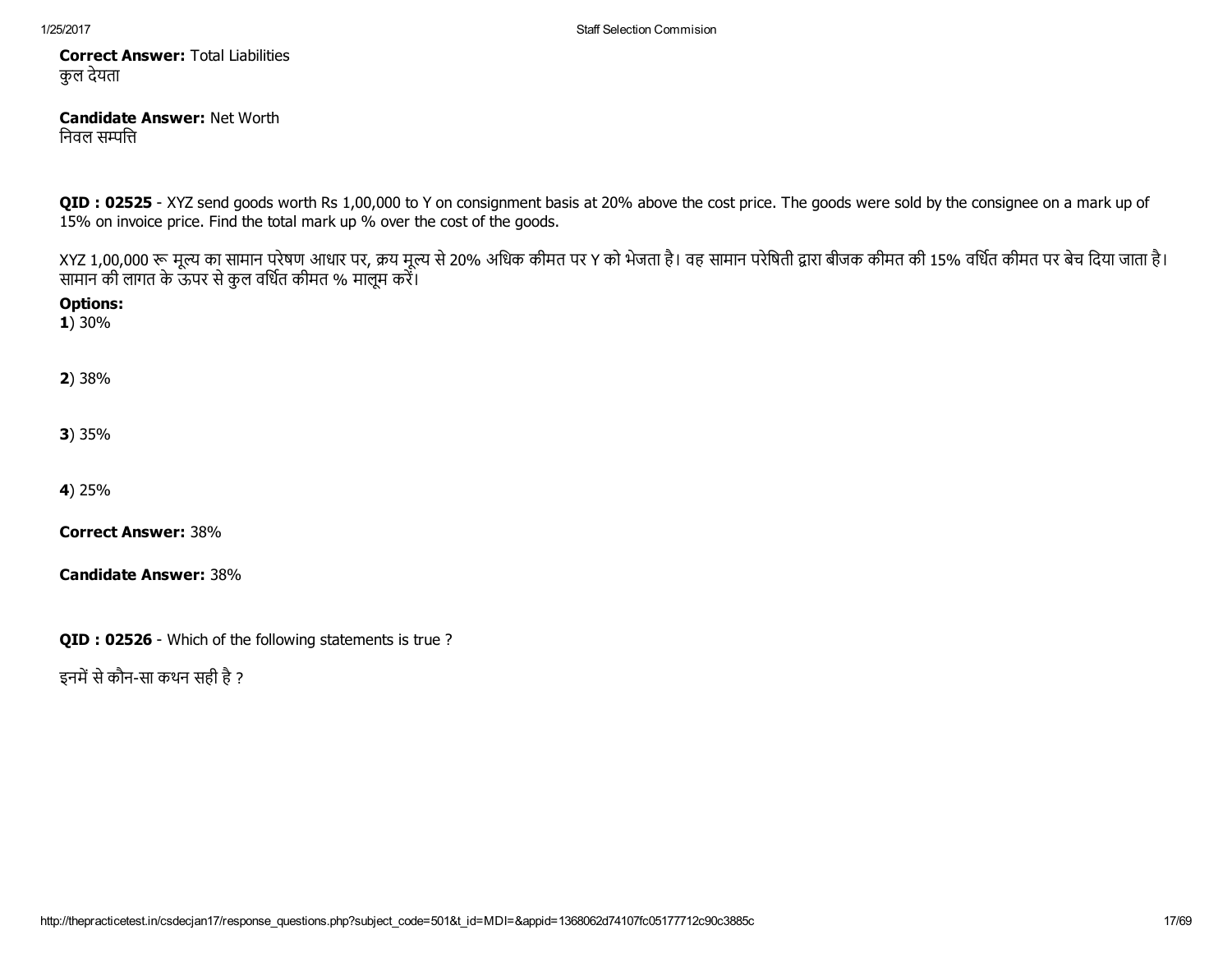1) Provision for doubtful debts represents the amount that can not be collected. संदिग्ध-ऋण का उपबंध करने का अर्थ हुआ वह राशि जिसकी उगाही नहीं की जा सकती ।

2) The distinction between Capital and revenue items is important because it is of fundamental importance to the determination of profit. पूंजी और राजस्व मदों के बीच भेद महत्वपूर्ण है क्योंकि यह लाभ निर्धारित करने के लिए बुनियादी रूप से आवश्यक है ।

3) Goods lost by fire need not to be accounted for since they are not sales. आग में बर्बाद हुए माल को हिसाब में नहीं लेना चाहिए क्योंकि वह बिक्री नहीं है।

4) Free samples received are business gain प्राप्त हुए नि:शुल्क नमूने कारोबार का लाभ है।

Correct Answer: The distinction between Capital and revenue items is important because it is of fundamental importance to the determination of profit. पूंजी और राजस्व मदों के बीच भेद महत्वपूर्ण है क्योंकि यह लाभ निर्धारित करने के लिए बुनियादी रूप से आवश्यक है।

Candidate Answer: Free samples received are business gain प्राप्त हुए नि:शुल्क नमूने कारोबार का लाभ है।

QID : 02527 When benefit of an expense (which is generally of revenue nature) extend beyond an accounting year, it is called

जब किसी व्यय (जो कि सामान्यता राजस्व प्रकृति का है) का फायदा किसी लेखा वर्ष के बाद भी मिलता है, तो उसे क्या कहते हैं ?

## Options:

1) Revenue expenditure राजस्व व्यय

2) Capital Expenditure पंजी व्यय

3) Deferred Revenue Expenditure ्<br>आस्थगित राजस्व व्यय

4) Recurring Profit आवर्ती लाभ

Correct Answer: Deferred Revenue Expenditure आस्थगित राजस्व व्यय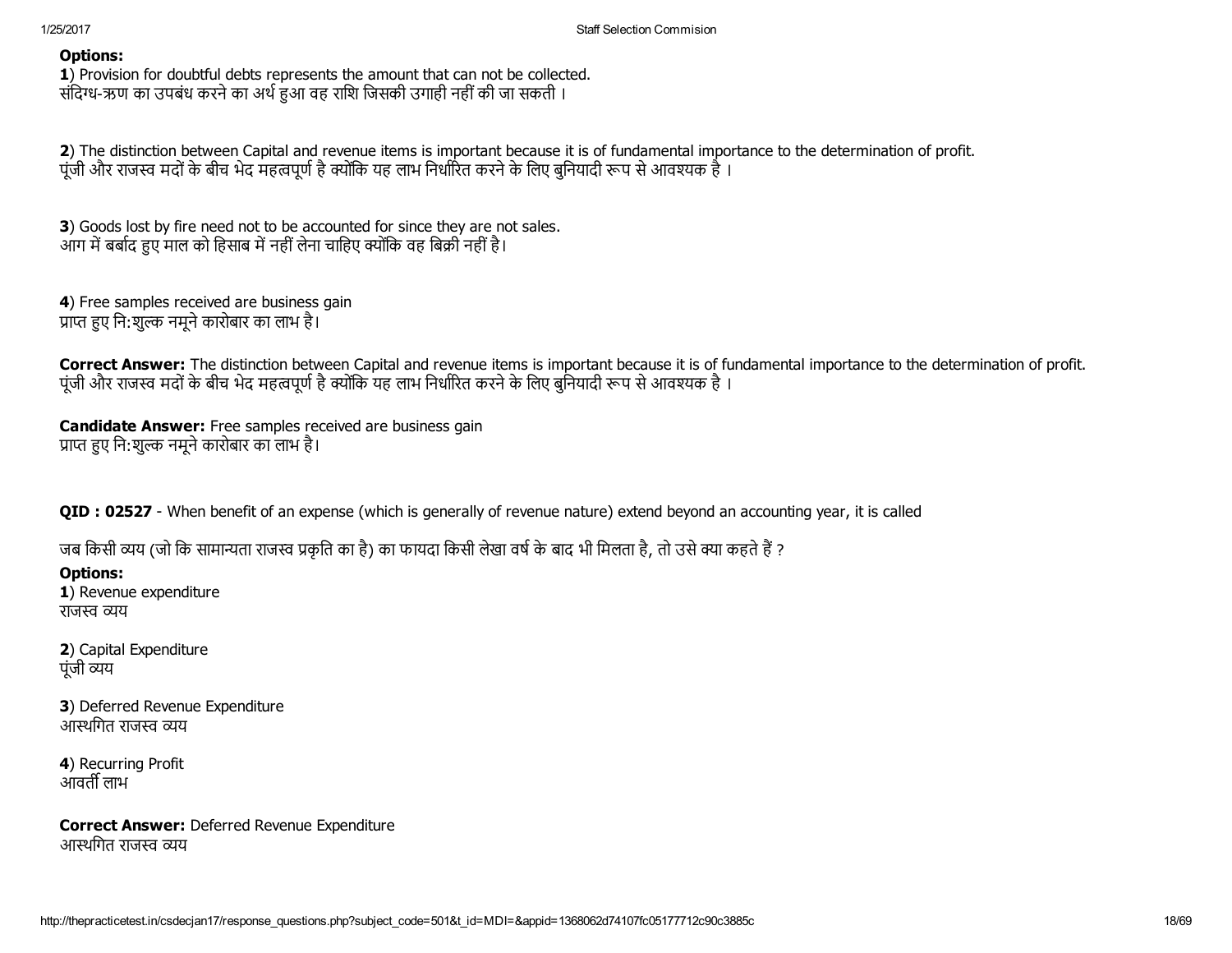Candidate Answer: Deferred Revenue Expenditure आस्थगित राजस्व व्यय

QID : 02528 - Wages paid to workers for erecting machinery is :

मशीनरी के स्थापन के लिए कामगारों को दी गई मज़दूरी क्या है ?

Options: 1) Revenue Expenditure राजस्व व्यय

2) Capital Expenditure पूंजी व्यय

3) Deferred Revenue Expenditure ्<br>आस्थगित राजस्व व्यय

4) Wages Expenditure मज़दूरी व्यय

Correct Answer: Capital Expenditure पूंजी व्यय

Candidate Answer: Deferred Revenue Expenditure आस्थगित राजस्व व्यय

QID : 02529 - Which of the following is an external cause of depreciation

इनमें से कौन-सा मूल्य ह्रास का बाह्य कारण है ?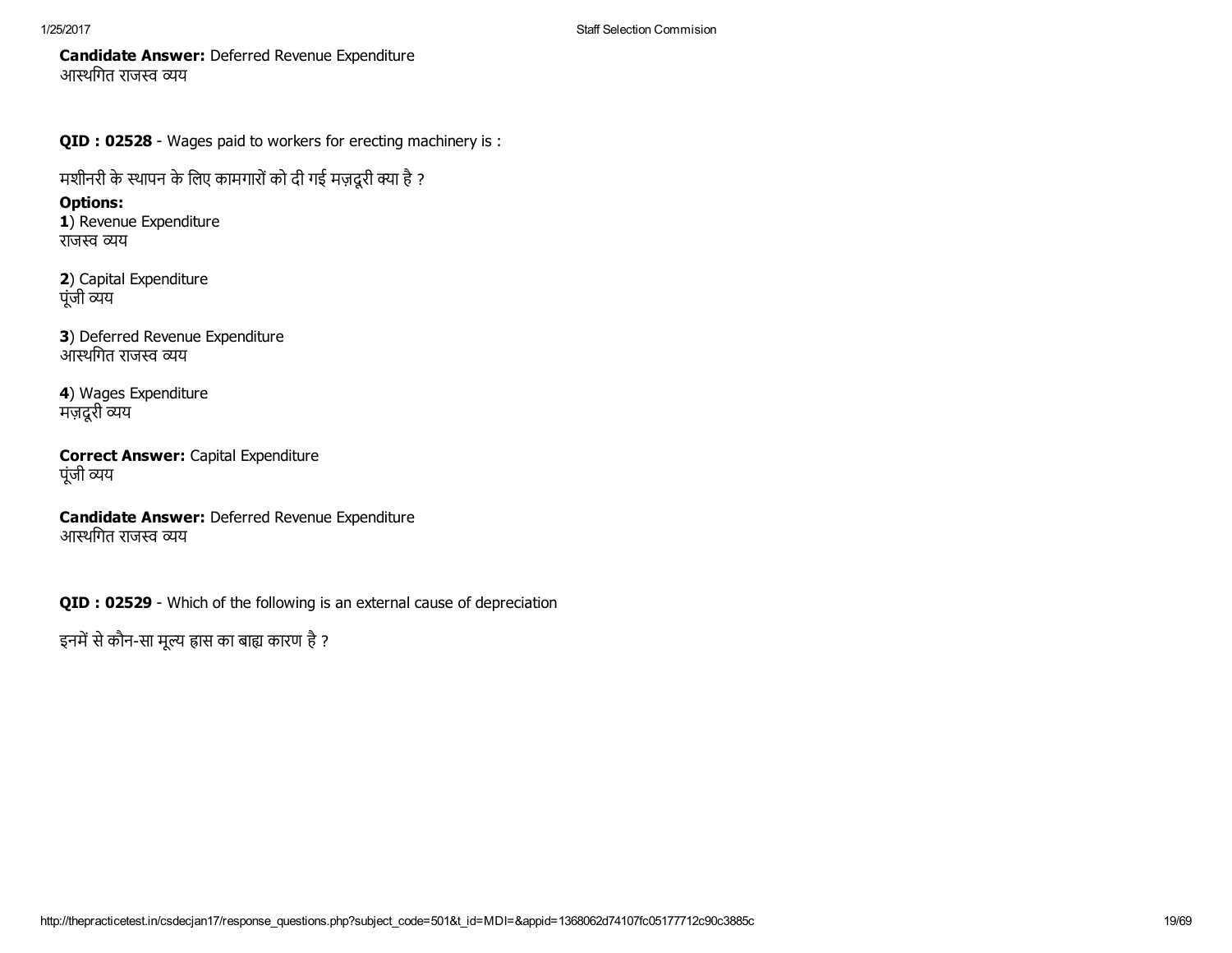1) Revenue repair and maintenance राजस्व मरम्मत और अनुरक्षण

#### 2) Misuse गलत 酀योग

3) Obsolescence अप्रचलन

4) Wear and tear टूट-फूट

Correct Answer: Obsolescence अ酀चलन

## Candidate Answer: Obsolescence अ酀चलन

QID : 02530 - Underestimation of useful life of a depreciable asset will lead to

किसी मूल्य ह्रास होने वाली आस्ति के उपयोगी कार्यकाल को कम आंके जाने से क्या होगा ?

Options: 1) overstatement of profit लाभ का अतिकथन

2) excess charging of depreciation every year प्रति वर्ष मूल्य ह्रास के लिए अधिक चार्ज करना

3) overvaluation of asset in Balance sheet बैलेंस शीट में आस्तियों का अधिक मूल्यांकन

4) short charging of depreciation every year प्रति वर्ष मूल्य ह्रास के लिए कम चार्ज करना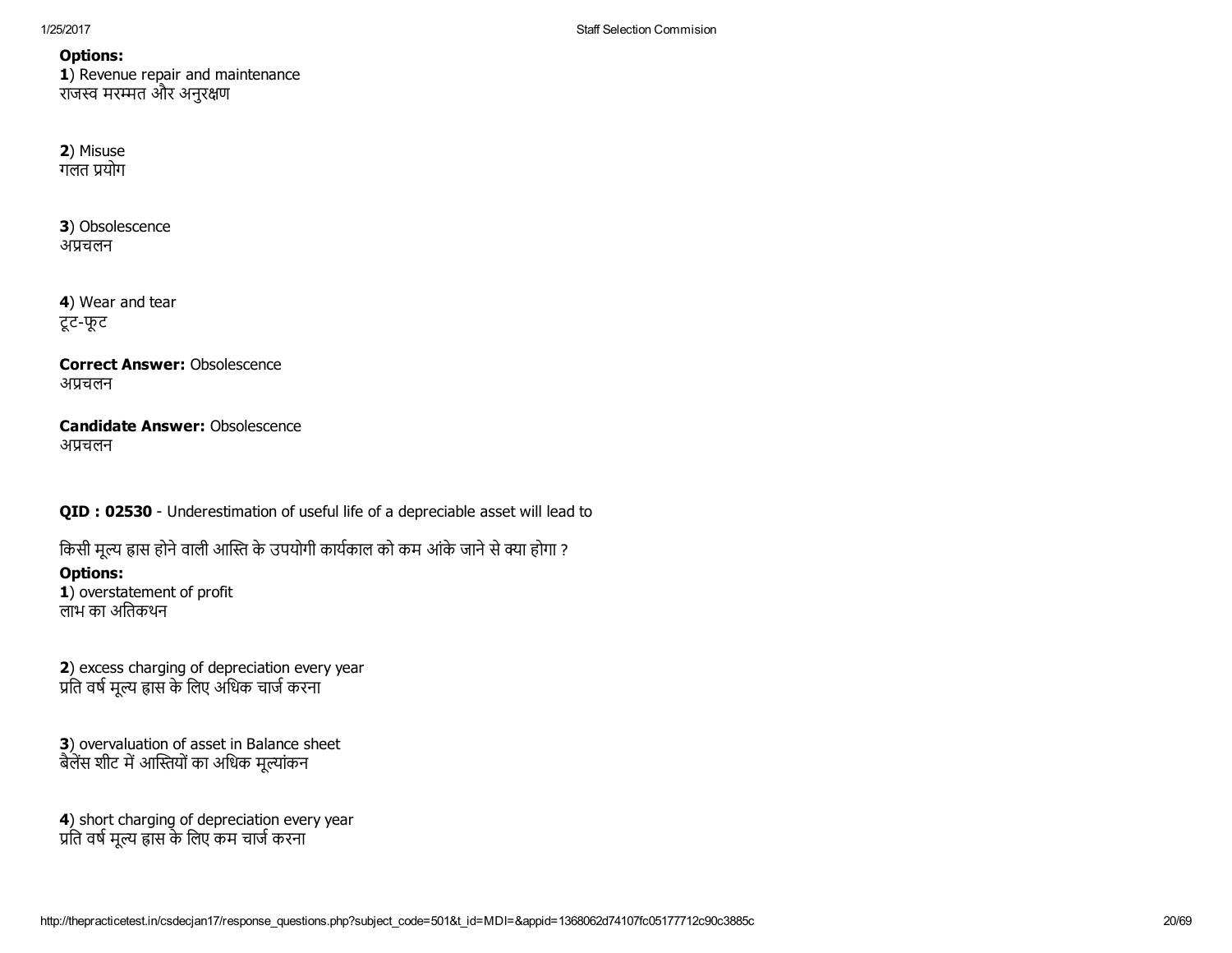Correct Answer: excess charging of depreciation every year प्रति वर्ष मूल्य ह्रास के लिए अधिक चार्ज करना

Candidate Answer: short charging of depreciation every year प्रति वर्ष मूल्य ह्रास के लिए कम चार्ज करना

QID : 02531 - A firm has a policy of charging depreciation @ 10% on plant and machinery under Written Down Value (WDV) method. If the book value of the same was Rs 81,000 on 31.3.16. Find the original cost, if the same was purchased on 01.04.2014.

किसी फर्म की नीति है कि वह ह्रासित मूल्य विधि के अधीन संयंत्र और मशीनरी पर 10% की दर से मूल्य-ह्रास लागू करती है। यदि 31.3.16 को उसका अंकित मूल्य 81,000 रू हो तो उसकी मूल कीमत बताइए, यिद उसकी खरीद 01.04.2014 को की गई हो।

Options: 1) Rs 1,10,000

1,10,000 रू

2) Rs 1,00,000 1,00,000 रू

3) Rs 81,000 81,000 $\overline{\mathcal{R}}$ 

4) Rs.90,000 90,000 $\overline{\mathcal{F}}$ 

Correct Answer: Rs 1,00,000 1,00,000 रू

Candidate Answer: Rs 1,00,000  $1,00,000$  रू

QID : 02532 - What is included in an Inventory?

माल सुची में क्या शामिल है ?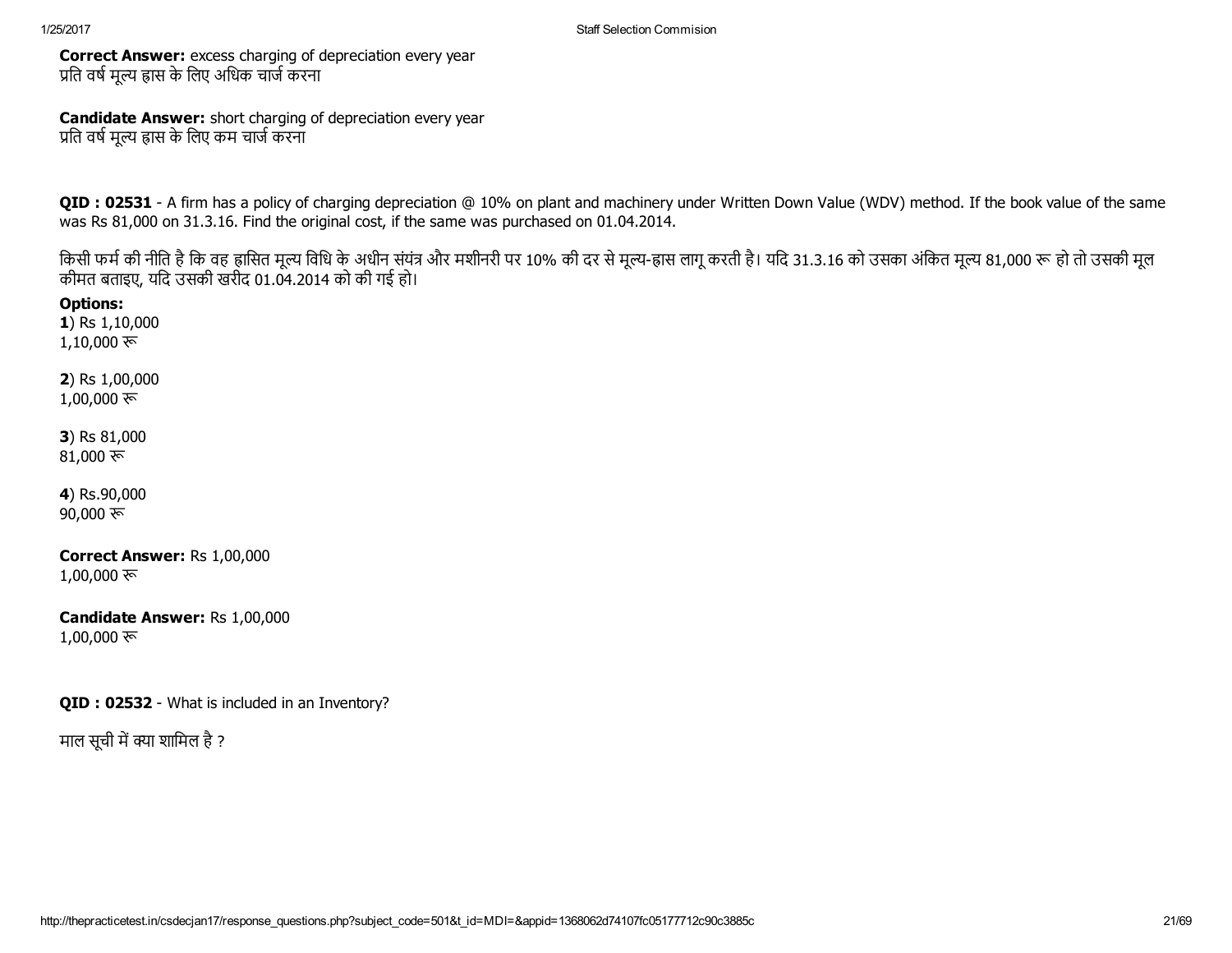1/25/2017 Staff Selection Commision

Options: 1) Raw Material कच्चा माल

2) Stores & Spares सामान और अतरिक्त पूर्ज़

3) Loose tools अलग-अलग उपकरण

4) All of the above उपर्युक्त सभी

Correct Answer: All of the above उपर्युक्त सभी

Candidate Answer: All of the above उपर्युक्त सभी

QID : 02533 - Opening stock Rs 15,000, Closing stock Rs 6,000 and total purchase during the year was Rs 30,000. It was found that opening stock inadvertently included postage stamp of Rs 1,500. Find the cost of the good sold.

प्रारम्भिक स्टॉक 15,000 रू, अंतिम स्टॉक 6,000 रू और वर्ष के दौरान कुल खरीद 30,000 रू थी। यह देखने में आया कि प्रारमिक स्टॉक में भूलवश 1,500 रू की डाक टिकटें भी शामिल थीं। बेचेगए माल की कीमत बताएं।

Options:

1) Rs 40,000 40,000 रू

2) Rs 39,000 39,000 रू

3) Rs 37,500 37,500 रू

4) Rs 36,000 36,000

Correct Answer: Rs 37,500 37,500 रू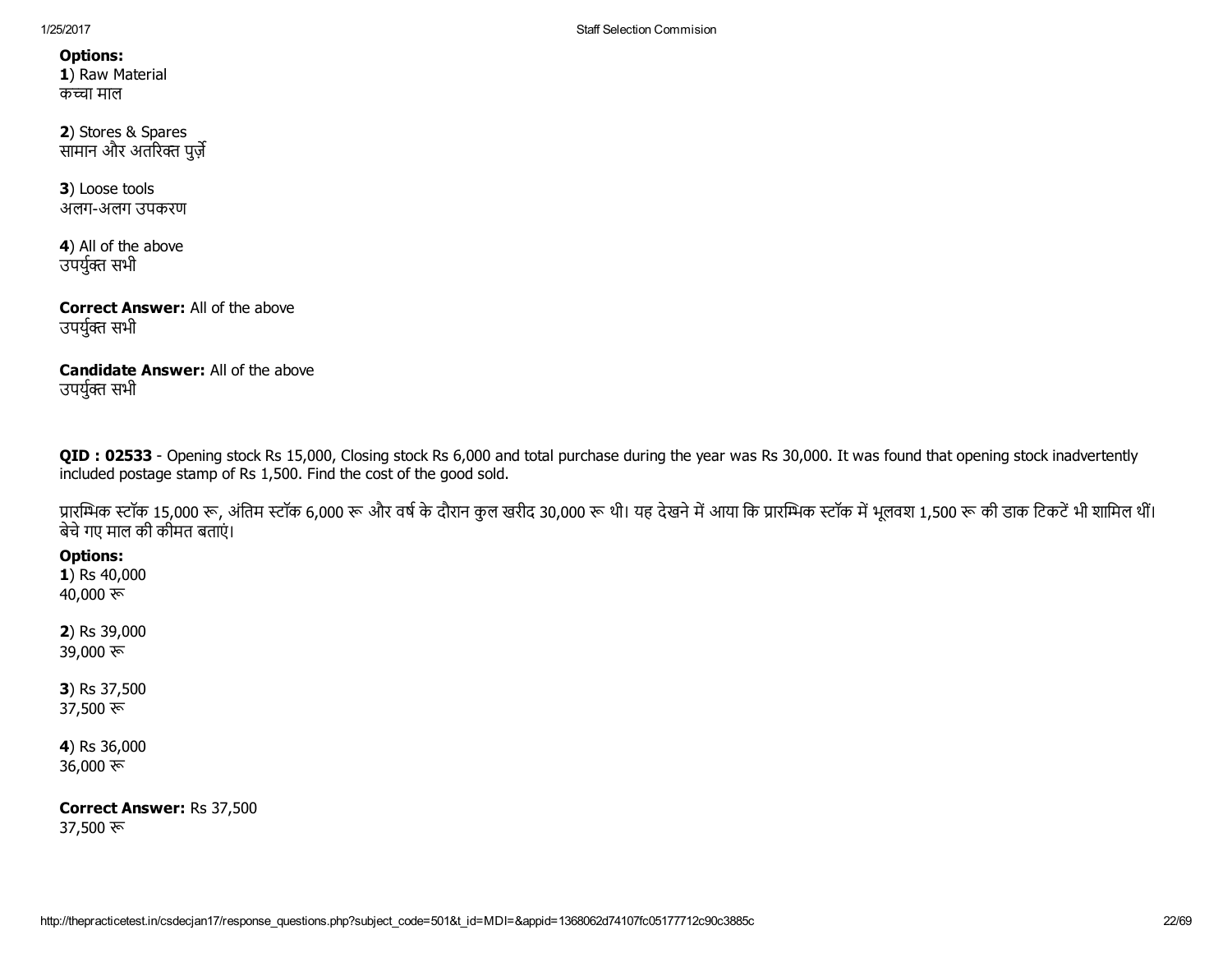Candidate Answer: Rs 37,500 37,500 रू

QID : 02534 - Average inventory is Rs 12,000 and closing inventory is Rs 3,000 more than opening inventory. The value of closing inventory?

औसत मालसूची 12,000 रू है और अंतिम मालसूची प्रारंभिक माल सूची से 3,000 रू अधिक है। अंतिम माल सूची का मूल्य है ?

# Options:

1) Rs 12,000 12,000 $\overline{\mathcal{F}}$ 

2) Rs 24,000 24,000 रू

3) Rs 10,500  $10,500 \; \text{F}$ 

4) Rs 13,500 13,500 रू

Correct Answer: Rs 13,500 13,500 रू

Candidate Answer: Rs 13,500 13,500 रू

QID : 02535 - Revenue is said to have been earned when

राजस्व अर्जित किया गया कहा जाता है यदि

# Options:

1) sale is made बिक्री हो जाए

2) cash is received नकद राशि प्राप्त हो जाए

3) goods are manufactured माल विनिर्मित हो

4) it is accounted for जब वह हिसाब में लिया जाए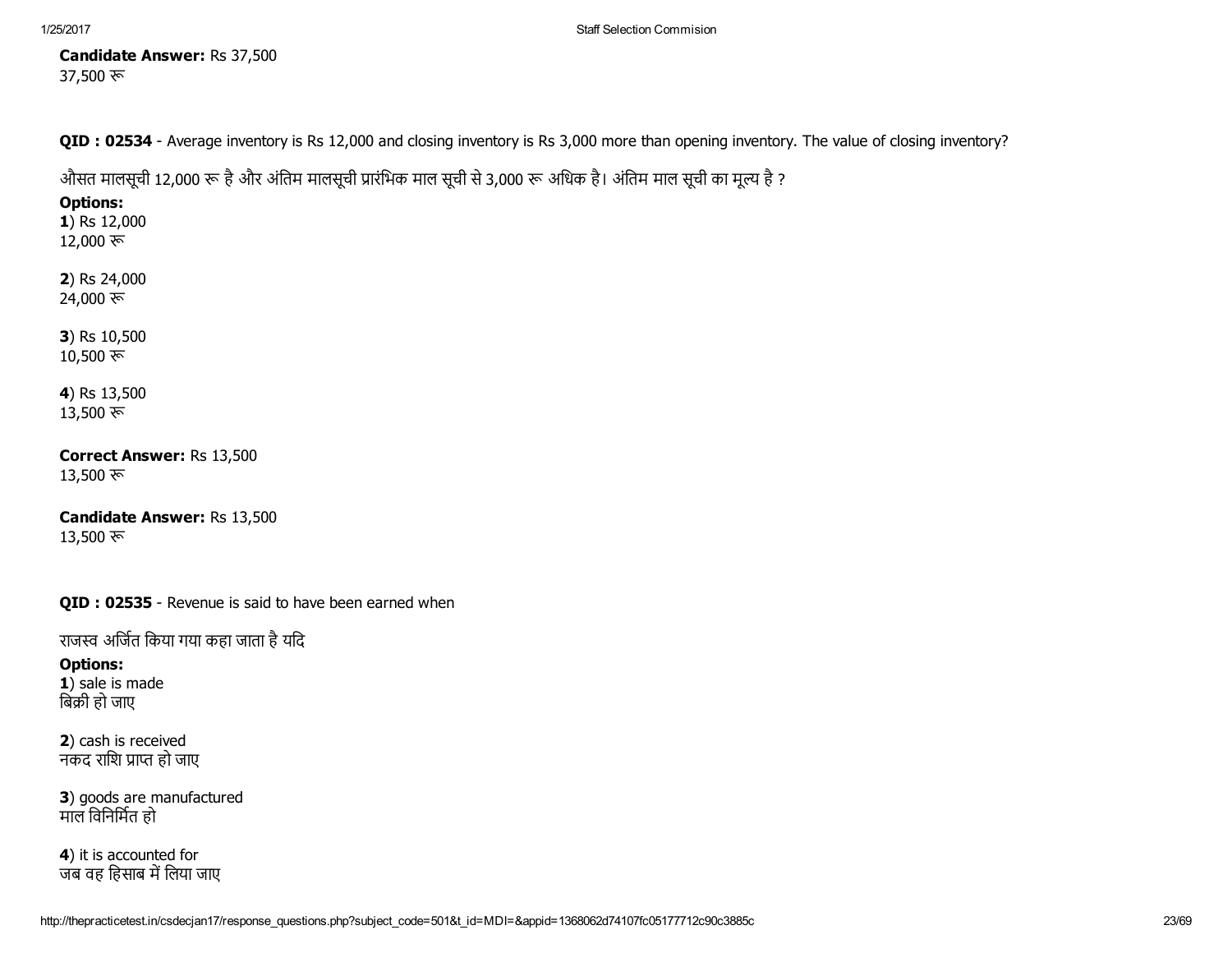Correct Answer: sale is made बिक्री हो जाए

### Candidate Answer: it is accounted for जब वह हिसाब में लिया जाए

QID : 02536 - A firm commenced business on 1st January 2015, purchased goods costing Rs 90,000. A sum of Rs 6,000 was spent on freight inwards. At the end of the year, the cost of goods still unsold was Rs 12,000. Sales during the year Rs. 1,20,000. What is the Gross Profit earned by the firm?

किसी फर्म ने 1 जनवरी 2015 को कारोबार शुरू किया। 90,000 रू मूल्य का सामान खरीदा और आवक ढुलाई पर 6,000 रू खर्च किए। वर्ष के अन्त में 12,000 रू मूल्य का सामान ऐसा था जो बिका नहीं था। वर्ष के दौरान 1,20,000 रू की बिक्री हुई। फर्म द्वारा अर्जित सकल लाभ बताइए ?

Options: 1) Rs 36,000

36,000

2) Rs 30,000 30,000 $\overline{\mathcal{F}}$ 

3) Rs 42,000 42,000 रू

4) Rs 38,000 38,000

Correct Answer: Rs 36,000 36,000 $\overline{\mathcal{F}}$ 

Candidate Answer: Rs 36,000 36,000 $\overline{\mathcal{F}}$ 

QID : 02537 - The receipts and payments account for an non-profit organization is a

किसी गैर-लाभ संगठन का प्राप्ति और अदायगी लेखा किस प्रकार का होता है ?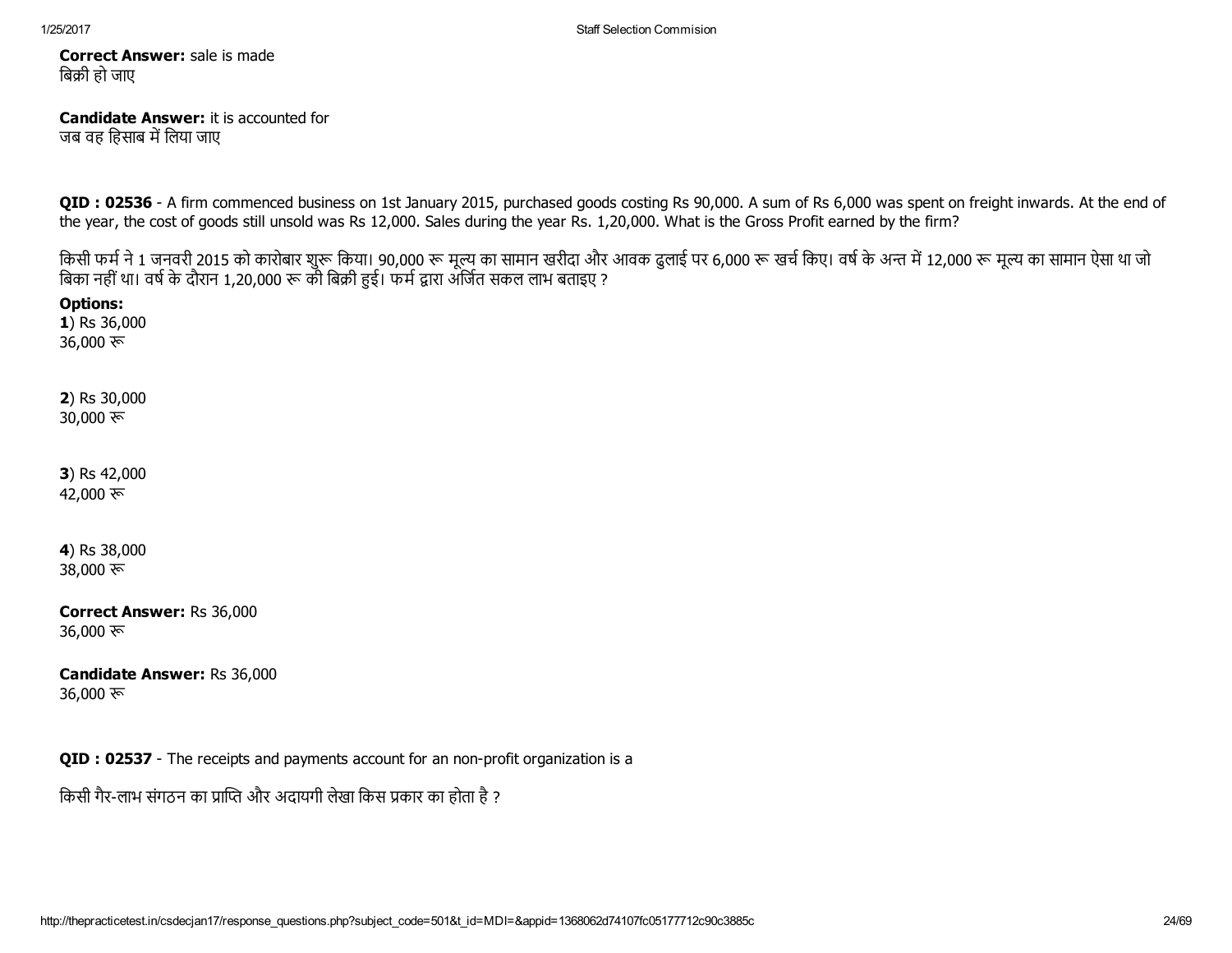1/25/2017 Staff Selection Commision

Options: 1) Nominal Account आय-व्यय लेखा

2) Real Account सम्पत्ति लेखा

3) Income Statement Account आय िववरण लेखा

4) Financial Account वित्तीय लेखा

Correct Answer: Real Account सम्पत्ति लेखा

## Candidate Answer: Nominal Account आय-व्यय लेखा

QID : 02538 - What amount should be credited to the Income & expenditure Account as Subscriptions as given in the following information: In 2015, Subscriptions received Rs. 21,000 including Rs. 400 for 2014 and Rs. 500 for 2016. On 31 December 2015, Subscriptions due but not received Rs. 700.

निम्नलिखित सूचना में दिए अनुसार आय और व्यय लेखे में अभिदान (चंदे) के रूप में कितनी राशि क्रेडिट की जानी चाहिए ? वर्ष 2015 में प्राप्त अभिदान 21,000 रू था जिसमें वर्ष 2014 के 400 रू और वर्ष 2016 के 500 रू शामिल हैं। 31 दिसंबर, 2015 को 700 रू का अभिदान देय था किन्तु प्राप्त नहीं हुआ था।

## Options:

1) Rs. 22,600 22,600 $\overline{\mathcal{F}}$ 

2) Rs. 21,700  $21,700$  रू

3) Rs. 21,300  $21,300$  रू

4) Rs. 20,800  $20,800 \; \overline{\mathcal{R}}$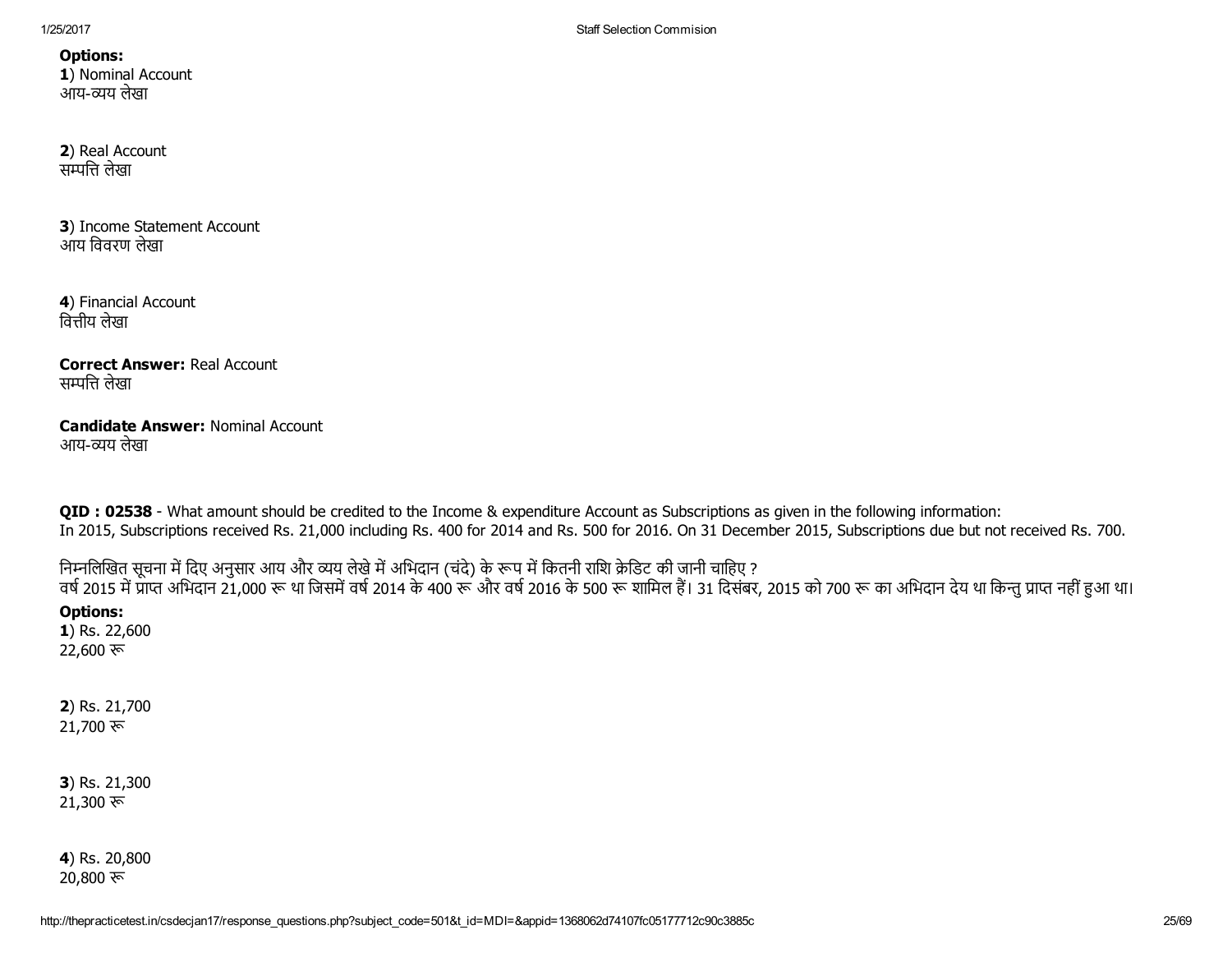Correct Answer: Rs. 20,800 20,800 रू

Candidate Answer: Rs. 21,700  $21,700$  रू

QID : 02539 - Early payment of Bill of exchange is called

विनिमय पत्र की पूर्व अदायगी को क्या कहते हैं ?

Options: 1) Retirement

पूर्व भुगतान

2) Renewal नवीकरण

3) Discount बट्टा

4) Endorsement पृष्ठांकन

Correct Answer: Retirement पूर्व भुगतान

Candidate Answer: Retirement पूर्व भुगतान

QID : 02540 - Drawee for bills of exchange is the person who

विनिमय-पत्र के लिए अदाकर्ता वह व्यक्ति है जो -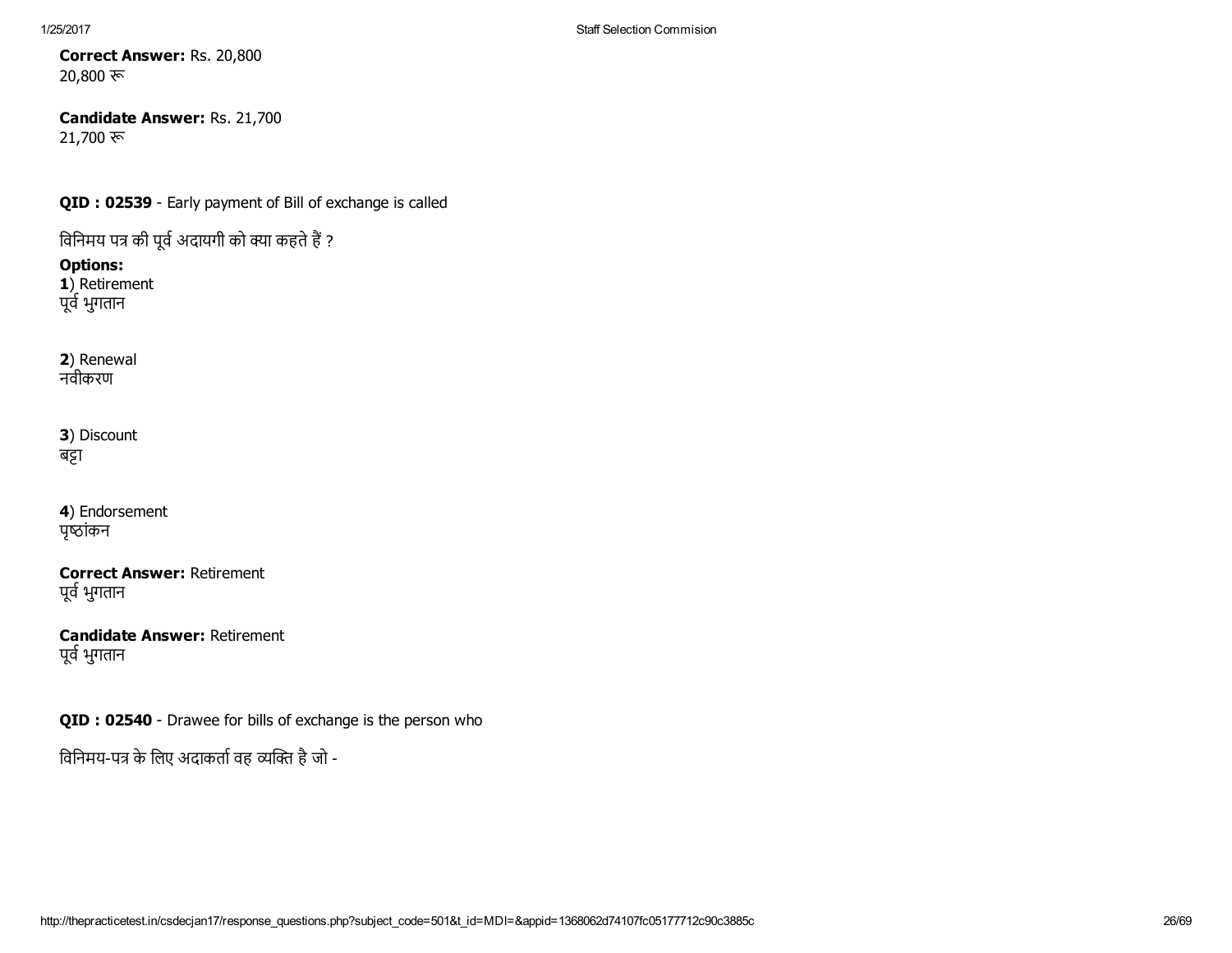1) draws a bill of exchange विनिमय पत्र आहरित करता है

2) presents the bill of exchange for payment अदायगी के लिए विनिमय पत्र देता है

3) accepts the Bill of exchange विनिमय-पत्र लेता है

4) holds the bill of exchange till maturity परिपक्व होने तक विनिमय पत्र रखता है

Correct Answer: accepts the Bill of exchange विनिमय-पत्र लेता है

Candidate Answer: draws a bill of exchange विनिमय पत्र आहरित करता है

QID : 02541 - All reports are submitted by the Comptroller and Auditor General of India to the

भारत के नियंत्रक और महालेखा परीक्षक द्वारा सभी रिपोर्टें किसे प्रस्तुत की जाती है ?

Options:

1) Prime Minister 酀धान मं退ी

2) President राष्ट्रपति

3) President and Governors of State. राष्टपति और राज्यों के राज्यपाल

4) Finance Minister वित्त मंत्री

Correct Answer: President and Governors of State. राष्ट्रपति और राज्यों के राज्यपाल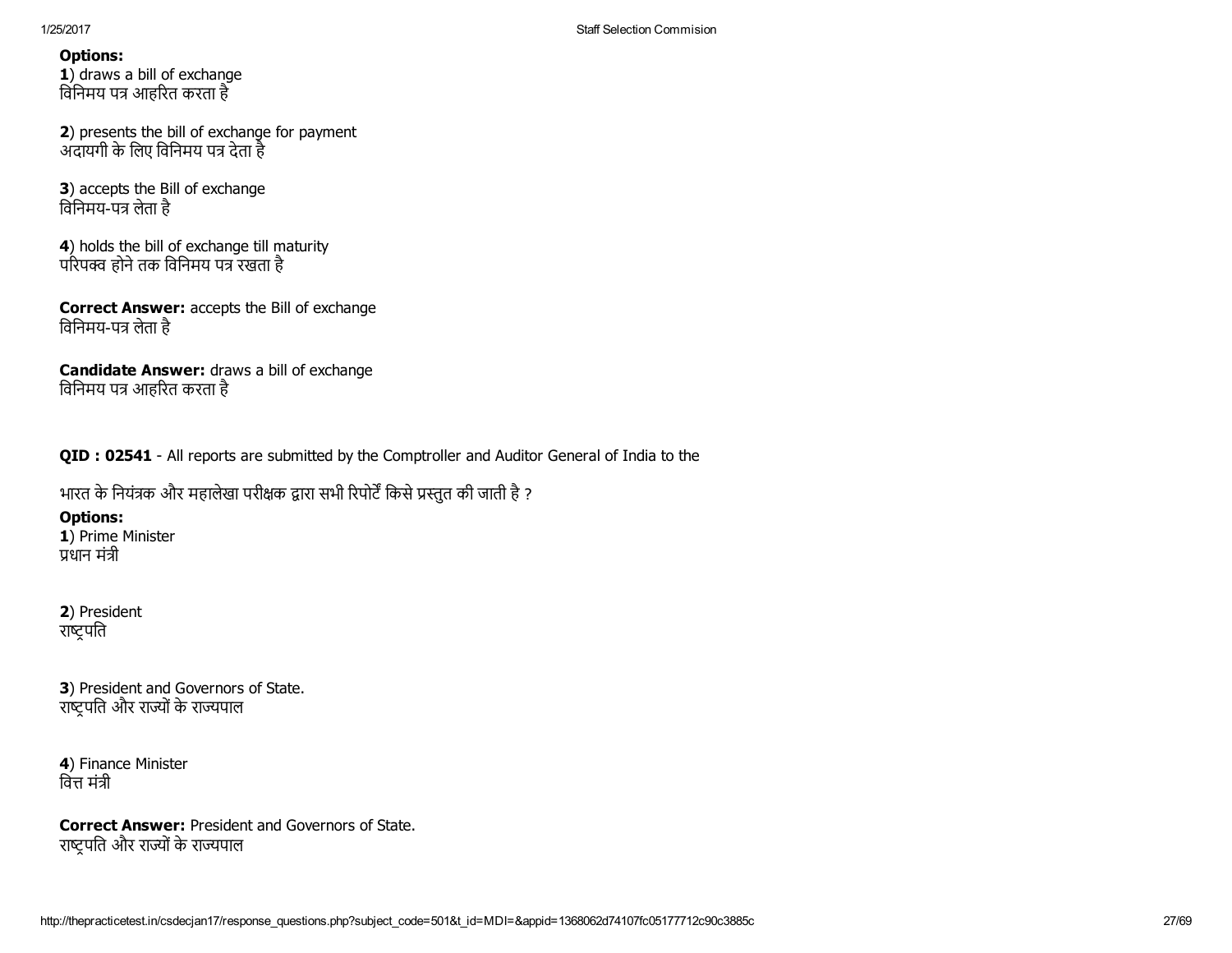Candidate Answer: President and Governors of State. राष्ट्रपति और राज्यों के राज्यपाल

QID : 02542 - Which Committee of Parliament in India examines the Audit Report of Comptroller and Auditor General ?

भारत में कौन-सी संसदीय समिति भारत के नियंत्रक और महालेखा परीक्षक की लेखा परीक्षा रिपोर्ट की जाँच करती है ?

Options:

1) Estimates Committee प्राक्कलन समिति

2) Committee on Public Audit लोक लेखापरीक्षा समिति

3) Assurance Committee आ詀वासन सिमित

4) Public Accounts Committee लोक लेखा सिमित

Correct Answer: Public Accounts Committee लोक लेखा सिमित

Candidate Answer: Public Accounts Committee लोक लेखा सिमित

QID : 02543 - Which of the following duties is not performed by the Comptroller and Auditor General of India ?

निम्नलिखित में से कौन-सा कार्य (डयूटी) भारत के नियंत्रक और महालेखापरीक्षक द्वारा नहीं किया जाता है ?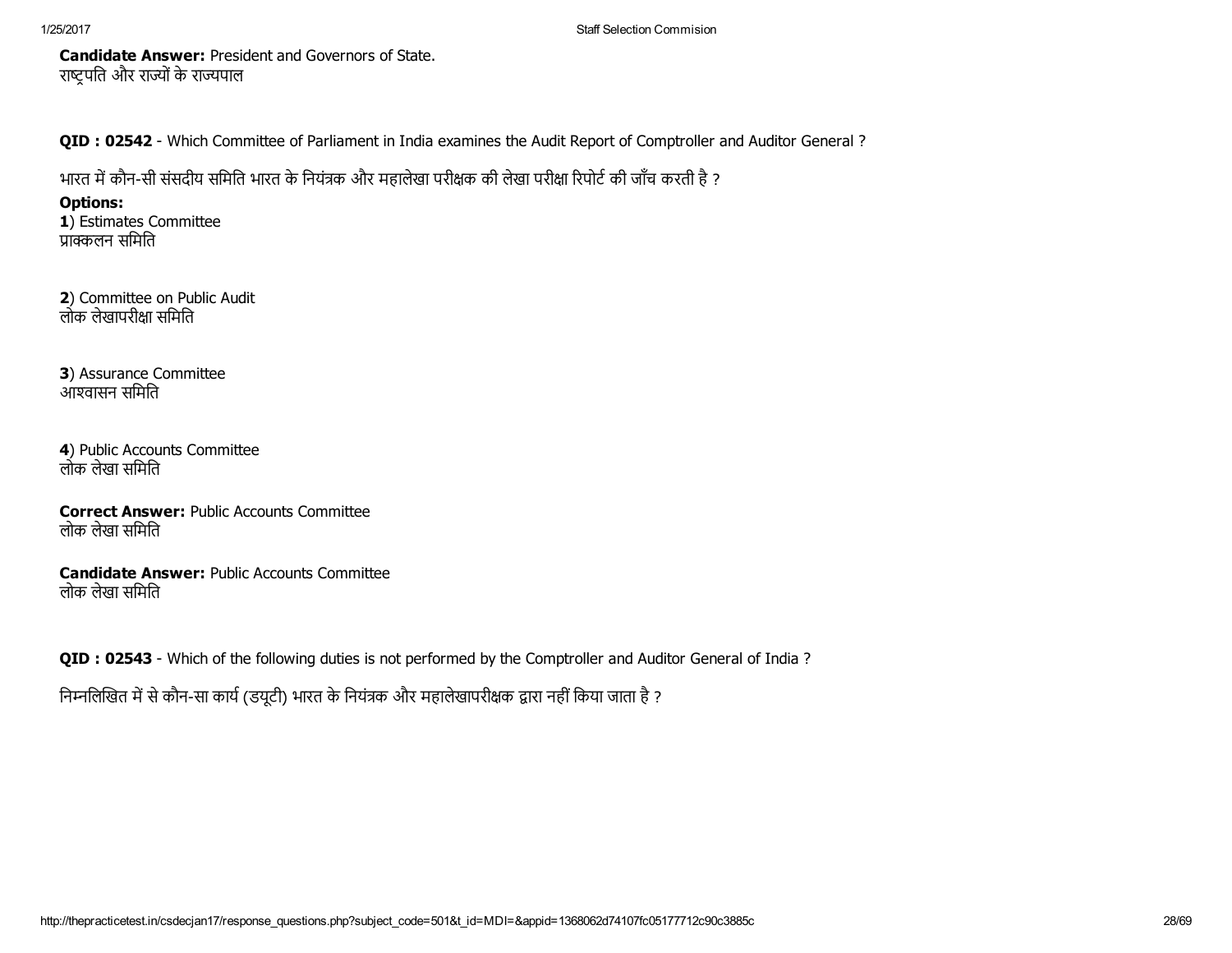1) To audit and report on all expenditure from the consolidated fund of India. भारत की समेकित निधि से हुए सभी व्ययों की लेखापरीक्षा करना और रिपोर्ट देना

2) To audit and report on all expenditure from the Contingency Funds & Public Accounts आकस्मिक निधि और लोक लेखों से हुए सभी व्ययों की लेखा परीक्षा करना और रिपोर्ट देना

**3**) To audit and report on all trading manufacturing and profit & loss accounts सभी व्यापार विनिर्माण और लाभ-हानि लेखों की लेखा परीक्षा करना और रिपोर्ट देना

4) To control the receipt and issue of public Money सार्वजनिक धन की प्राप्ति और निर्गमन को नियंत्रित करना

Correct Answer: To control the receipt and issue of public Money सार्वजनिक धन की प्राप्ति और निर्गमन को नियंत्रित करना

**Candidate Answer:** To audit and report on all trading manufacturing and profit & loss accounts सभी व्यापार विनिर्माण और लाभ-हानि लेखों की लेखा परीक्षा करना और रिपोर्ट देना

**OID : 02544** - The Finance Commission recommends

वित्त आयोग किसके संबंध में सिफारिश करता है ?

# Options:

1) Distribution of financial resources between the various ministries विभिन्न मंत्रालयों को वित्तीय संसाधनों के वितरण के संबंध में

2) Distribution of financial resources between the Union & the State सॅघ और राज्यों के बीच वित्तीय संसाधनों के वितरण के संबंध में

3) Distribution of financial resources from the states to various Panchayati Raj राज्यों से विभिन्न पंचायती राजों को वित्तीय संसाधनों के वितरण के संबंध में

4) Distribution of financial resources from the Union to various plan heads संघ से विभिन्न योजना-मदों में वित्तीय संसाधनों के वितरण के संबंध में

Correct Answer: Distribution of financial resources between the Union & the State संघ और राज्यों के बीच वित्तीय संसाधनों के वितरण के संबंध में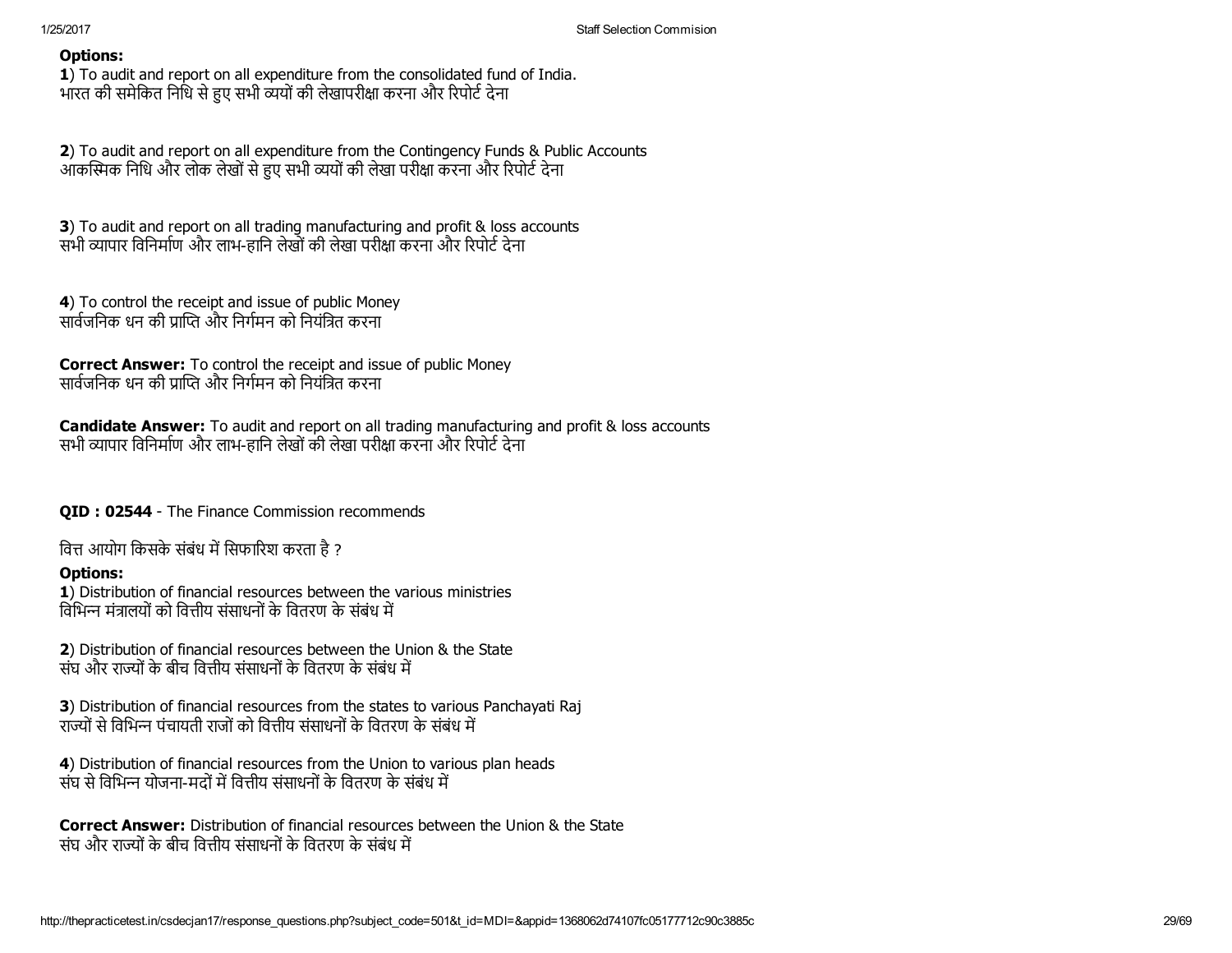Candidate Answer: Distribution of financial resources between the Union & the State संघ और राज्यों के बीच वित्तीय संसाधनों के वितरण के संबंध में

QID : 02545 - Under which Article of the Constitution Finance Commission is constituted?

वित्त आयोग की स्थापना संविधान के कौन-से अनुच्छेद के अधीन की गई है ?

## Options:

**1)** Article 315 अनुच्छेद 315

2) Article 280 अनुच्छेद 280

3) Article 148 अनुच्छेद 148

4) Article 76 अनुच्छेद 76

Correct Answer: Article 280 अनुच्छेद 280

Candidate Answer: Article 280 अनुच्छेद 280

QID : 02546 - Which is the constitutional authority in India to decide the share of the states from the proceeds of taxes levied and collected by the Union? संघ सरकार द्वारा लगाए गए और वसूल किए गए करों से होने वाली आय में राज्यों का हिस्सा निर्धारित करने के लिए भारत में सांविधिक प्राधिकरण कौन-सा है ?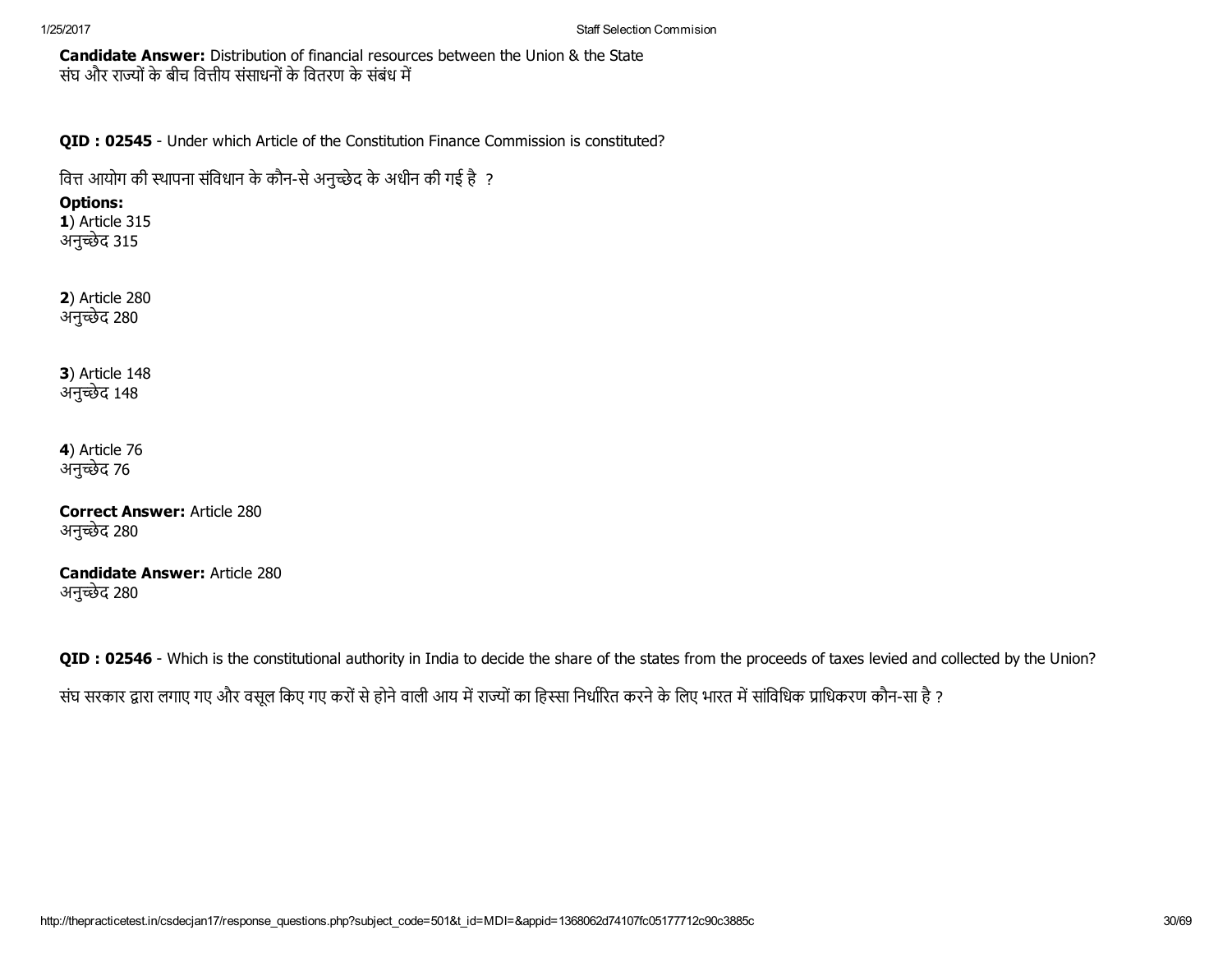Options: 1) Planning Commission योजना आयोग

2) Finance Commission वित्त आयोग

3) Finance Minister of Govt. of India. भारत सरकार के वित्त मंत्री

4) Union Cabinet केंद्रीय मंत्री परिषद

Correct Answer: Finance Commission वित्त आयोग

Candidate Answer: Finance Commission वित्त आयोग

QID : 02547 - When a rational person makes a choice, the concept of opportunity cost enters, thus opportunity cost is defined as

जब कोई बुध्दि संगत व्यक्ति चयन करता है तो अवसर लागत की संकल्पना सामने आती है I इस प्रकार अवसर लागत को हम परिभाषित कर सकते हैं

# Options:

1) the benefit gained in terms of the next best alternative foregone when a choice is made चयन किए जाने पर अगले सर्वोत्तम विकल्प से मिलने वाला लाभ

2) the benefit lost in terms of the next best alternative foregone when a choice is made चयन किए जाने पर अगला सर्वोत्तम विकल्प छोड़ देने पर लाभ का नुकसान

3) the benefit lost in terms of the next best alternative gained when a choice is made चयन किए जाने पर अगले सर्वोत्तम विकल्प का फायदा लेने पर लाभ का नुकसान

4) the benefit lost in terms of the next best alternative foregone when there is no choice at all कोई भी चयन न किए जाने पर, अगले सर्वोत्तम विकल्प को छोड़ देने पर लाभ का नकसान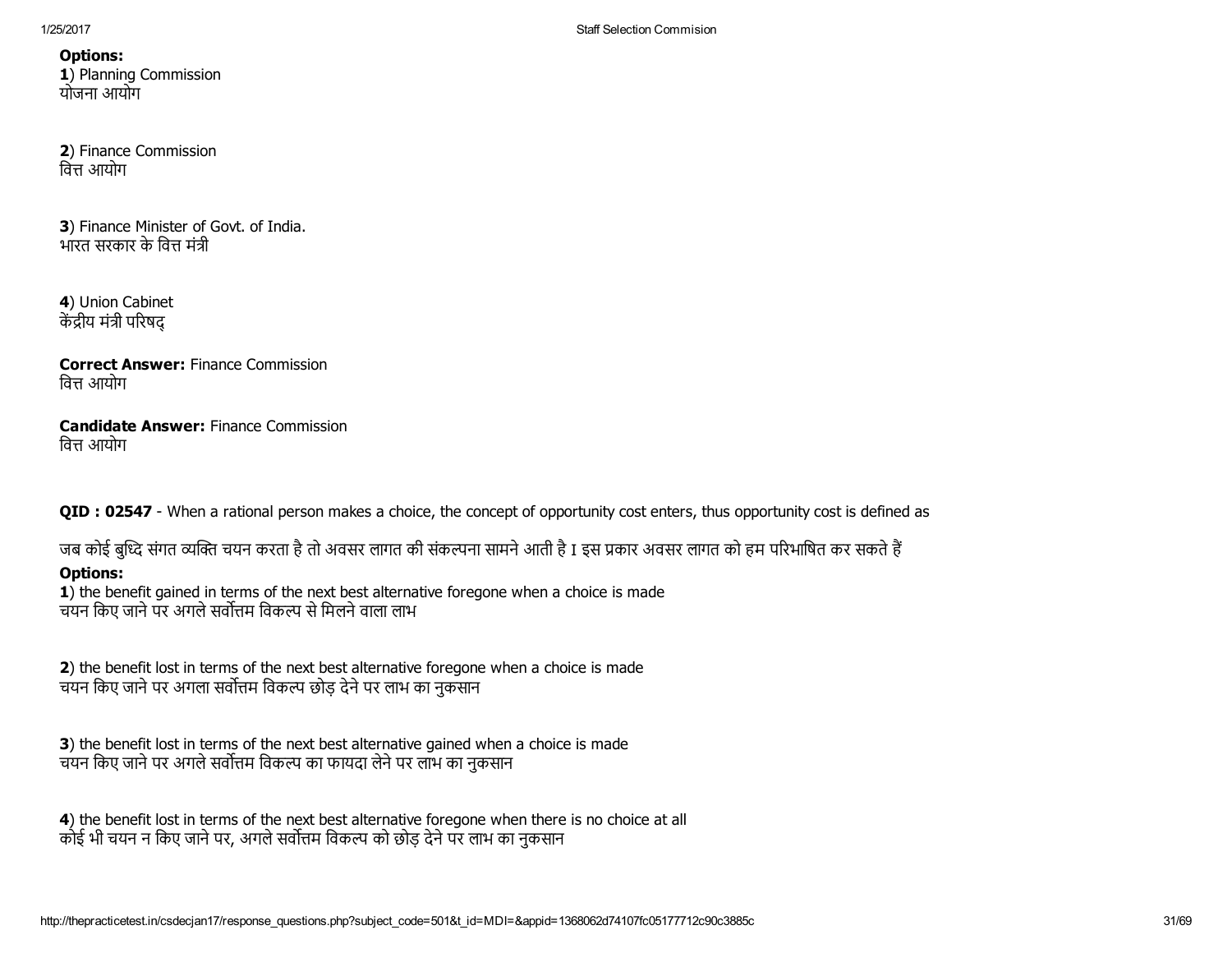Correct Answer: the benefit lost in terms of the next best alternative foregone when a choice is made चयन किए जाने पर अगला सर्वोत्तम विकल्प छोड़ देने पर लाभ का नुकसान

**Candidate Answer:** the benefit lost in terms of the next best alternative foregone when a choice is made चयन किए जाने पर अगला सर्वोत्तम विकल्प छोड़ देने पर लाभ का नुकसान

QID : 02548 - The three main features of the capitalist economies are :

पूंजीवादी अर्थव्यवस्थाओं की तीन मुख्य विशिष्टियाँ क्या हैं ?

## Options:

1) Prices, Patents and Property rights कीमतें, पेटेंट और सम्पत्ति का अधिकार

2) Prices, Profit and Property rights कीमतें, लाभ और सम्पत्ति का अधिकार

3) Prices, Profits and Patents कीमतें, लाभ और पेटेंट

4) Patents, Profit and Property rights पेटेंट, लाभ और सम्पत्ति का अधिकार

Correct Answer: Prices, Profit and Property rights कीमतें, लाभ और सम्पत्ति का अधिकार

Candidate Answer: Prices, Profit and Property rights कीमतें, लाभ और सम्पत्ति का अधिकार

QID : 02549 - In a centrally planned economy the factor of production

केंद्र नियोजित अर्थव्यवस्था में उत्पादन के कारकों का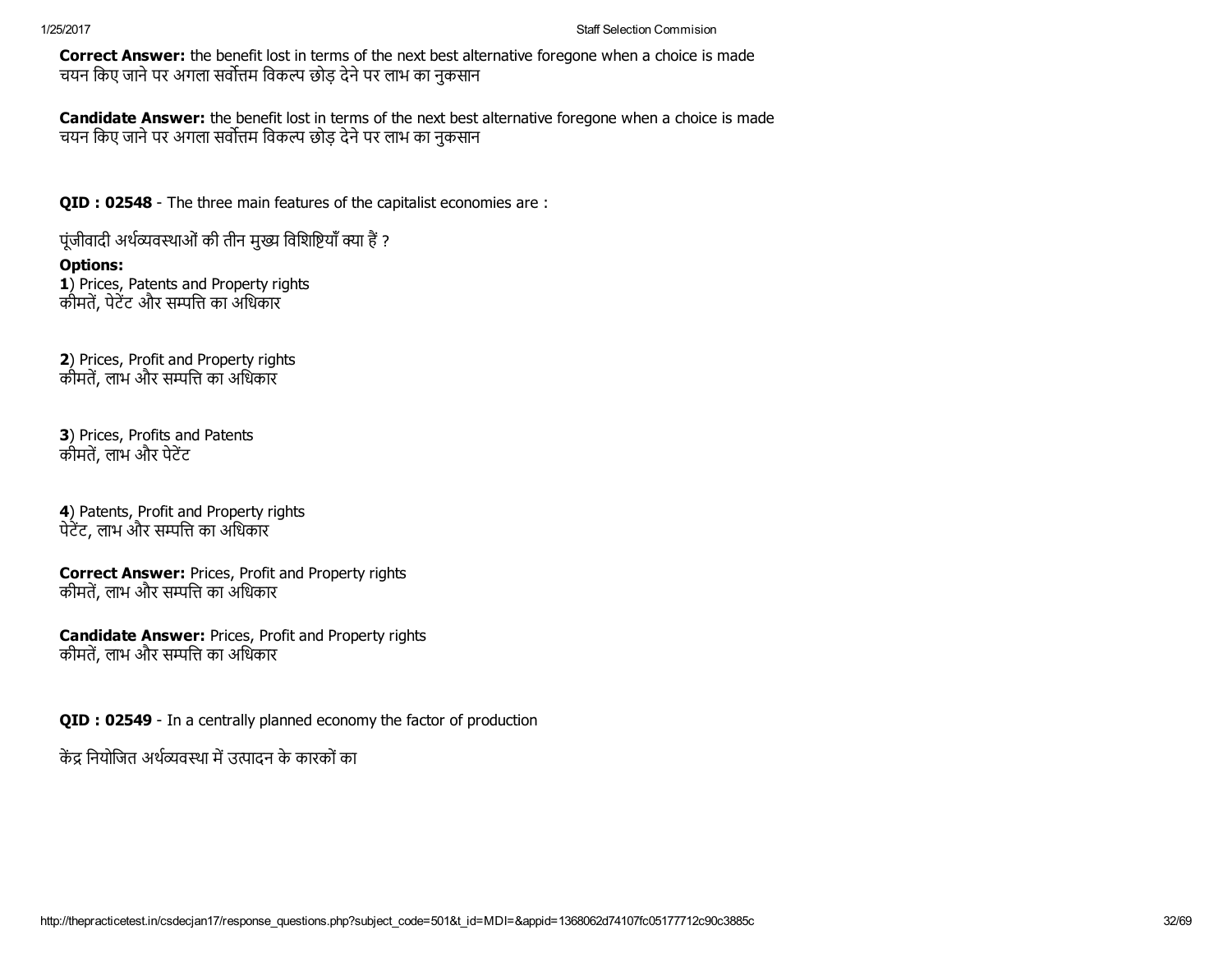1) Are owned by the govt and the welfare of the people are left to the market process. स्वामित्व सरकार के हाथ में होता है और जनता का कल्याण बाज़ार- प्रक्रिया पर छोड़ दिया जाता है।

2) Are owned by the govt and the welfare of the people is the prime concern. स्वामित्व सरकार के हाथ में होता है और जनता का कल्याण मुख्यत: महत्वपूर्ण होता है।

3) Are owned by the people and the market process determines the welfare of the people. स्वामित्व जनता के हाथ में होता है और बाजार-प्रक्रिया जनता का कल्याण निर्धारित करती है।

4) Are determined by the market process and the welfare of the people are determined by the Govt. निर्धारण बाज़ार-प्रक्रिया द्वारा किया जाता है और जनता का कल्याण सरकार द्वारा निर्धारित किया जाता है।

Correct Answer: Are owned by the govt and the welfare of the people is the prime concern. स्वामित्व सरकार के हाथ में होता है और जनता का कल्याण मुख्यत: महत्वपूर्ण होता है।

Candidate Answer: Are determined by the market process and the welfare of the people are determined by the Govt. निर्धारण बाज़ार-प्रक्रिया द्वारा किया जाता है और जनता का कल्याण सरकार द्वारा निर्धारित किया जाता है।

QID : 02550 - There is no time lag in the production and consumption of

इनमें से किसके उत्पादन और उपभोग में समय विलमबना नही होती ?

Options:

1) Capital goods पूंजीगत माल

2) Services सेवाएं

3) Single use goods एकल प्रयोग माल

4) Durable goods िटकाऊ माल

Correct Answer: Services सेवाएं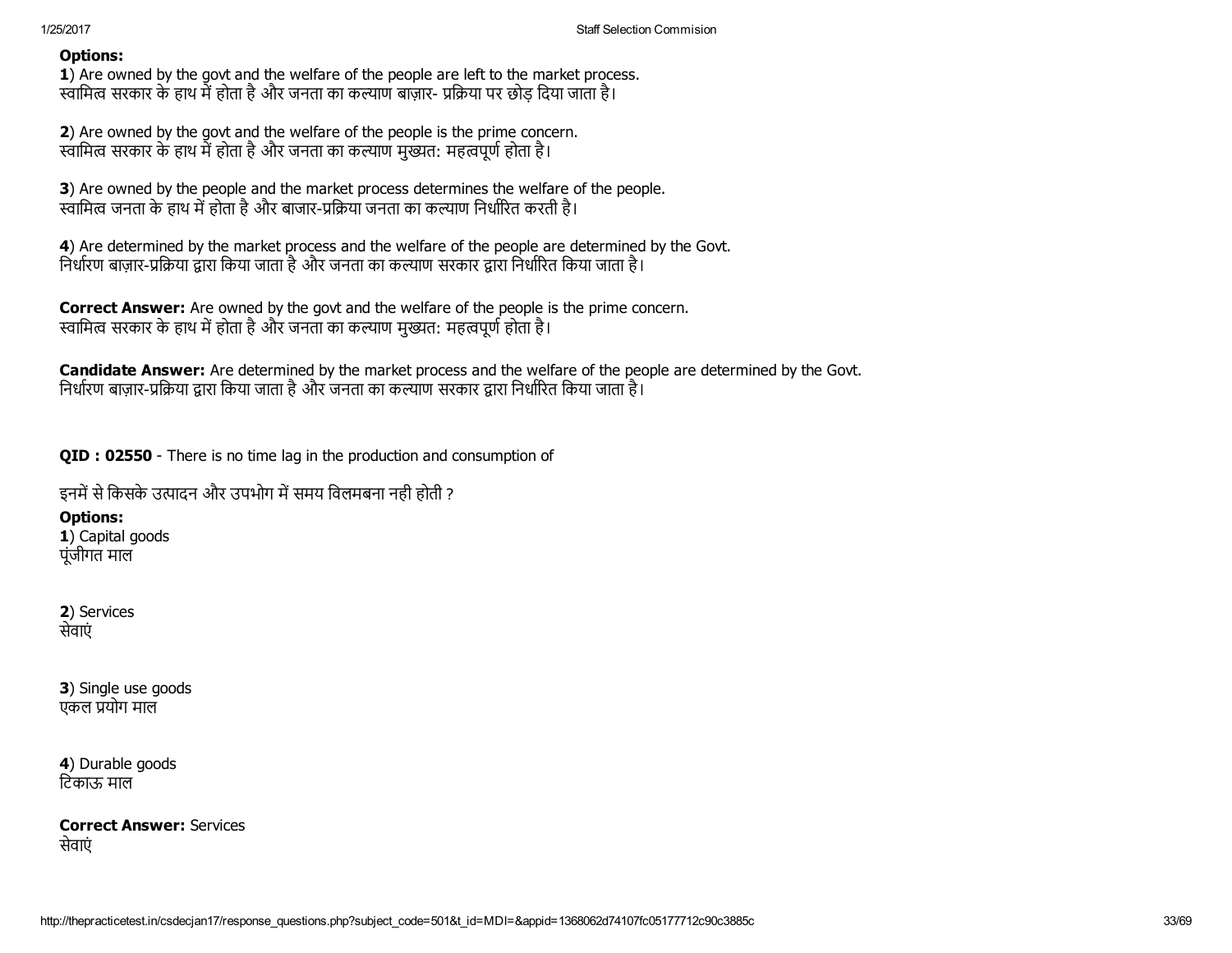Candidate Answer: Services सेवाएं

QID : 02551 Which of the following is a reason for the negative slope of the Production Possibility Curve.

उत्पादन संभावना वक्र के नकारात्मक ढाल के लिये निम्न में से क्या कारण हैं ?

# Options:

1) The inverse relationship between the use of technology and the use of natural resources प्रौद्योगिकी प्रयोग और प्राकृतिक संसाधनों के प्रयोग के बीच विपरीत संबंध

2) Scarcity at any point of time due to limited amount of productive resources उत्पादन संसाधनों की सीमित मात्रा के कारण, किसी विशिष्ट समय पर कमी

3) Resource specialisation संसाधन विशिष्टीकरण

4) Increasing opportunity costs बढ़ती हुई अवसर लागत

Correct Answer: Scarcity at any point of time due to limited amount of productive resources उत्पादन संसाधनों की सीमित मात्रा के कारण, किसी विशिष्ट समय पर कमी

Candidate Answer: Increasing opportunity costs बढ़ती हुई अवसर लागत

QID : 02552 - The law of demand indicates :

मांग का नियम निर्दर्शित करता है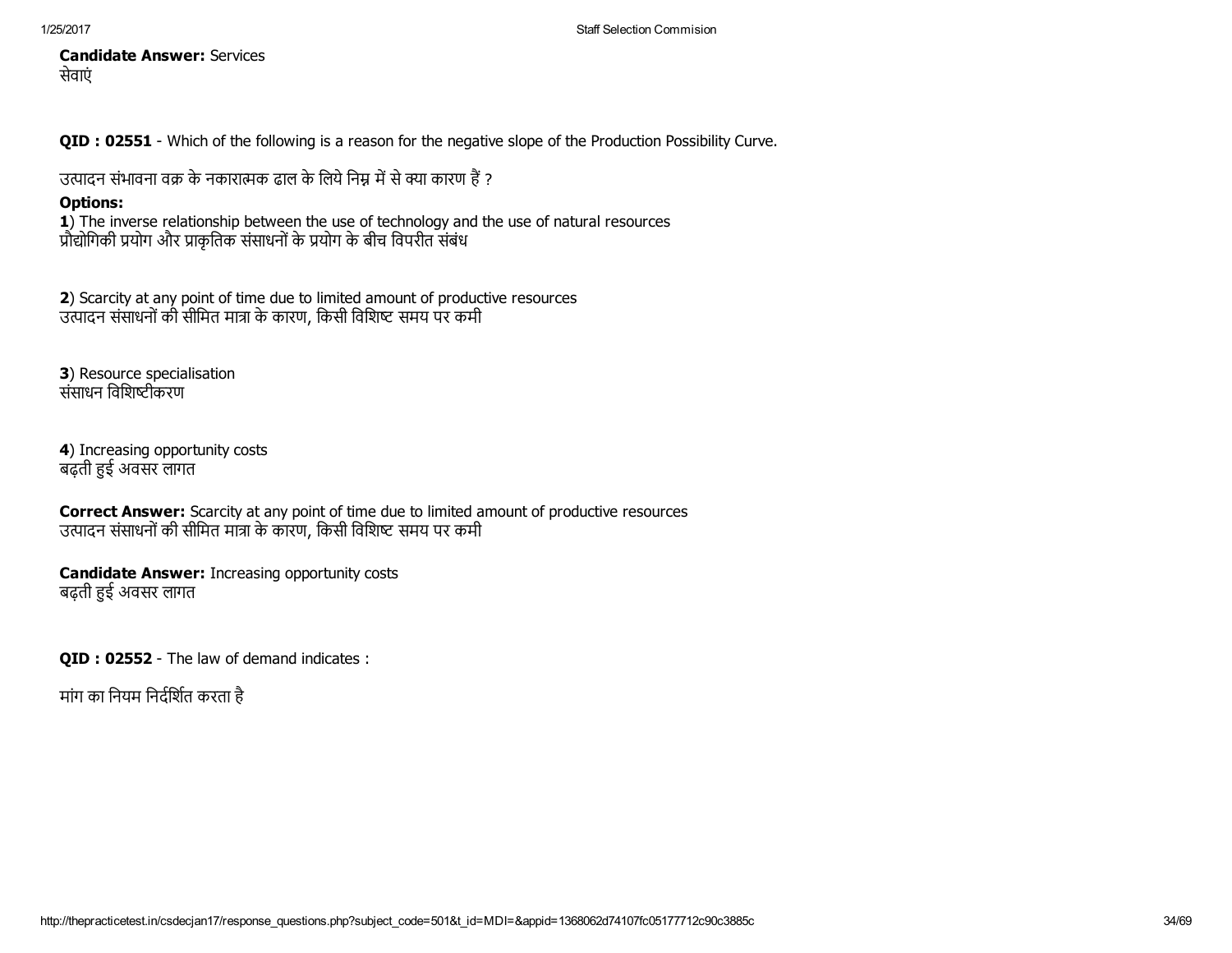1) The relationship between the increase of a consumer and the quantity demanded उपभोक्ता की संख्या में वृद्धि और मांग की मात्रा में संबंध को

2) The relationship between the price of a commodity and the quantity demanded वस्तु की कीमत और वस्तु की माँगी जाने वाली मात्रा के बीच संबंध को

3) The relationship between price of one commodity and the price of substitute एक वस्तु की कीमत और उसकी स्थानापन्न वस्तु की कीमत के बीच संबंध को

4) The relationship between prices of two commodities दो वस्तुओं की कीमतों के बीच संबंध को

**Correct Answer:** The relationship between the price of a commodity and the quantity demanded वस्तु की कीमत और वस्तु की माँगी जाने वाली मात्रा के बीच संबंध को

**Candidate Answer:** The relationship between the price of a commodity and the quantity demanded वस्तु की कीमत और वस्तु की माँगी जाने वाली मात्रा के बीच संबंध को

QID : 02553 - If the demand for a good is price-elastic, a fall in its price will lead to

यदि किसी वस्तु की मांग में कीमत-लोच हो तो उसकी कीमत में गिरावट का क्या प्रभाव होगा ?

# Options:

1) A rise in total demand for the good वस्तु की कुल मांग में वृद्धि

2) A fall in its sales उसकी बिक्री में गिरावट

3) A fall in total demand कुल मांग में गिरावट

4) No change in total demand कल मांग में कोई परिवर्तन नहीं

Correct Answer: A rise in total demand for the good वस्तु की कुल मांग में वृद्धि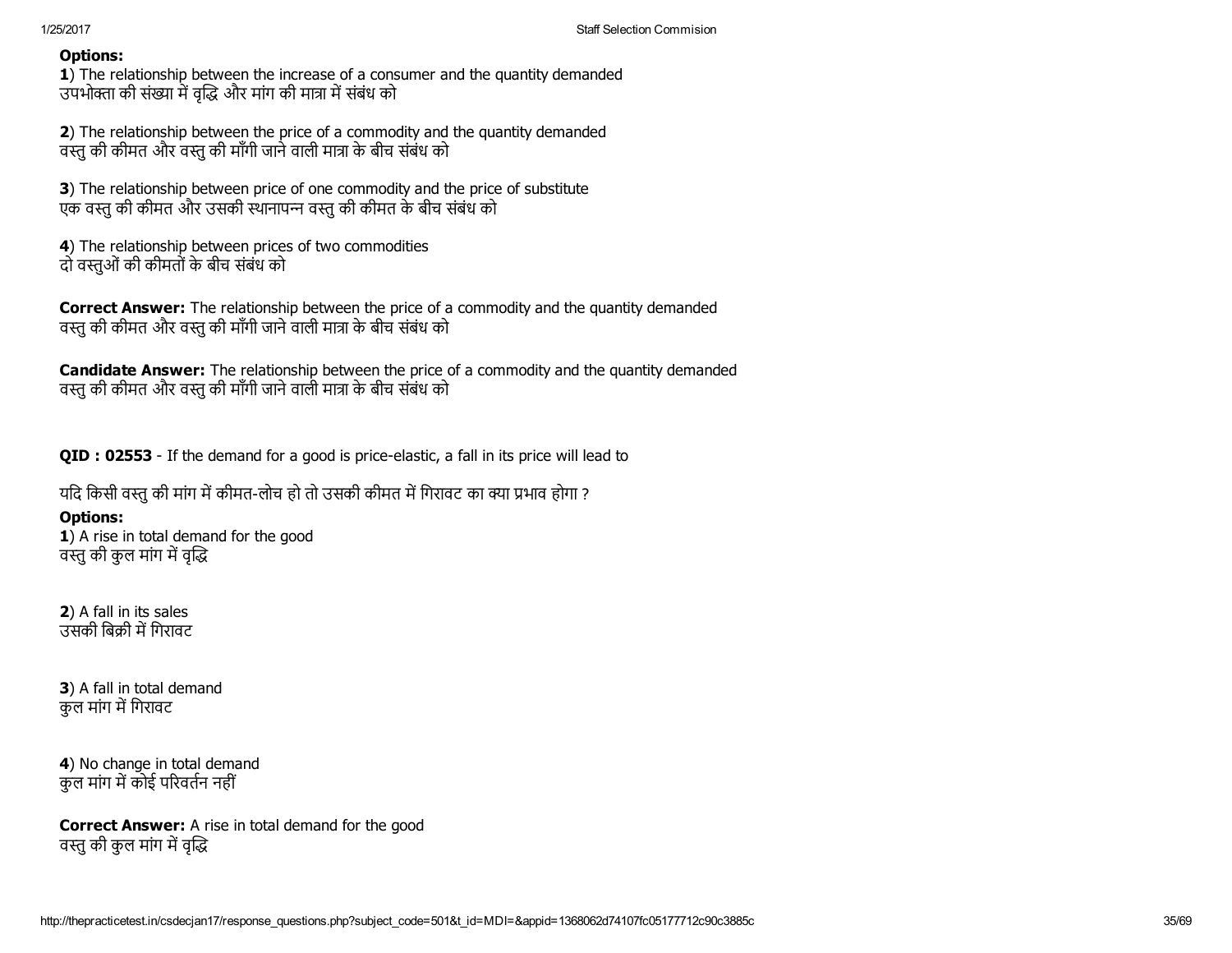Candidate Answer: A rise in total demand for the good वस्तु की कुल मांग में वृद्धि

QID : 02554 - Which of the following is not a characteristic of Indifference Curves ?

निम्नलिखित मे से कौन-सी अनाधिमान वक्र की विशिष्टता नहीं है ?

## Options:

1) They are convex to the origin ये उदगम के समय उत्तल होते हैं

2) They slope downwards from left to right ये बायें से दायें नीचे की ओर ढलवा होते हैं

3) They can never intersect each other येएक दूसरेको कभी नहींकाटते

4) They can touch either axis ये किसी भी अक्ष को स्पर्श कर सकते हैं

**Correct Answer:** They are convex to the origin ये उदगम के समय उत्तल होते हैं

Candidate Answer: They can touch either axis ये किसी भी अक्ष को स्पर्श कर सकते हैं

QID : 02555 - When marginal utility declines and is positive

जब सीमांत उपयोगिता गिरती है और सकारात्मक होती है तो -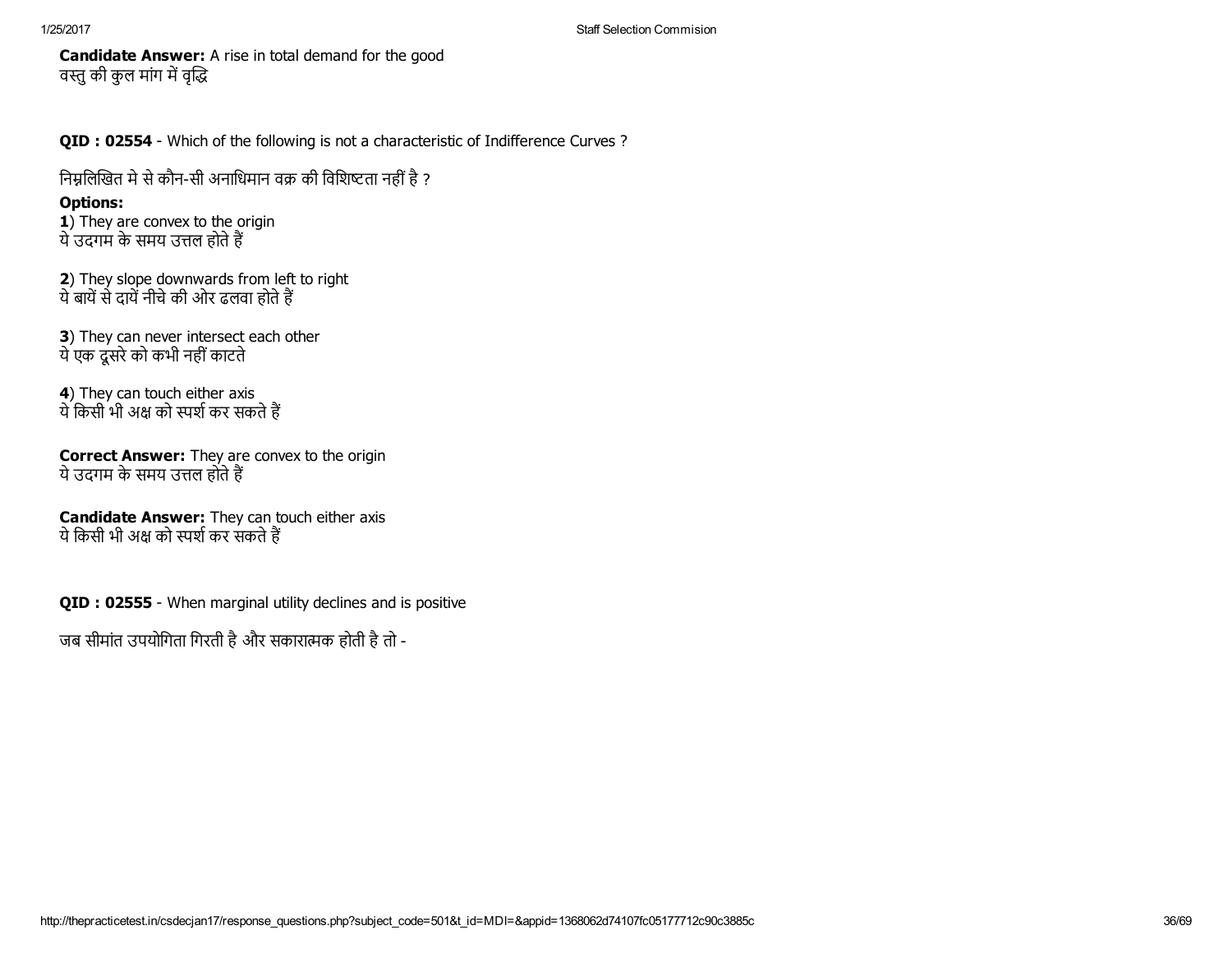1) Total utility increases at a decreasing rate कुल उपयोिगता घटती दर पर बढ़ती है

2) Total Utility increases at an increasing rate कुल उपयोिगता बढ़ती दर पर बढ़ती है

3) Total utility is constant कुल उपयोगिता स्थिर रहती है

4) Total utility is decreasing कुल उपयोिगता कम होती है

Correct Answer: Total utility increases at a decreasing rate कुल उपयोिगता घटती दर पर बढ़ती है

Candidate Answer: Total utility increases at a decreasing rate कुल उपयोिगता घटती दर पर बढ़ती है

QID : 02556 - Which of the following is the correct formula for measuring income elasticity of demand ?

मांग की आय लोच मापने के लिए इनमें से सबसे सही फार्मूला कौन-सा है ?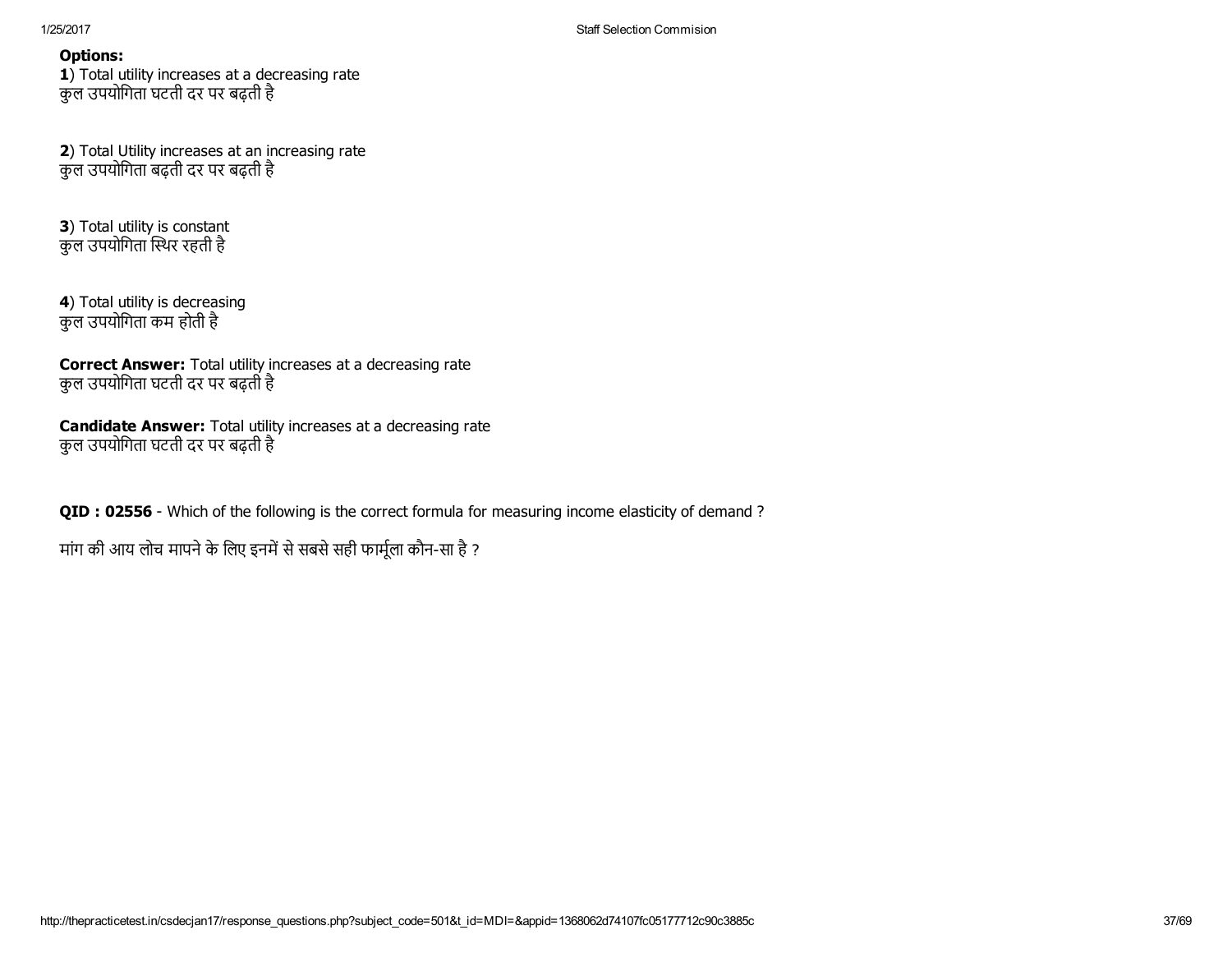1)

% Change in quantity demanded

% Change in income

माँगी गई मात्रा में % अन्तर

आय मे % अन्तर

2)

Change in income Change in quantity demanded

आय में अन्तर

माँगी गई मात्रा मे अन्तर

# 3)

% Change in price % Change in income मूल्य में % अन्तर आय में % अन्तर

# 4)

Change in price Change in quantity demanded मूल्य में अन्तर माँगी गई मात्रा मे अन्तर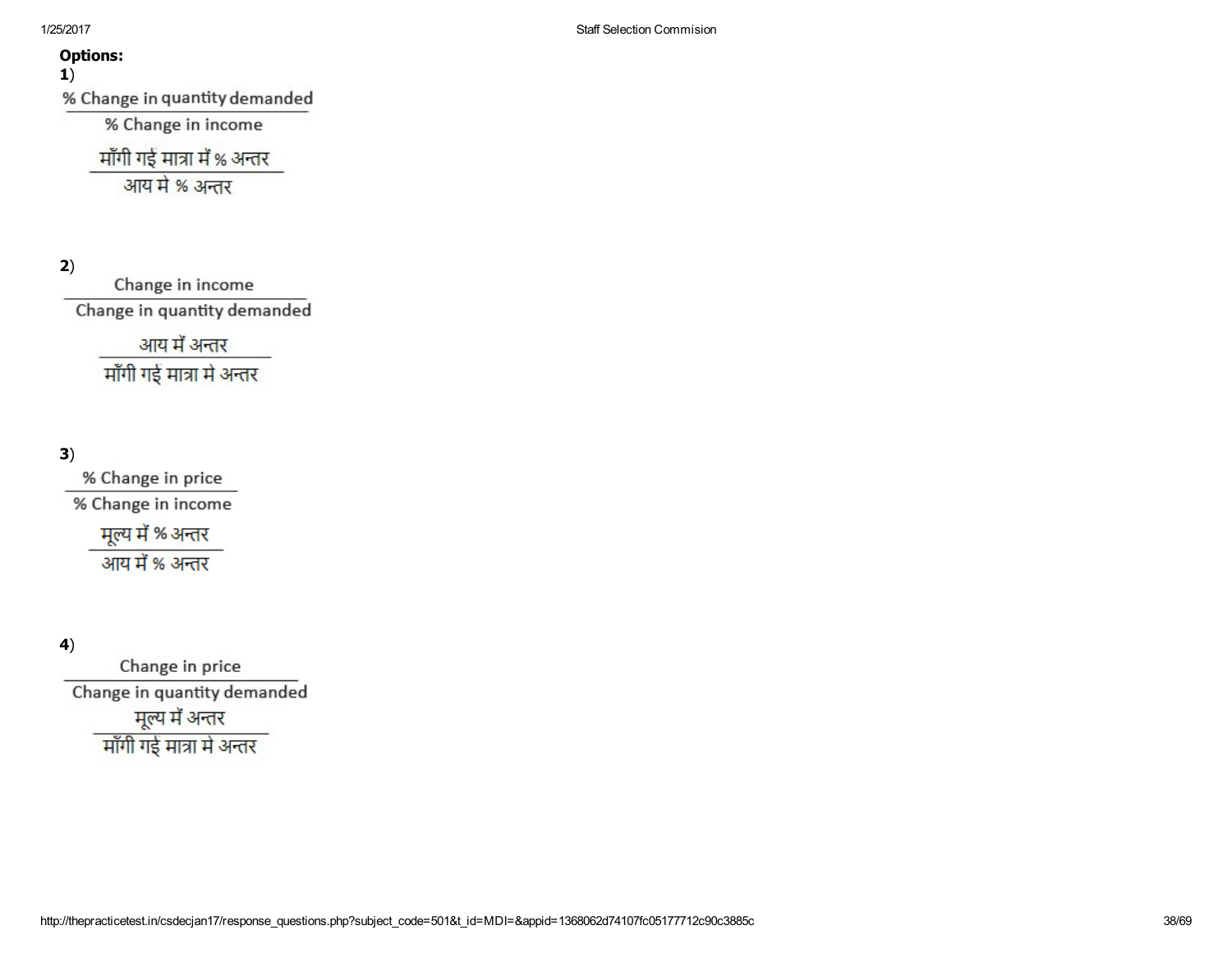## Correct Answer:

% Change in quantity demanded

% Change in income

माँगी गई मात्रा में % अन्तर

आय मे % अन्तर

# Candidate Answer:

% Change in quantity demanded

% Change in income

माँगी गई मात्रा में % अन्तर

आय मे % अन्तर

QID : 02557 - A good is termed as an inferior good if

किसी वस्तु को 'निम्न कोटि की वस्तु' कहा जाता है यदि -

# Options:

1) Its consumption increases with a rise in income आय में वृद्धि के साथ-साथ उसका उपयोग बढ़ता है

2) Its consumption reduces with a rise in Income आय में वृद्धि के साथ-साथ उसका उपयोग घटता है

3) Its consumption reduces with a rise in price कीमतों में वृद्धि के साथ-साथ उसका उपयोग घटता है

4) Its consumption remains the same with a rise in price कीमतों में वृद्धि होने पर उसके उपयोग में कोई परिवर्तन नही होता है

Correct Answer: Its consumption reduces with a rise in Income आय में वृद्धि के साथ-साथ उसका उपयोग घटता है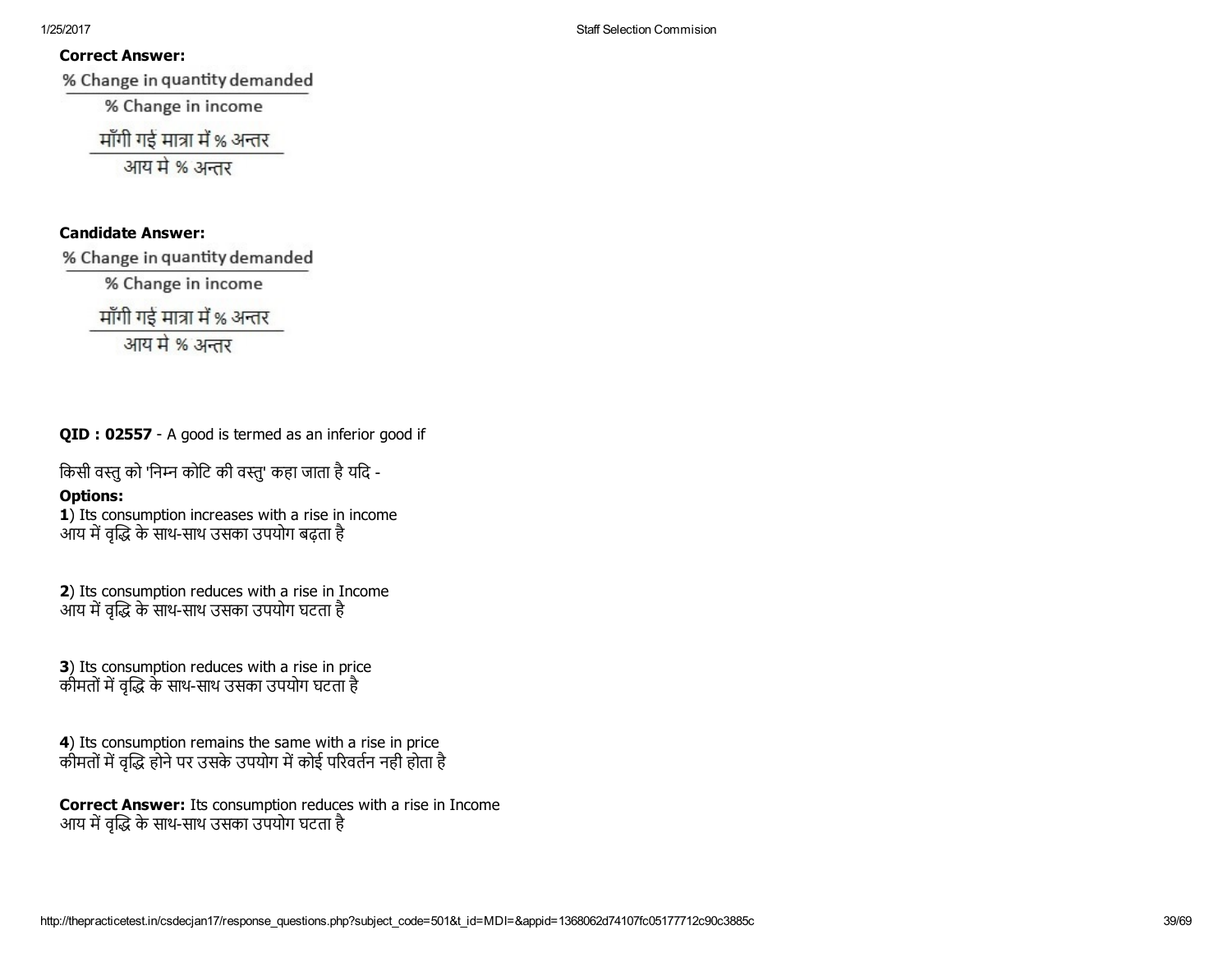1/25/2017 Staff Selection Commision

Candidate Answer: Its consumption reduces with a rise in Income आय में वृद्धि के साथ-साथ उसका उपयोग घटता है

QID : 02558 - A consumer increases its demand for a commodity from 40 to 50 units when its price falls by 10%. The price elasticity of demand is

किसी वस्तु के मूल्य में 10% गिरावट होने पर कोई उपभोक्ता अपनी मांग 40 से बढ़ा कर 50 कर देता है। मांग की कीमत-लोच है-

Options:

 $1) -0.5$ 

 $2) - 1.5$ 

 $3) -2.5$ 

 $4) -3.5$ 

**Correct Answer: -2.5** 

Candidate Answer: -2.5

QID : 02559 - Contraction of demand is the result of

मांग संकुचन किसका परिणाम है ?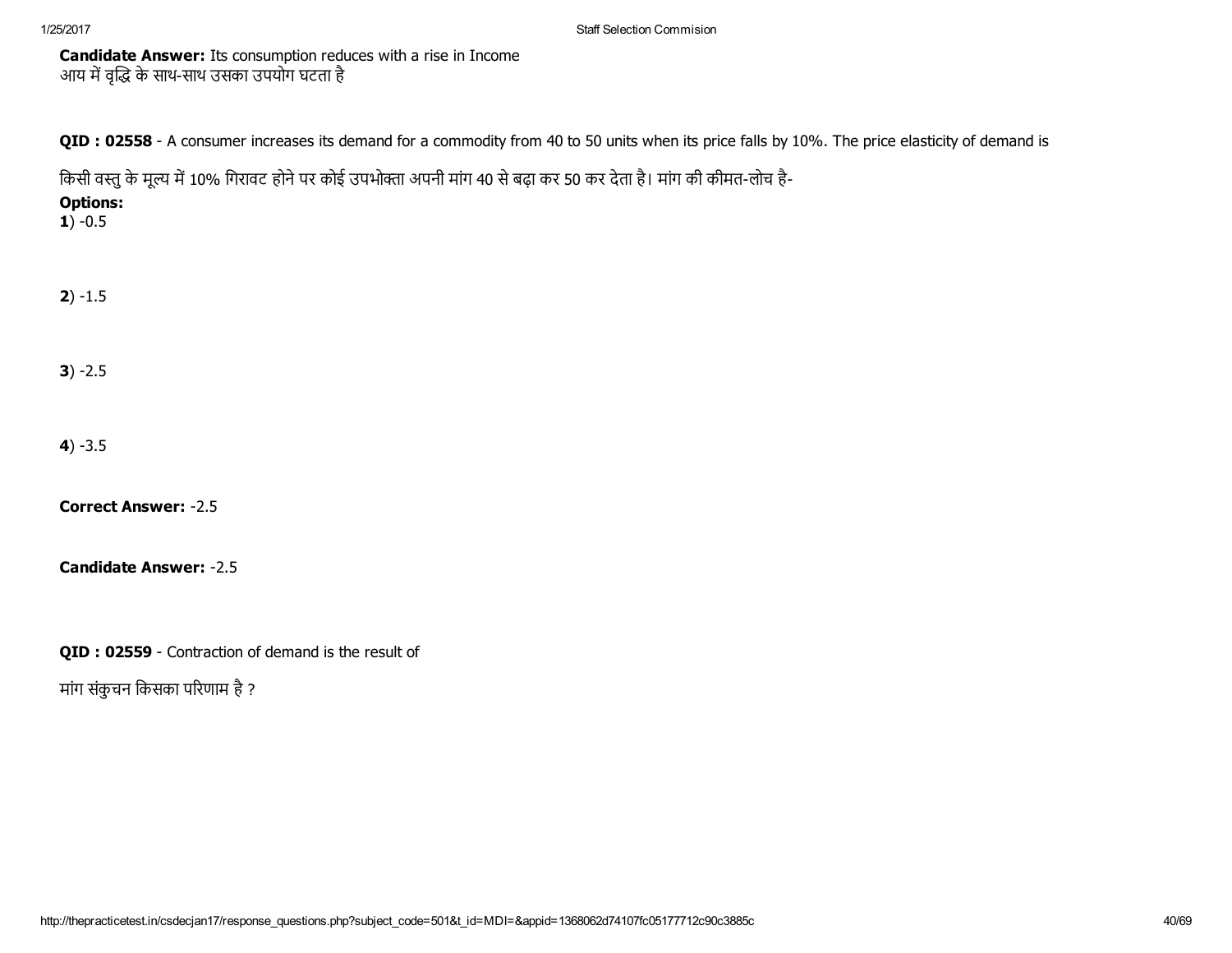1) Decrease in the number of consumers. उपभोक्ताओं की संख्या में कमी |

2) Increase in the price of the good consumed. उपभोग की गई वस्तुओं की कीमतों में वृद्धि।

3) Increase in the price of other related goods अन्य सम्बद्ध वस्तओं की कीमतों में वद्धि ।

4) Decrease in the income of the purchasers. क्रेताओं की आय में कमी |

Correct Answer: Increase in the price of the good consumed. उपभोग की गई वस्तुओं की कीमतों में वृद्धि।

Candidate Answer: Increase in the price of the good consumed. उपभोग की गई वस्तुओं की कीमतों में वृद्धि।

QID : 02560 - Chicken and fish are substitutes. If the price of chicken increases, the demand for fish will

मुर्गा और मछली स्थानापन्न वस्तुएं हैं। यदि मुर्गे के दामों में वृद्धि होती है तो मछली की मांग

# Options:

1) Increase or decrease but the demand curve for chicken will not change बढ़ेगी या घटेगी किन्तु मर्गे की मांग वक्र में कोई परिवर्तन नहीं होगा

2) Increase and the demand curve for fish will shift rightwards बढ़ेगी और मछली का मांग वक्र दायीं ओर को हट जाएगा

3) Not change but there will be movement along the demand curve for fish. में कोई परिवर्तन नहीं होगा किन्तु मछली के मांग वक्र में उतार-चढाव होगा

4) Decrease and the demand curve for fish will shift leftwards घटेगी और मछली का मांग वक्र बायीं ओर को हट जाएगा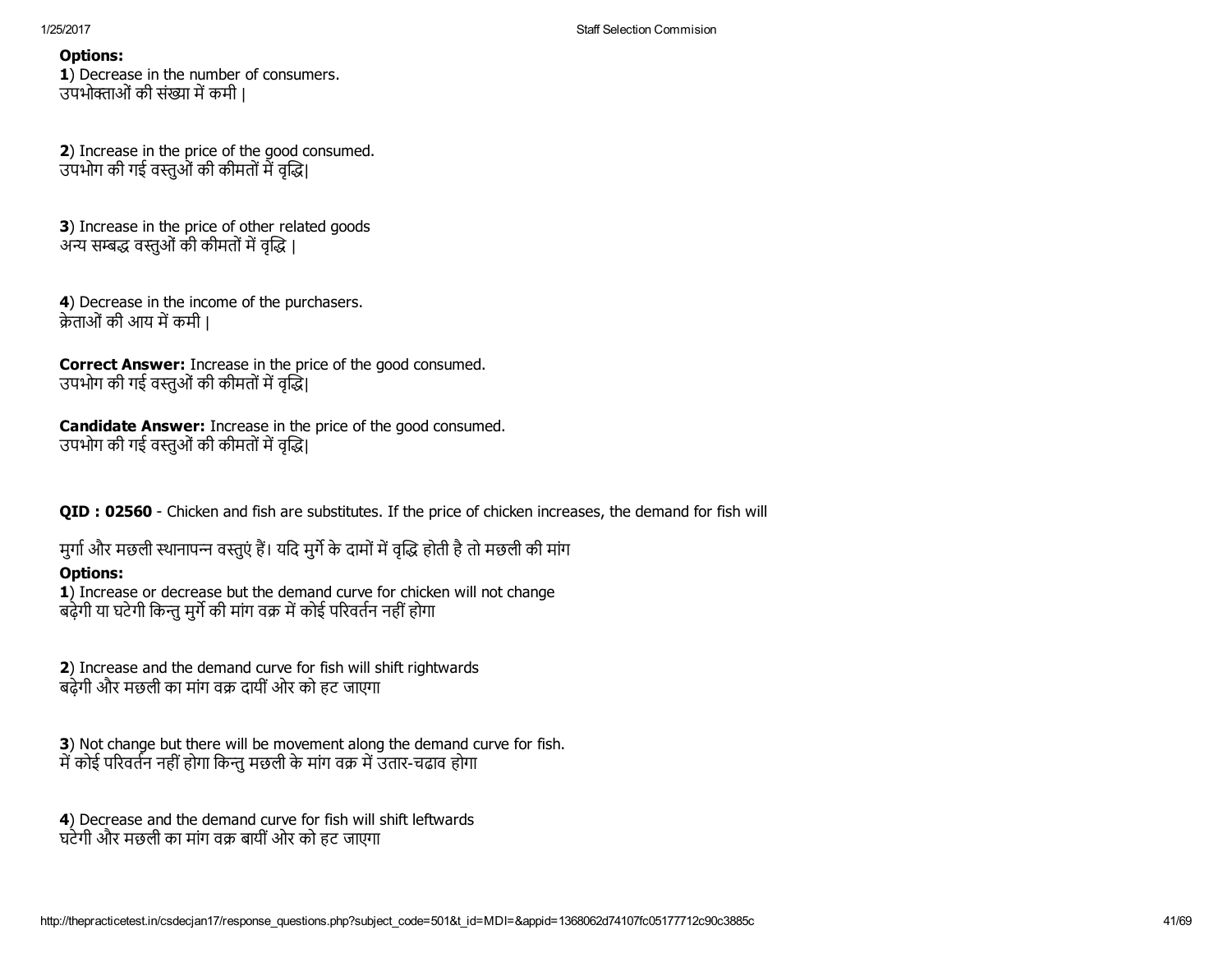Correct Answer: Increase and the demand curve for fish will shift rightwards बढ़ेगी और मछली का मांग वक्र दायीं ओर को हट जाएगा

Candidate Answer: Increase and the demand curve for fish will shift rightwards बढ़ेगी और मछली का मांग वक्र दायीं ओर को हट जाएगा

QID : 02561 - The opportunity cost of a factor of production is

िकसी उ藀पादन के कारक की अवसर लागत है

## Options:

1) what has to be paid to retain it in its present use. उसके वर्तमान उपयोग में बने रहने देने के लिए जो भी राशि अदा करनी पड़े

2) what it is earning its present uses. उसके वर्तमान उपयोग में उससे जो राशि अर्जित की जा रही है

3) what it can earn in total other uses. कुल अन्य उपयोगों में उससे जो वह अर्जित कर सके

4) what it can earn in the long period. दीर्घ काल में जो वह अर्जित कर सकें

Correct Answer: what has to be paid to retain it in its present use. उसके वर्तमान उपयोग में बने रहने देने के लिए जो भी राशि अदा करनी पड़े

Candidate Answer: what it can earn in total other uses. कुल अन्य उपयोगों में उससे जो वह अर्जित कर सके

QID : 02562 - Which one of the following is not a characteristic of labour as a factor of production ?

निम्न में से कौन उत्पादन के एक कारक के रूप में श्रम की विशिष्टता नहीं है ?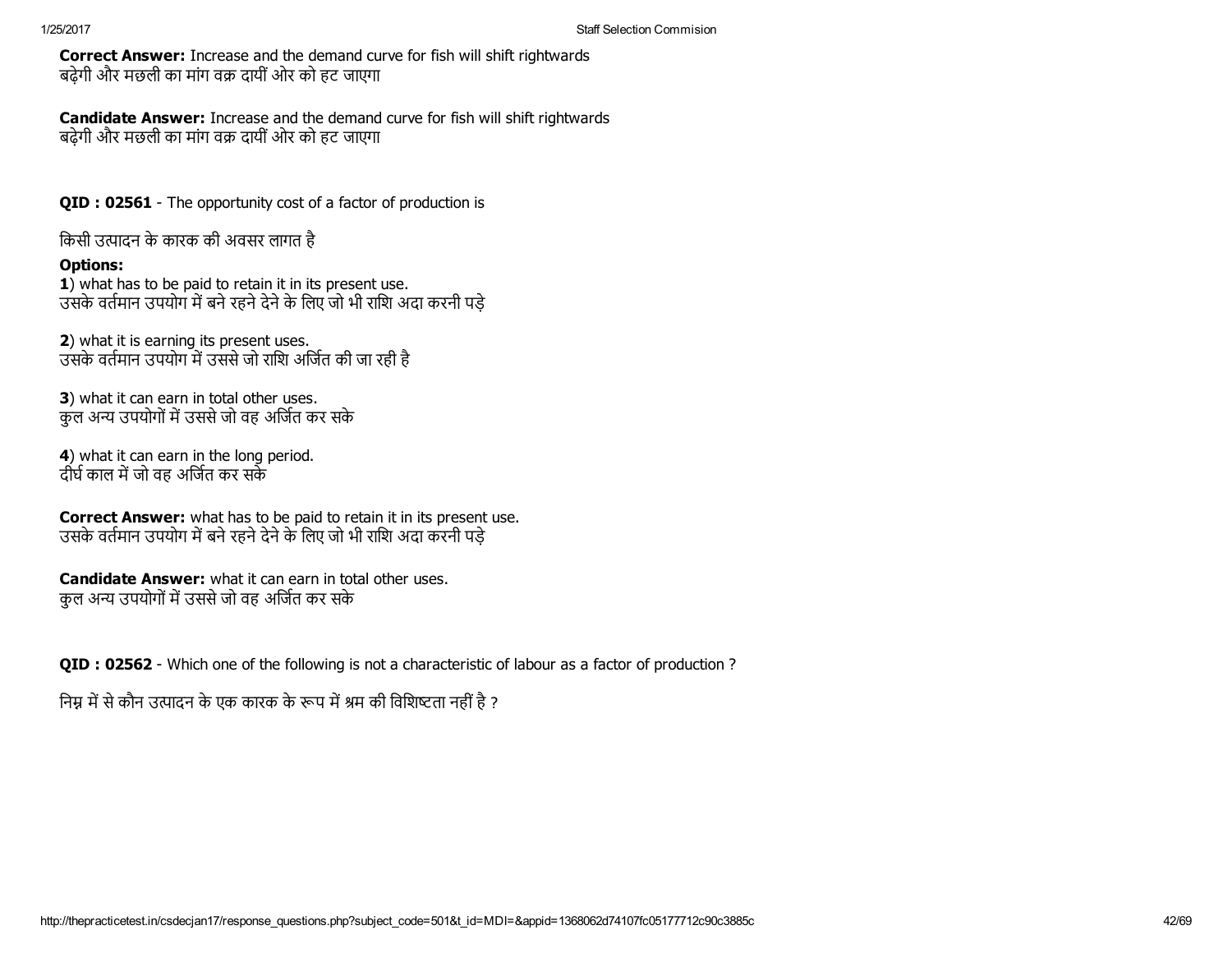1) Labour is inseparable from the labourer श्रम को श्रमिक से अलग नहीं किया जा सकता

2) Labour has high bargaining power श्रम में मोल-भाव की अधिक शक्ति है

3) Labour is perishable श्रम नाशवान है

4) Labour differs from labourer to labourer हर श्रमिक का श्रम दूसरे से अलग होता है

Correct Answer: Labour has high bargaining power श्रम में मोल-भाव की अधिक शक्ति है

Candidate Answer: Labour is perishable श्रम नाशवान है

QID : 02563 - Short Run Total Cost Curve can never be less than Long Run Total Cost Curve.

अल्पकालीन कुल लागत वक्र कभी भी दीर्घकालीन लागत वक्र से कम नहीं हो सकती

# Options:

1) Always True हमेशा सही होता है

2) Often True ्<br>अक्सर सही होता है

3) Sometimes True कभी कभी सही होता है

## 4) Never True कभी सही नहींहोता है

Correct Answer: Always True हमेशा सही होता है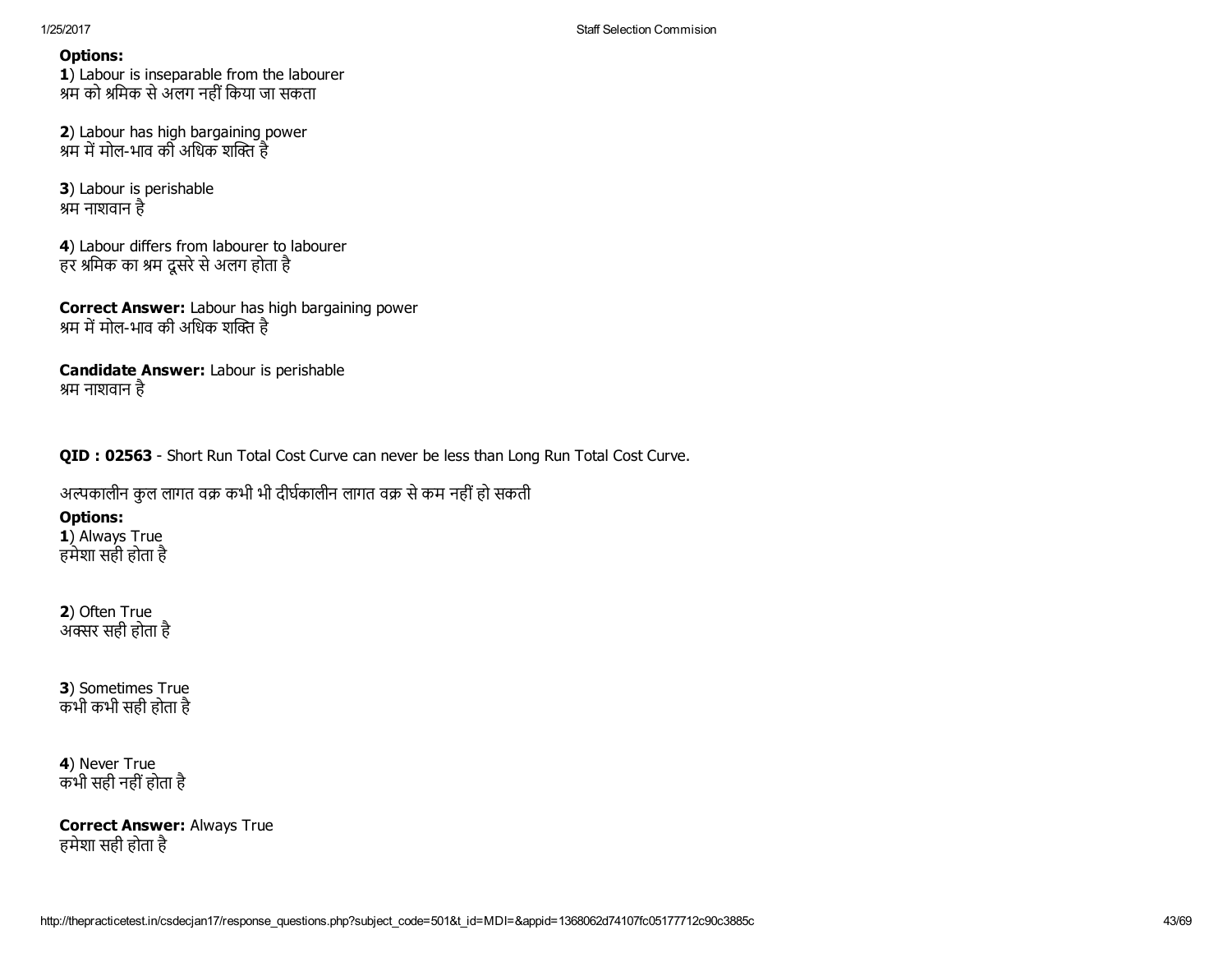Candidate Answer: Always True हमेशा सही होता है

QID : 02564 - Marginal cost is defined as :

सीमांत लागत को किस प्रकार परिभाषित किया जाता है ?

## Options:

1) the change in total cost due to one unit change in output. निर्गत मे एक यूनिट परिवर्तन होने पर कुल लागत में परिवर्तन

2) total cost divided by total output. कुल निर्गत से विभाजित कुल लागत

3) change in output due to one unit change in input. निवेश मे एक यूनिट परिवर्तन होने पर निर्गत में परिवर्तन

4) total product divided by quantity of inputs. निवेश मात्रा से विभाजित कुल उत्पादन

Correct Answer: the change in total cost due to one unit change in output. निर्गत मे एक यूनिट परिवर्तन होने पर कुल लागत में परिवर्तन

Candidate Answer: the change in total cost due to one unit change in output. निर्गत मे एक यूनिट परिवर्तन होने पर कुल लागत में परिवर्तन

QID : 02565 - Production function explains the relationship between

उत्पादन फलन किस के बीच संबंध बताता है ?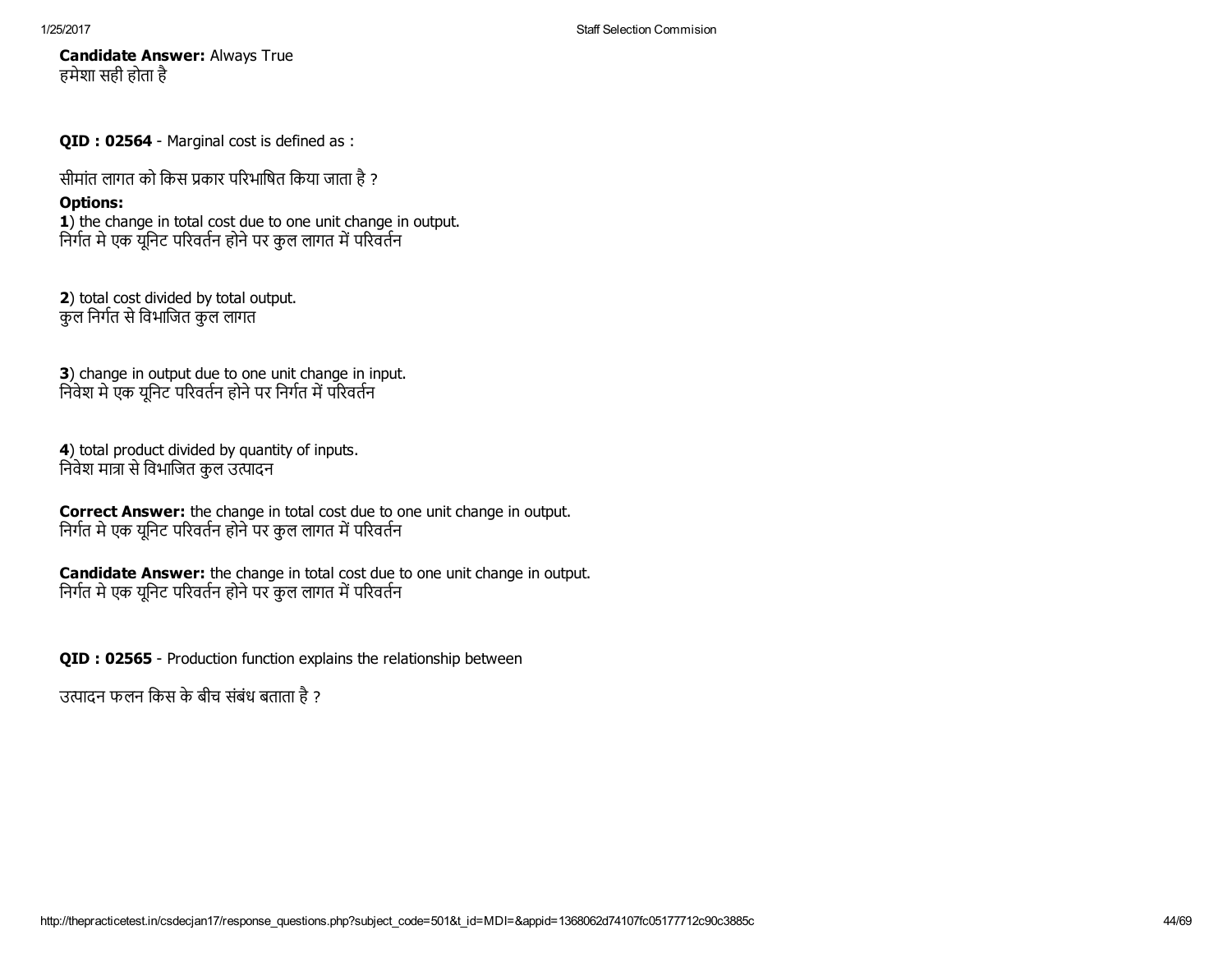1) initial inputs and ultimate output प्रारंभिक निवेश और अंतिम निर्गत

2) inputs and ultimate consumption िनवेश और अंतत: उपयोग

3) output and consumption निर्गत और उपभोग

4) output and exports निर्गत और निर्यात

Correct Answer: initial inputs and ultimate output प्रारंभिक निवेश और अंतिम निर्गत

Candidate Answer: initial inputs and ultimate output प्रारंभिक निवेश और अंतिम निर्गत

QID : 02566 - In the initial stages of production, generally the increasing returns to scale operate because

उत्पादन के प्रारंभिक चरणों में सामान्यत: आकारिक मुनाफे की उत्तरोत्तर वृद्धि लागू होती है क्योंकि -

Options: 1) Input is increased िनवेश बढ़ाया जाता है

2) Capital equipment is new पूंजी उपकरण नए होतेह

3) Economies of scale operate ्<br>आकारिक मितव्ययिता काम करती हैं

4) Absence of bottlenecks in production उत्पादन में रूकावटें नहीं होती हैं

Correct Answer: Economies of scale operate उटन उटन मान्ने नगर करना काम करती हैं<br>आकारिक मितव्ययिता काम करती हैं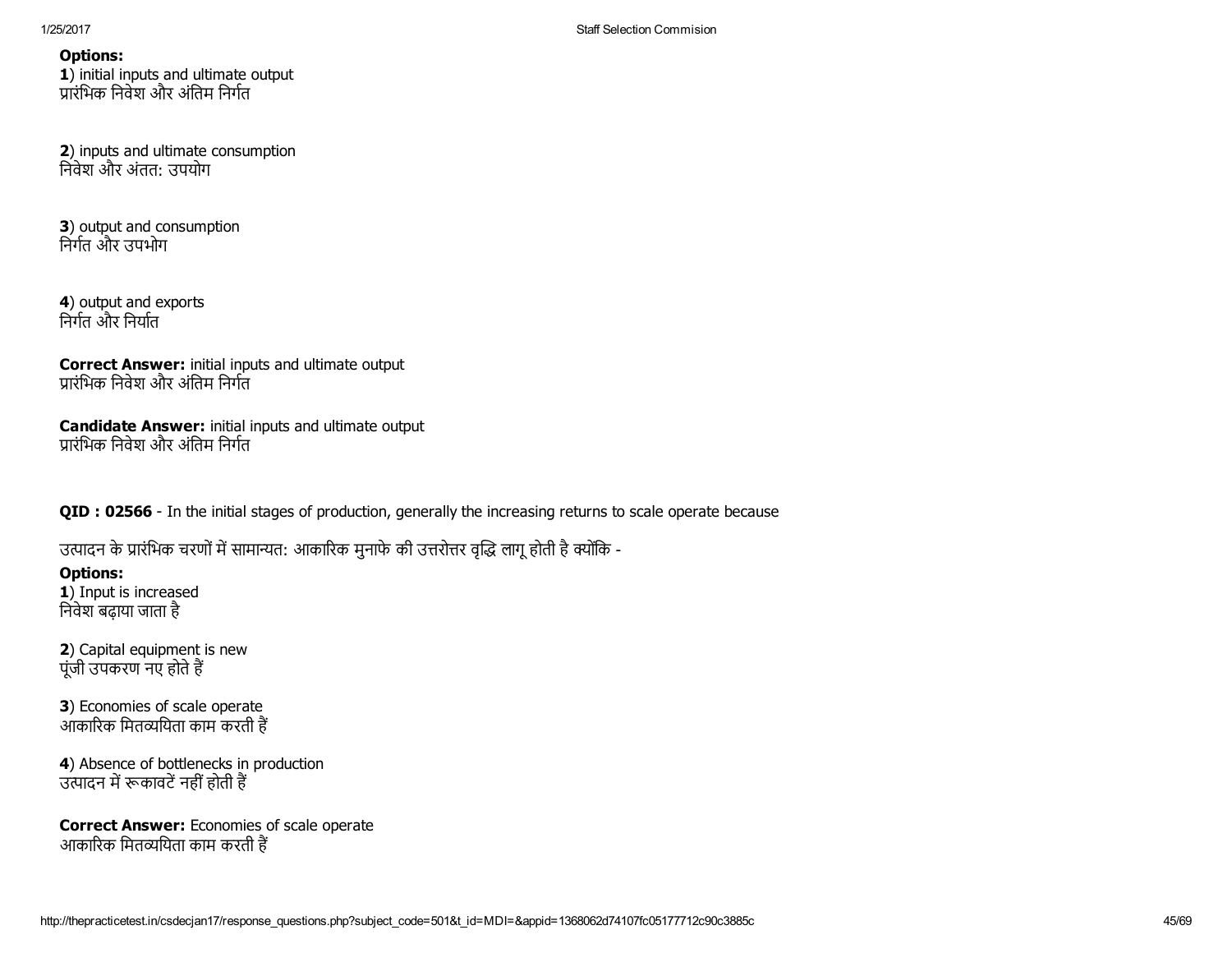Candidate Answer: Capital equipment is new पूंजी उपकरण नए होते हैं

QID : 02567 - If we have constant returns to scale and we increase the quantity of labour used per unit of time by 10% but keep the amount of capital constant, output will

यदि आकारिक मुनाफा हो और हम प्रति यूनिट समय में श्रम की 10 प्रतिशत मात्रा बढ़ा दें किन्तु पूंजी की मात्रा स्थिर रखें तो निर्गत :

Options:

1) Increase by 10% 10% बढ़ेगा

2) Decrease by 10% 10% घटेगा

3) Increase by more than 10% 10% सेअिधक बढ़ेगा

4) Increase by less than 10% 10% सेकम बढ़ेगा

Correct Answer: Increase by less than 10% 10% सेकम बढ़ेगा

Candidate Answer: Increase by less than 10% 10% सेकम बढ़ेगा

QID : 02568 - In the context of oligopoly, the kinked demand hypothesis is designed to explain

अल्पाधिकार के संदर्भ में विकुञ्चित मांग की परिकल्पना क्या स्पष्ट करने के लिए डिज़ाइन की गई है ?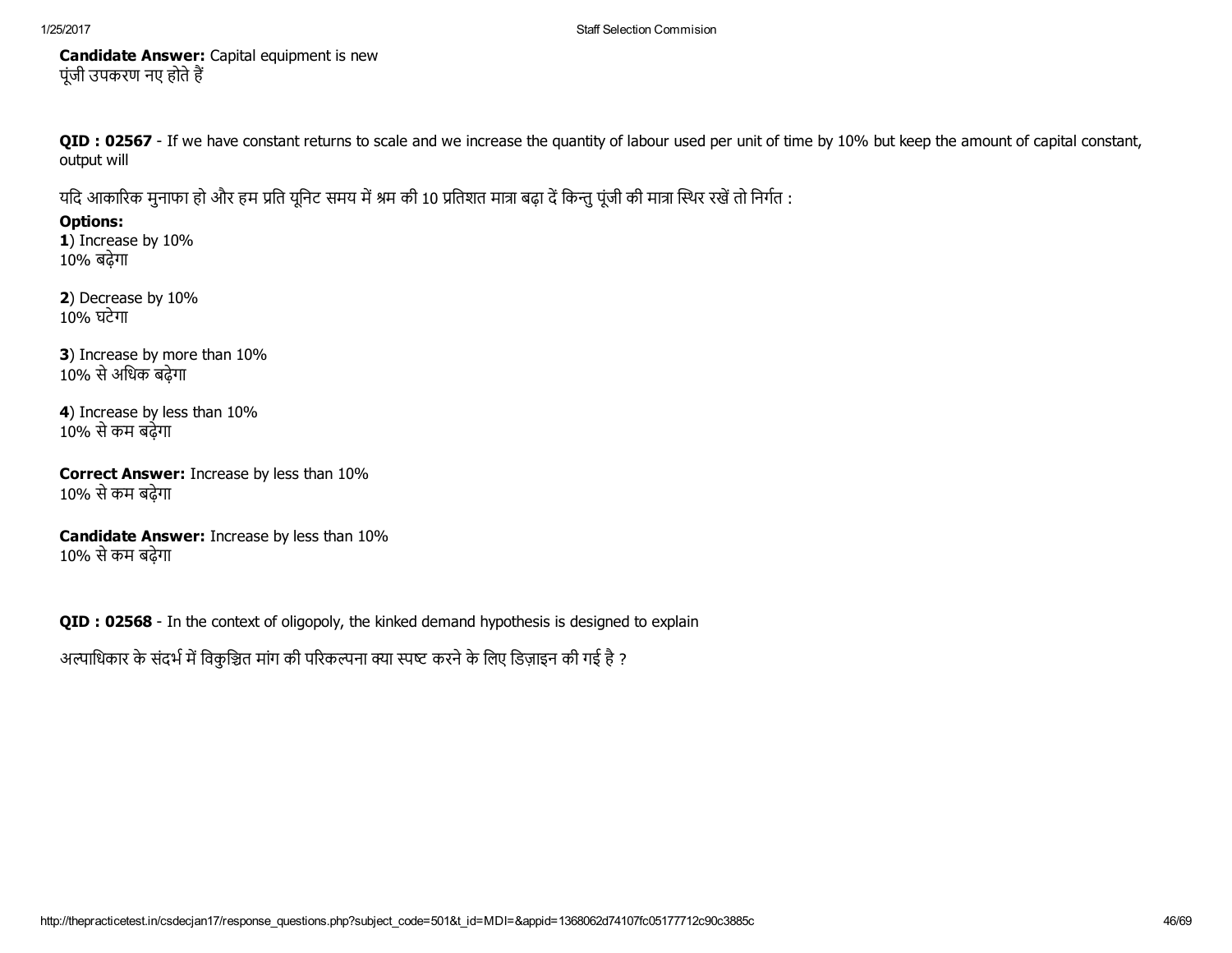1) Price and output determination कीमत और उत्पादन निर्धारण

## 2) Price Rigidity कीमत जड़ता

3) Price leadership कीमत नेतत्व

4) Collusion among rivals विरोधियों के बीच सांठ-गांठ

## Correct Answer: Price Rigidity कीमत जड़ता

## Candidate Answer: Price Rigidity कीमत जड़ता

QID : 02569 - Price Discrimination exists when

कीमत िवभेद होता हैजब

# Options:

1) The same product is sold at the same price to different buyers एक ही उत्पाद अलग-अलग खरीदारों को एक ही कीमत पर बेचा जाए

2) The same product is sold at different prices to different buyers एक ही उत्पाद अलग-अलग खरीदारों को अलग-अलग कीमतों पर बेचा जाए

3) Different product is sold at different prices to different buyers अलग-अलग उत्पाद, अलग-अलग खरीदारों को अलग-अलग कीमतों पर बेचा जाए

4) None of the options विकल्पों में से कोई नहीं

Correct Answer: The same product is sold at different prices to different buyers एक ही उ藀पाद अलगअलग खरीदारोंको अलगअलग कीमतोंपर बेचा जाए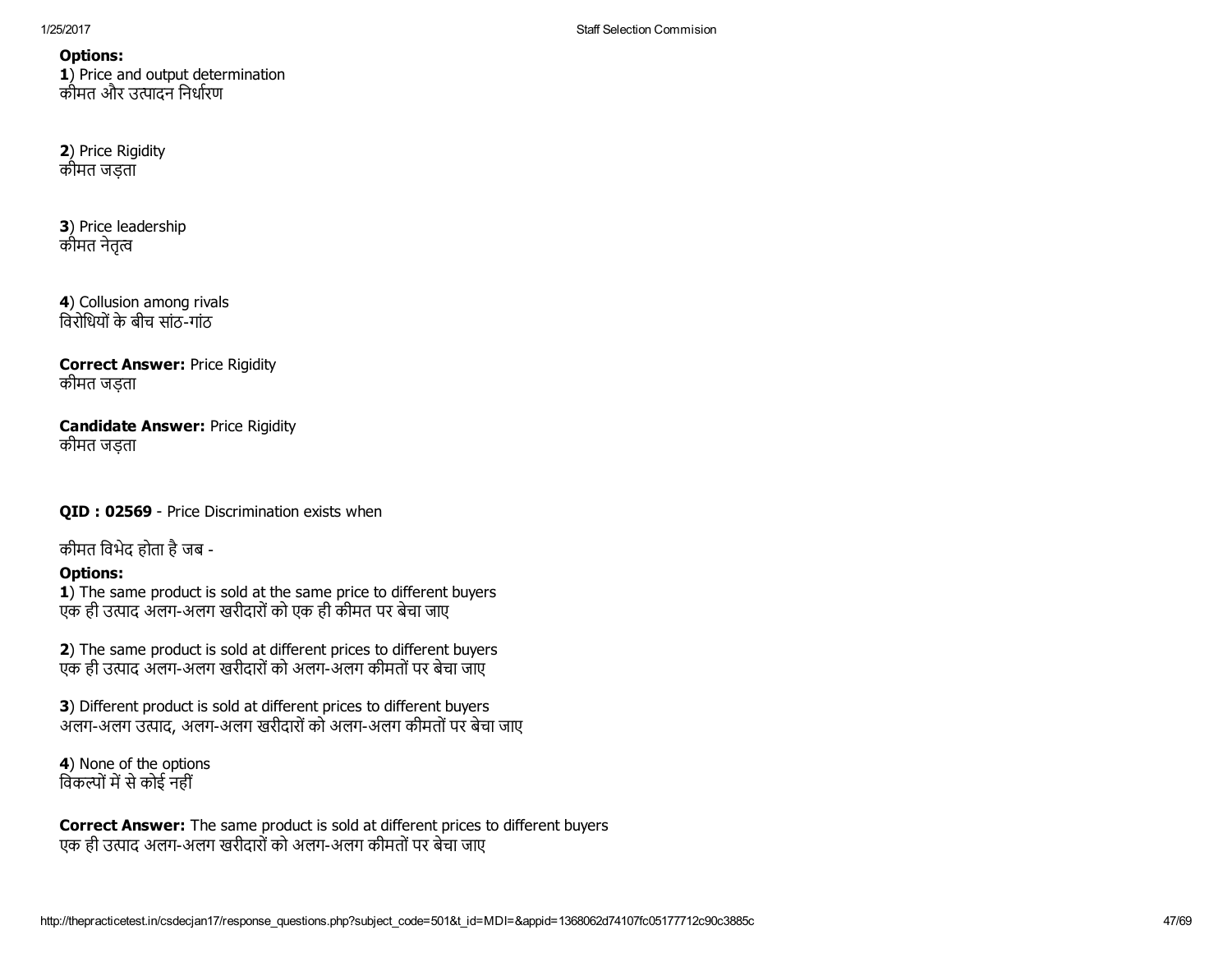Candidate Answer: The same product is sold at different prices to different buyers एक ही उत्पाद अलग-अलग खरीदारों को अलग-अलग कीमतों पर बेचा जाए

QID : 02570 - Which of the following statements is incorrect?

निम्न में से कौन-सा कथन सही नहीं है ?

## Options:

1) Under monopoly, there is no difference between a firm and an industry एकाधिकार में एक फर्म और उद्योग में कोई अन्तर नहीं होता

2) A monopolist may restrict output and raise prices एकाधिकार उत्पादन को प्रतिबंधित करके कीमतें बढ़ा सकता है

3) Commodities offered for sales under perfect competition will be heterogeneous पूर्ण प्रतियोगिता में बिक्री के लिए प्रस्तुत वस्तुएं पंचमेल होंगी

4) Product differentiation is peculiar to monopolistic competition उत्पाद-विभेद, एकाधिकारी प्रतियोगिता की एक विशिष्टता है

Correct Answer: Commodities offered for sales under perfect competition will be heterogeneous पूर्ण प्रतियोगिता में बिक्री के लिए प्रस्तुत वस्तुएं पंचमेल होंगी

Candidate Answer: Commodities offered for sales under perfect competition will be heterogeneous पूर्ण प्रतियोगिता में बिक्री के लिए प्रस्तुत वस्तुएं पंचमेल होंगी

QID : 02571 Which of the following statement is true for a perfectly competitive firm

पूर्ण प्रतियोगी फर्म के संदर्भ में इनमें से कौन-सा कथन सही है ?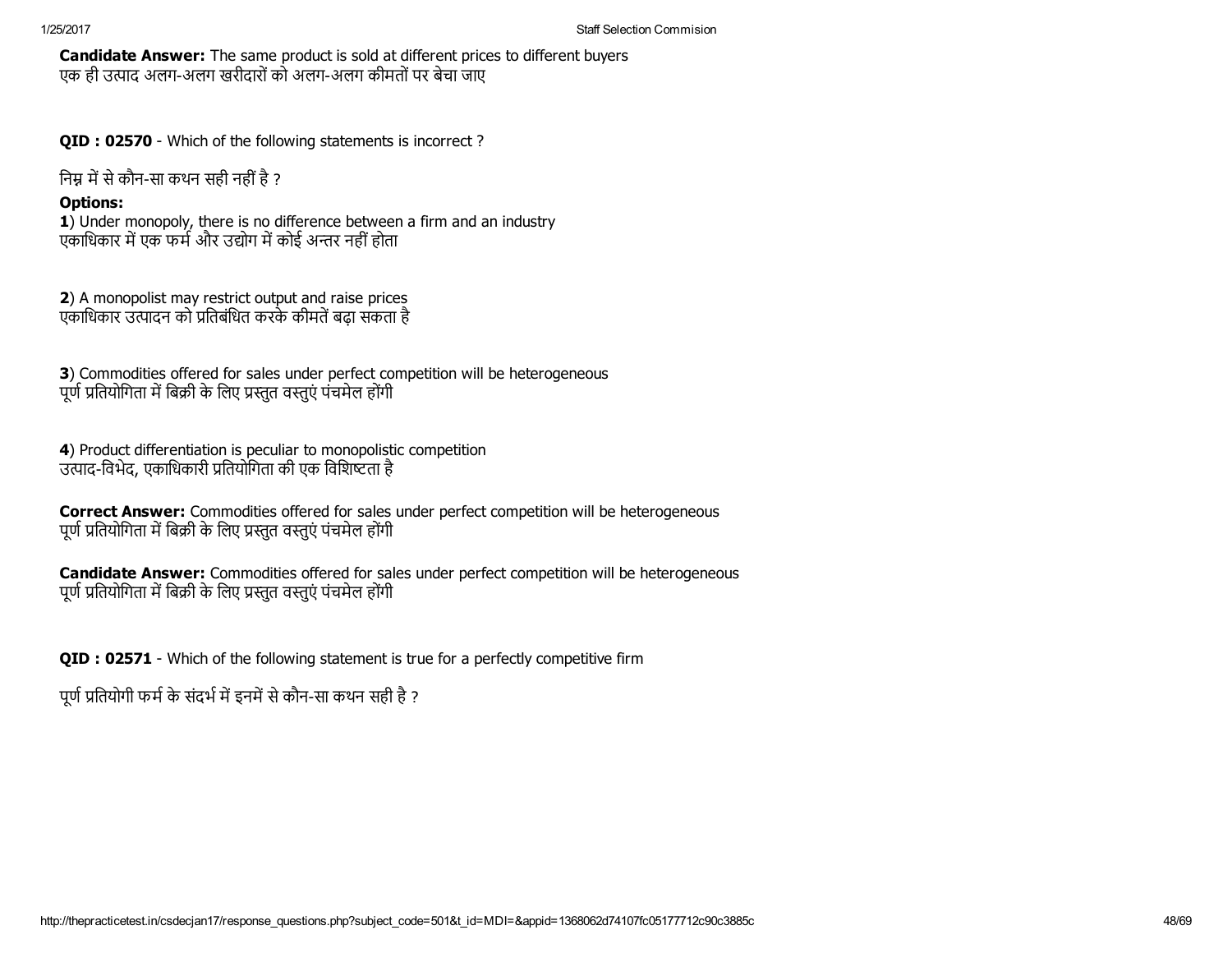1) In the long run all firms earn super normal profits दीर्घ काल में सभी फर्में अधिसामान्य लाभ अर्जित करती हैं

2) In the long run all firms are making losses दीर्घ काल में सभी फर्मों को हानि होती है

3) In the long run all firms in the market earn only normal profit दीर्घ काल में बाजार की सभी फर्मों को केवल सामान्य लाभ होता है

4) In the long run all firms have slowly increased profits दीर्घ काल में सभी फर्मों का लाभ धीरे-धीरे बढ़ जाता है

Correct Answer: In the long run all firms in the market earn only normal profit दीर्घ काल में बाजार की सभी फर्मों को केवल सामान्य लाभ होता है

Candidate Answer: In the long run all firms in the market earn only normal profit दीर्घ काल में बाज़ार की सभी फर्मों को केवल सामान्य लाभ होता है

QID : 02572 - A decrease in demand with the supply curve remaining constant leads to

पूर्ति वक्र के स्थिर रहने पर यदि मांग में कमी होती है तो उसका परिणाम क्या होता है ?

# Options:

1) An increase in both equilibrium price and quantity संतुलन कीमत और मात्रा दोनों में वृद्धि होती है

2) A fall in both equilibrium price and quantity संतुलन कीमत और मात्रा दोनों में गिरावट होती है

3) An increase in equilibrium price and a fall in quantity संतुलन कीमत में वृद्धि होती है और मात्रा में गिरावट होती है

4) An fall in equilibrium price but increase in quantity संतलन कीमत में गिरावट किन्त मात्रा में वद्धि होती है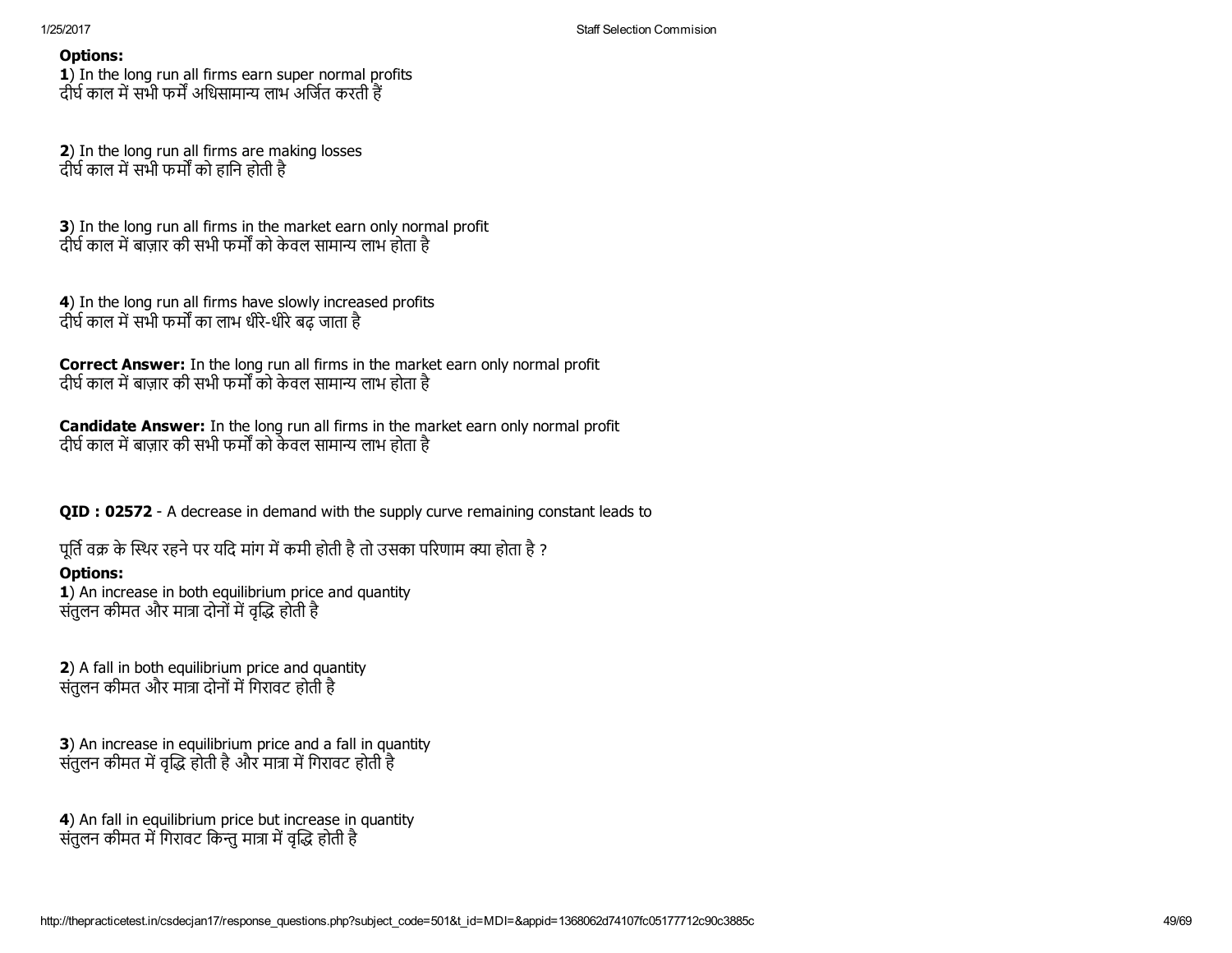Correct Answer: A fall in both equilibrium price and quantity संतुलन कीमत और मात्रा दोनों में गिरावट होती है

Candidate Answer: A fall in both equilibrium price and quantity संतलन कीमत और मात्रा दोनों में गिरावट होती है

QID : 02573 Identify a characteristic of a monopolistic competitive market from the following :

निम्नलिखित में से एकाधिकारी प्रतियोगी बाज़ार की एक विशिष्टता पहचानिए ?

## Options:

1) Existence of large number of buyers and sellers क्रेताओं और विक्रेताओं की बड़ी संख्या

2) Individual firms are price-takers ्यक्तिगत फर्में कीमत स्वीकारक होती है

3) Heavy costs are incurred to attract customers ग्राहकों को आकर्षित करने के लिए भारी रकम खर्च की जाती है

4) No barriers to entry / exit of firms फर्मों के प्रवेश/बहिर्गमन पर कोई रोक नहीं होती है

Correct Answer: Heavy costs are incurred to attract customers ग्राहकों को आकर्षित करने के लिए भारी रकम खर्च की जाती है

Candidate Answer: Heavy costs are incurred to attract customers ग्राहकों को आकर्षित करने के लिए भारी रकम खर्च की जाती है

**QID** : 02574 - An increase in output in a perfectly competitive and constant cost industry which is in the long run equilibrium, will come

एक पूर्णतया प्रतियोगी और स्थिर लागत उद्योग में ,जो दीर्घकालीन संतुलन में है , उत्पादन में वृद्धि होगी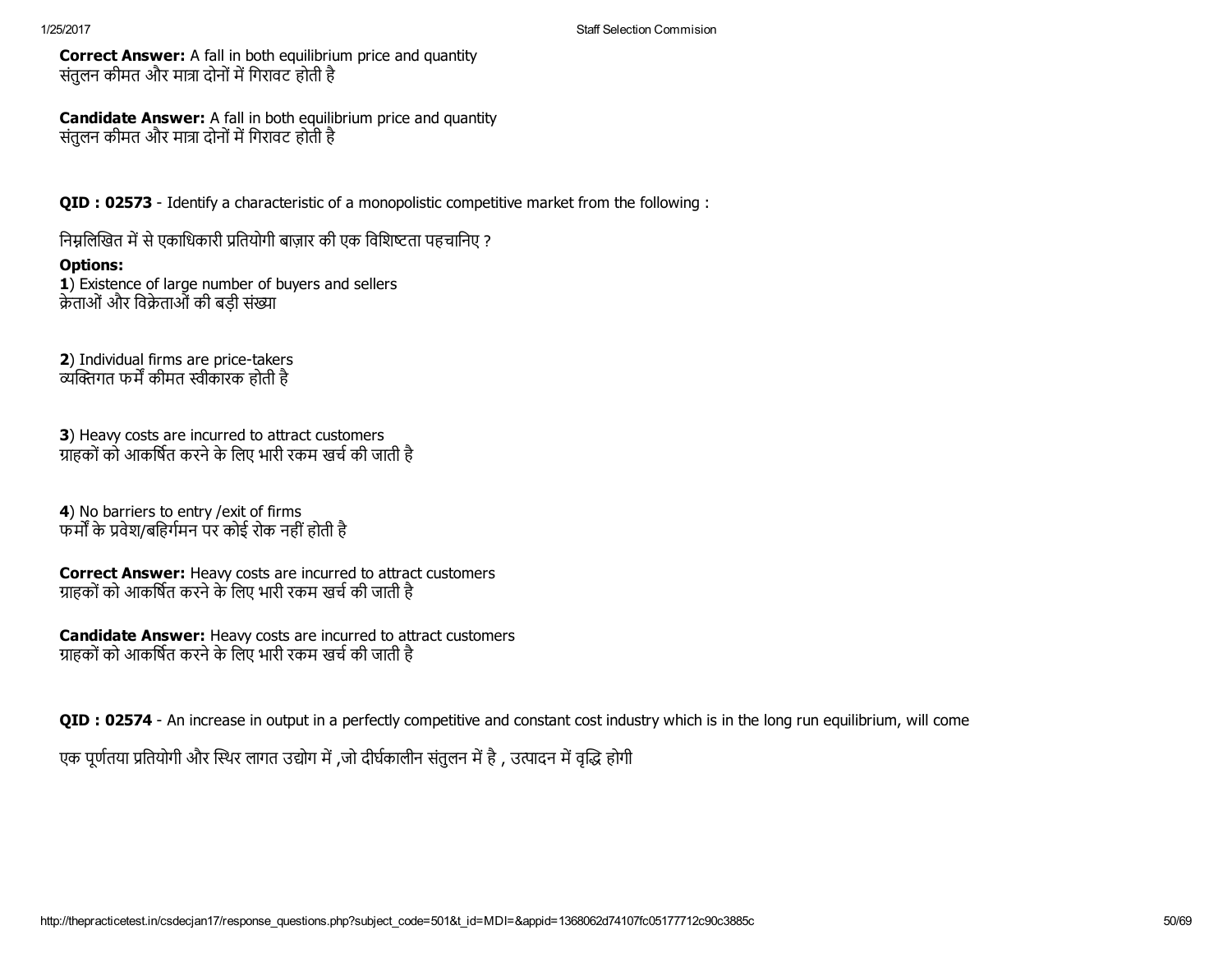1) entirely from new firms पूर्णत: नई फर्मों से

2) entirely from existing firms पूर्णत: विद्यमान फर्मों से

3) either entirely from new firms or entirely from existing firms पूर्णत: नई फर्मों से या पूर्णत: विद्यमान फर्मों से

4) partly from new firms and from existing firms अंशत: नई फर्मों से और अंशत: विद्यमान फर्मों से

Correct Answer: entirely from new firms पूर्णत: नई फर्मों से

Candidate Answer: partly from new firms and from existing firms अंशत: नई फर्मों से और अंशत: विद्यमान फर्मों से

QID : 02575 - The Ministry of Statistics and Programme Implementation has revised the base year of national income estimation from 2004-05 to

सांख्यिकी और कार्यक्रम कार्यान्वयन मंत्रालय ने राष्ट्रीय आय प्राक्कलन का आधार वर्ष 2004-05 से परिशोधित करके क्या कर दिया है ?

Options:

1) 2009-2010

2) 2010-2011

3) 2011-2012

4) 2012-2013

Correct Answer: 2011-2012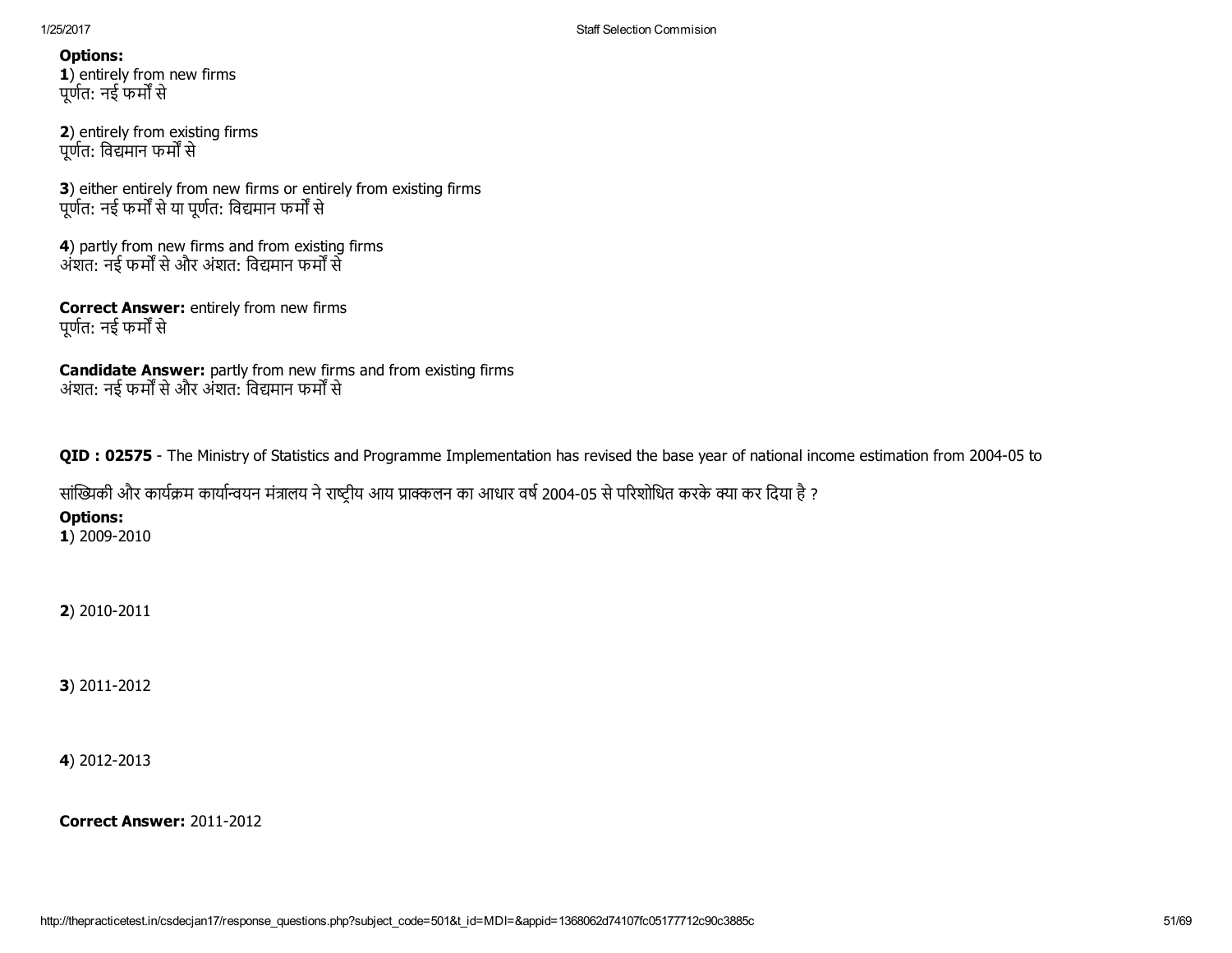Candidate Answer: 2011-2012

QID : 02576 - Trickle Down theory of development holds that

विकास के टपकन सिद्धान्त के अनुसार

## Options:

1) Global prosperity spreads to domestic Economy. वैश्विक समृद्धि घरेलू अर्थव्यवस्था तक फैलती है।

2) Development spreads down wards throughout the economy and in all sectors. विकास नीचे की ओर सम्पूर्ण अर्थव्यवस्था और सभी क्षेत्रों तक फैलता है।

3) Rate of growth of an economy is inversely proportional to the rates of taxation. किसी अर्थव्यवस्था की वृद्धि की दर, कराधान की दर के प्रतिलोमत: आनुपातिक होती है।

4) Rate of growth of on economy is independent of the rate of taxation. किसी अर्थव्यवस्था की वृद्धि की दर कराधार की दर से स्वतंत्र होती है।

Correct Answer: Development spreads down wards throughout the economy and in all sectors. विकास नीचे की ओर सम्पूर्ण अर्थव्यवस्था और सभी क्षेत्रों तक फैलता है।

Candidate Answer: Development spreads down wards throughout the economy and in all sectors. विकास नीचे की ओर सम्पूर्ण अर्थव्यवस्था और सभी क्षेत्रों तक फैलता है।

QID : 02577 - Liberalisation of trade by the government means

सरकार द्वारा व्यापार के उदारीकरण का अर्थ है: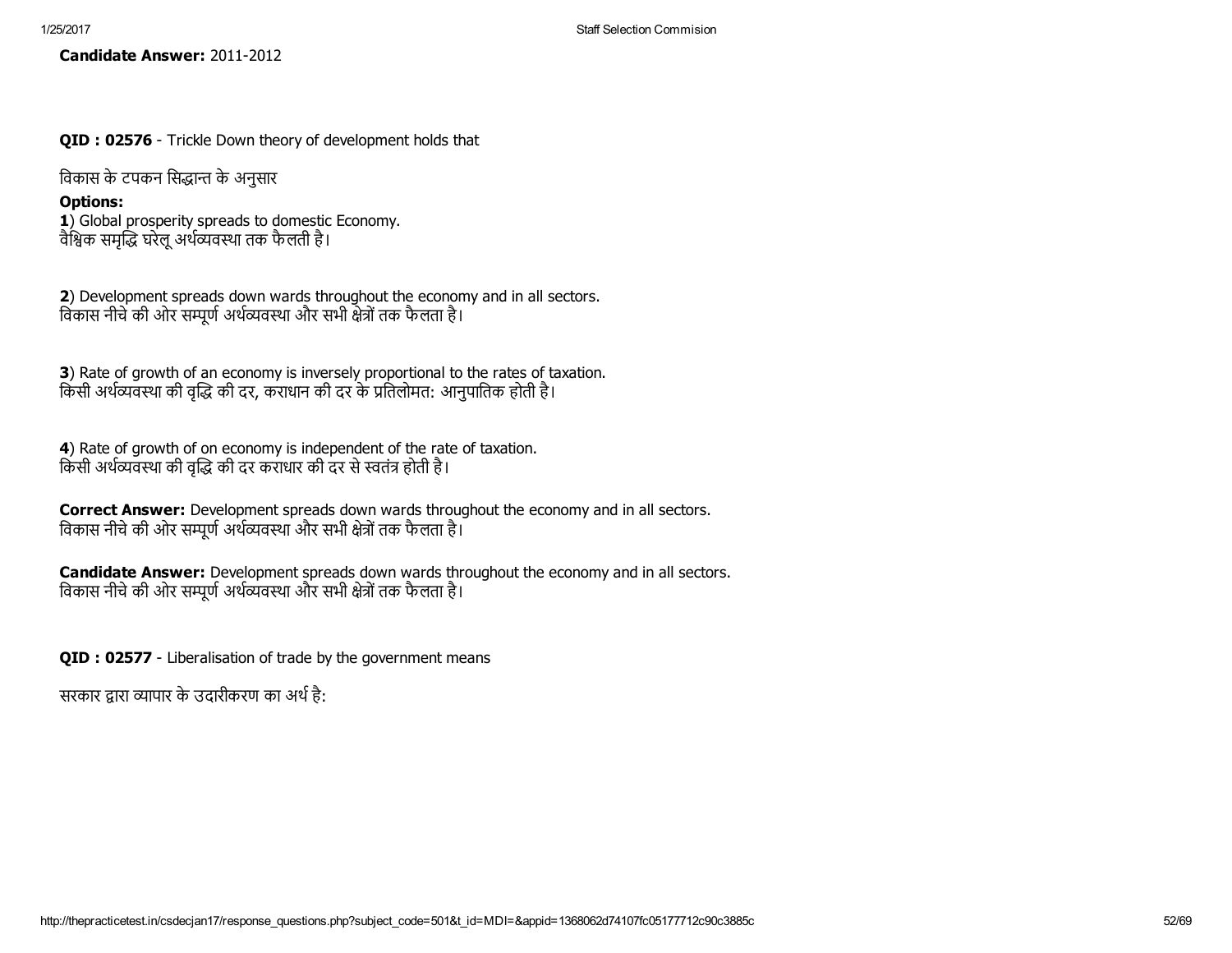1) Removal of export credit only केवल निर्यात क्रेडिट को हटाना

2) Removal of import credit only केवल आयात क्रेडिट को हटाना

3) Removal of tariff, subsidies and other restrictions on flow of goods and services माल और सेवाओं के प्रवाह पर से टैरिफ, आर्थिक सहायता और अन्य प्रतिबंध हटाना

4) Exporting of only goods and not services केवल माल निर्यात करना, सेवाएं नहीं

Correct Answer: Removal of tariff, subsidies and other restrictions on flow of goods and services माल और सेवाओं के प्रवाह पर से टैरिफ, आर्थिक सहायता और अन्य प्रतिबंध हटाना

Candidate Answer: Removal of tariff, subsidies and other restrictions on flow of goods and services माल और सेवाओं के प्रवाह पर से टैरिफ, आर्थिक सहायता और अन्य प्रतिबंध हटाना

QID : 02578 - The highest share in power generation in India is of

भारत में विद्रुयत-उत्पादन में सर्वाधिक अंशदान किसका है ?

Options:

1) Atomic power परमाणविक शक्ति

2) Hydro power जल शक्ति

3) Thermal power ऊष्मा शक्ति

4) Wind power वायु शक्ति

Correct Answer: Thermal power ऊष्मा शक्ति

Candidate Answer: Thermal power ऊष्मा शक्ति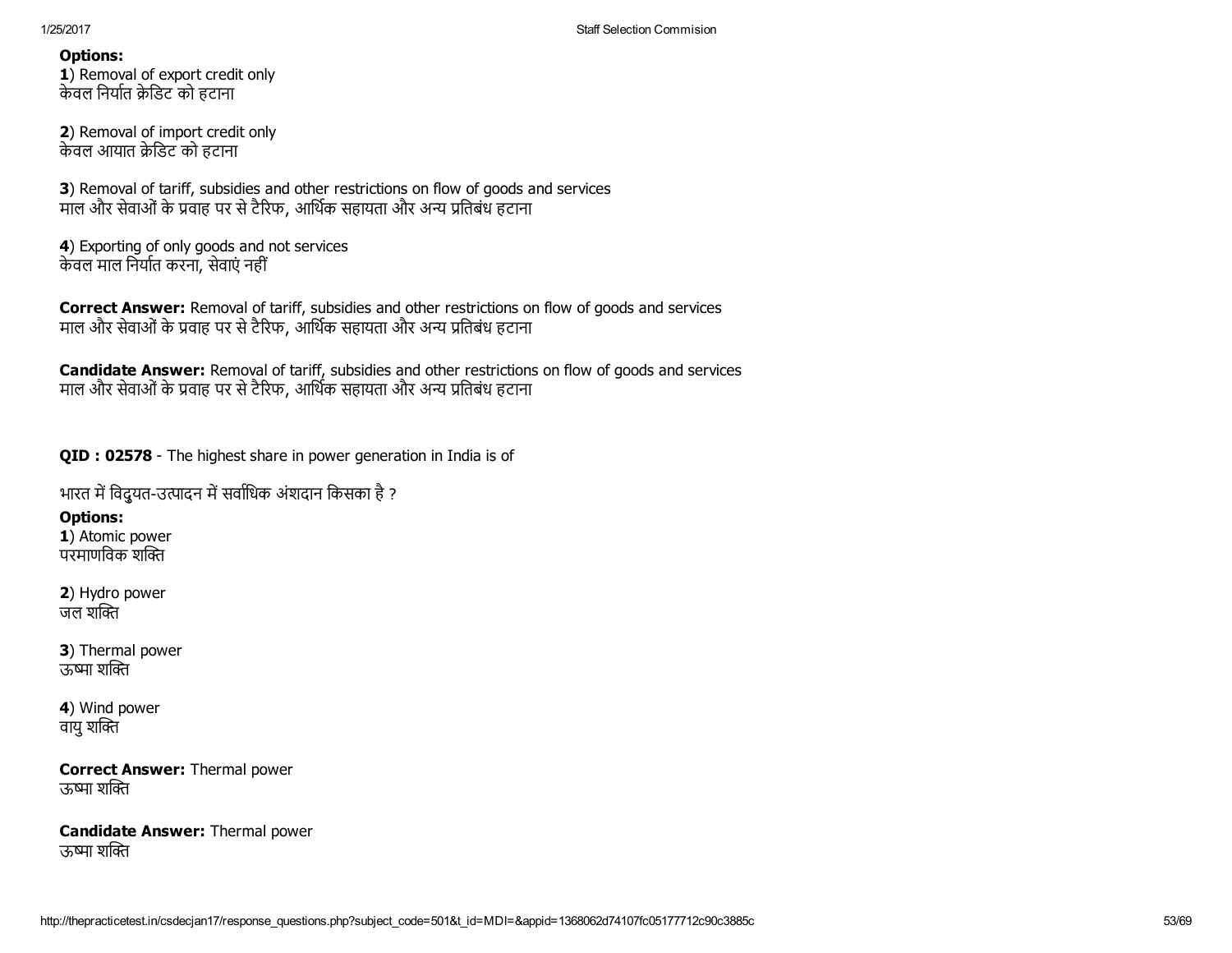QID : 02579 - Which one of the following is not the consequence of high population growth in India ?

निम्नलिखित में से कौन-सा भारत में उच्च जनसंख्या वृद्धि का परिणाम नहीं है ?

Options: 1) Ecological degradation पारिस्थितिकी निम्नीकरण

2) Unemployment and unproductive consumers. बेरोज़गारी और अनुत्पादक उपभोक्ता

3) Insufficient per capita availability of food grains ्खाद्यान्न की अपर्याप्त पति व्यक्ति उपलब्धता

4) Adverse balance of payments िवपरीत भुगतान देय

Correct Answer: Adverse balance of payments िवपरीत भुगतान देय

Candidate Answer: Adverse balance of payments िवपरीत भुगतान देय

QID : 02580 - Which one of the following is not correct about the Saansad Adarsh Gram Yojana ?

सांसद आदर्श ग्राम योजना' के संबंध में इनमें से कौन-सा विकल्प सही नहीं है ?

# Options:

1) It was launched by Prime Minister, on the birth anniversary of Lok Nayak Jai Prakash Narain. यह प्रधान मंत्री द्वारा लोक नायक जय प्रकाश नारायण के जन्मदिवस पर आरंभ की गई थी |

2) MPs to adopt villages for their holistic development. ग्रामों के सम्पूर्ण विकास के लिए संसद सदस्य ग्रामों को अपनाते हैं

3) Special emphasis on enabling every poor household to come out of poverty प्रत्येक गरीब परिवार को गरीबी से उबरने में सहायता करने पर विशेष जोर

4) Joining every village with a national highway प्रत्येक गांव को राष्टीय राजमार्ग से जोडना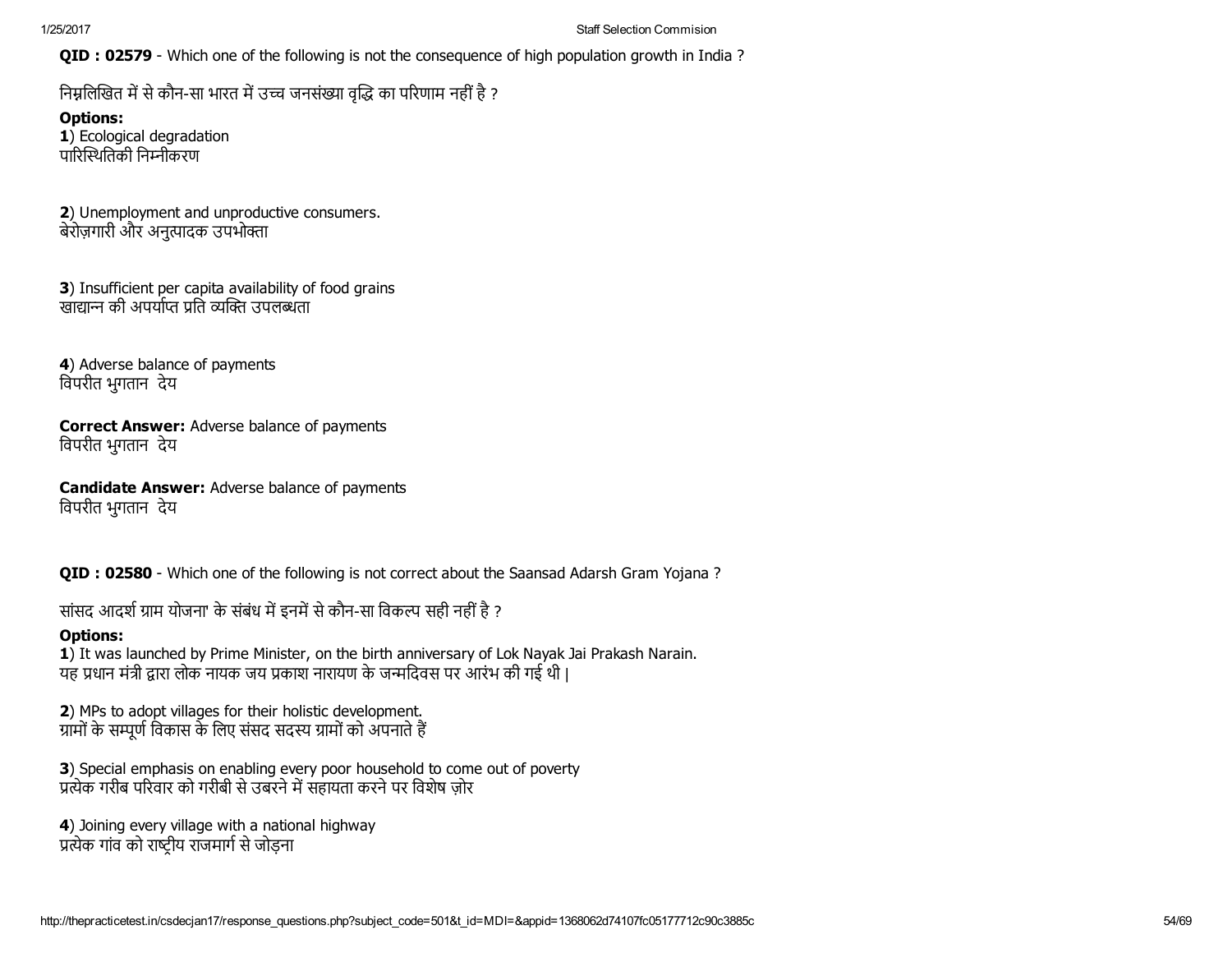Correct Answer: Joining every village with a national highway प्रत्येक गांव को राष्टीय राजमार्ग से जोडना

**Candidate Answer:** Joining every village with a national highway प्रत्येक गांव को राष्ट्रीय राजमार्ग से जोड़ना

QID : 02581 - Fiscal deficit means

राजकोषीय घाटे से आशय है -

# Options:

1) The excess of total expenditure (only revenue) over the sum revenue receipts excluding borrowing ऋणों को छोड़ कर कुल राजस्व प्राप्तियों से अधिक कुल व्यय (केवल राजस्व)

2) The excess of total expenditure (only revenue) over the sum of revenue receipts including borrowing ऋणों को शामिल करते हुए कुल राजस्व प्राप्तियों से अधिक कुल व्यय (केवल राजस्व)

3) The excess of total expenditure (capital and revenue) over the sum of revenue and capital receipts excluding borrowing ऋणों को छोड़कर राजस्व और पूंजीगत प्राप्तियों से अधिक कुल व्यय (केवल राजस्व)

4) The excess of total expenditure (capital and revenue) over the sum of revenue and capital receipts including borrowing ऋणों को शामिल करके राजस्व और पंजीगत प्राप्तियों से अधिक कुल व्यय (पंजीगत और राजस्व)

Correct Answer: The excess of total expenditure (capital and revenue) over the sum of revenue and capital receipts excluding borrowing ऋणों को छोड़कर राजस्व और पूंजीगत प्राप्तियों से अधिक कुल व्यय (केवल राजस्व)

Candidate Answer: The excess of total expenditure (capital and revenue) over the sum of revenue and capital receipts including borrowing ऋणों को शामिल करके राजस्व और पूंजीगत प्राप्तियों से अधिक कुल व्यय (पूंजीगत और राजस्व)

QID : 02582 - Which of the following cannot be termed as an anti-poverty programme/ scheme?

इनमें से कौन-सी गरीबी रोधी कार्यक्रम/योजना नहीं कही जा सकती है ?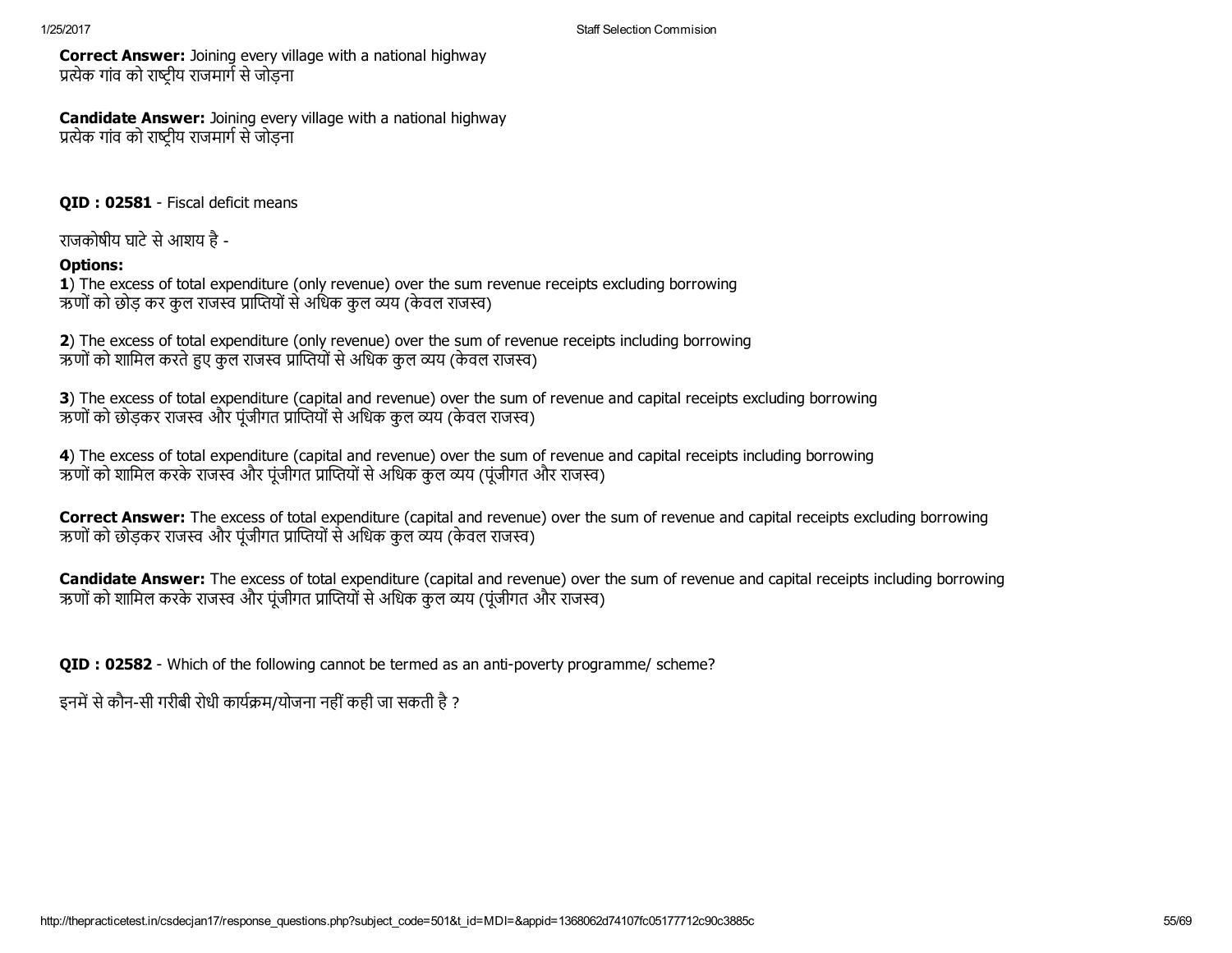1) RLEGP आर.एल.ई.जी.पी.

## 2) NREP एन.आर.ई.पी.

# 3) MRTP

एम.आर.टी.पी.

4) IRDP आई.आर.डी.पी.

Correct Answer: MRTP एम.आर.टी.पी.

## Candidate Answer: MRTP एम.आर.टी.पी.

QID : 02583 - The most important source of capital formation in India has been.

भारत में पूंजी निर्माण का सर्वाधिक महत्त्वपूर्ण स्रोत क्या है ?

# Options:

1) Household savings घरेलू बचतें

2) Public sector savings ्<br>सार्वजनिक क्षेत्रक बचतें

3) Govt revenue surplus ्<br>सरकारी राजस्व अधिशेष

4) Corporate savings ्र<br>कार्पोरेट बचतें

## Correct Answer: Household savings घरेलू बचतें

Candidate Answer: Corporate savings ्यागमञ्जू<br>कार्पोरेट बचतें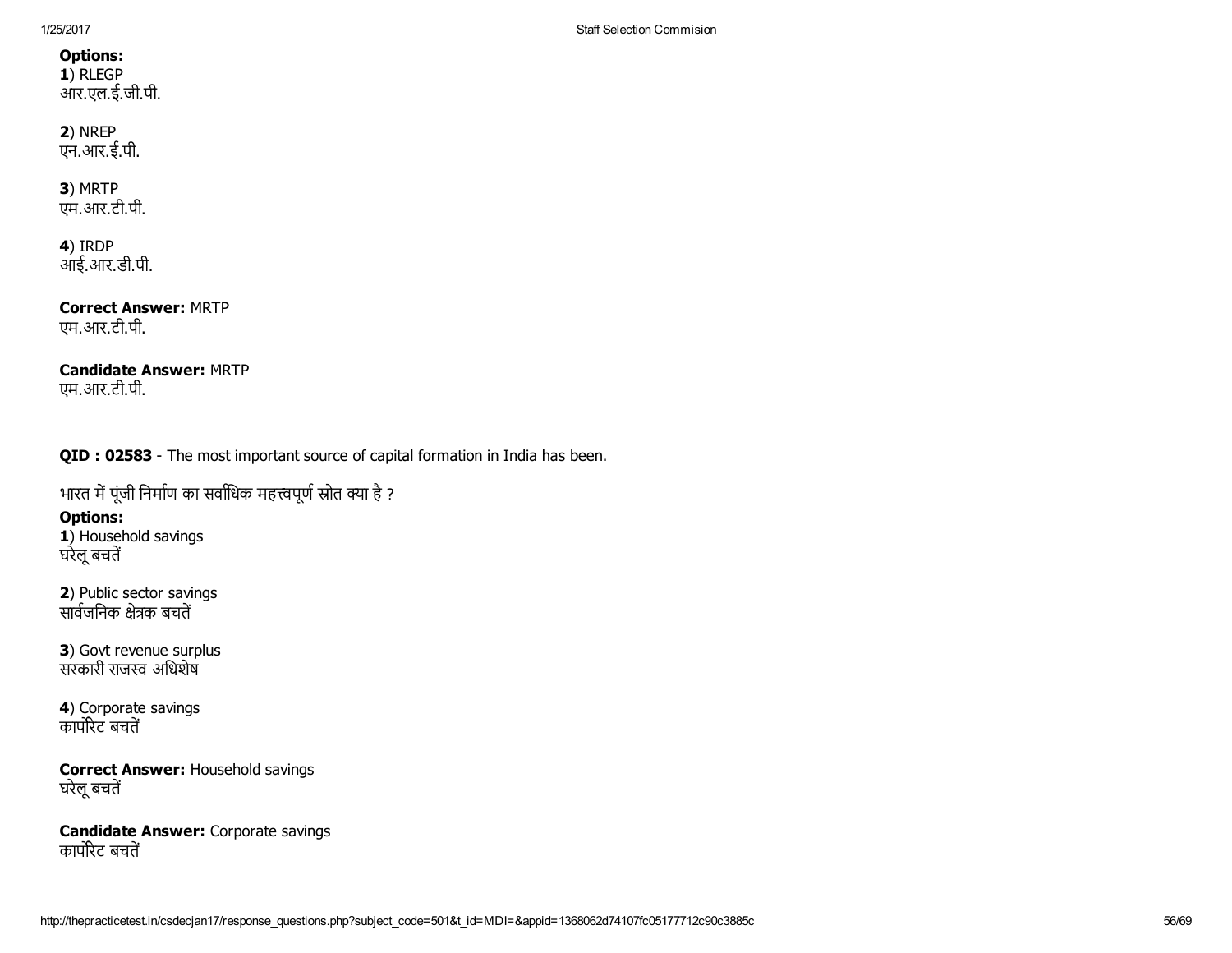QID : 02584 - National Income is the same as

राष्ट्रीय आय वही है जो -

Options: 1) Net domestic product at market price बाज़ार कीमत पर िनवल घरेलुउ藀पाद हो

2) Net domestic product at factor cost कारक लागत पर निवल घरेलु उत्पाद हो

3) Net national product at market price बाज़ार कीमत पर निवल राष्ट्रीय उत्पाद हो

4) Net national product at factor cost कारक लागत पर निवल राष्ट्रीय उत्पाद हो

Correct Answer: Net national product at factor cost कारक लागत पर निवल राष्ट्रीय उत्पाद हो

Candidate Answer: Net national product at market price बाज़ार कीमत पर निवल राष्ट्रीय उत्पाद हो

QID : 02585 - The Gross Domestic Product (GDP) deflator is measured by

सकल घरेलू उत्पाद अपस्फीतिक को कैसे मापा जाता है ?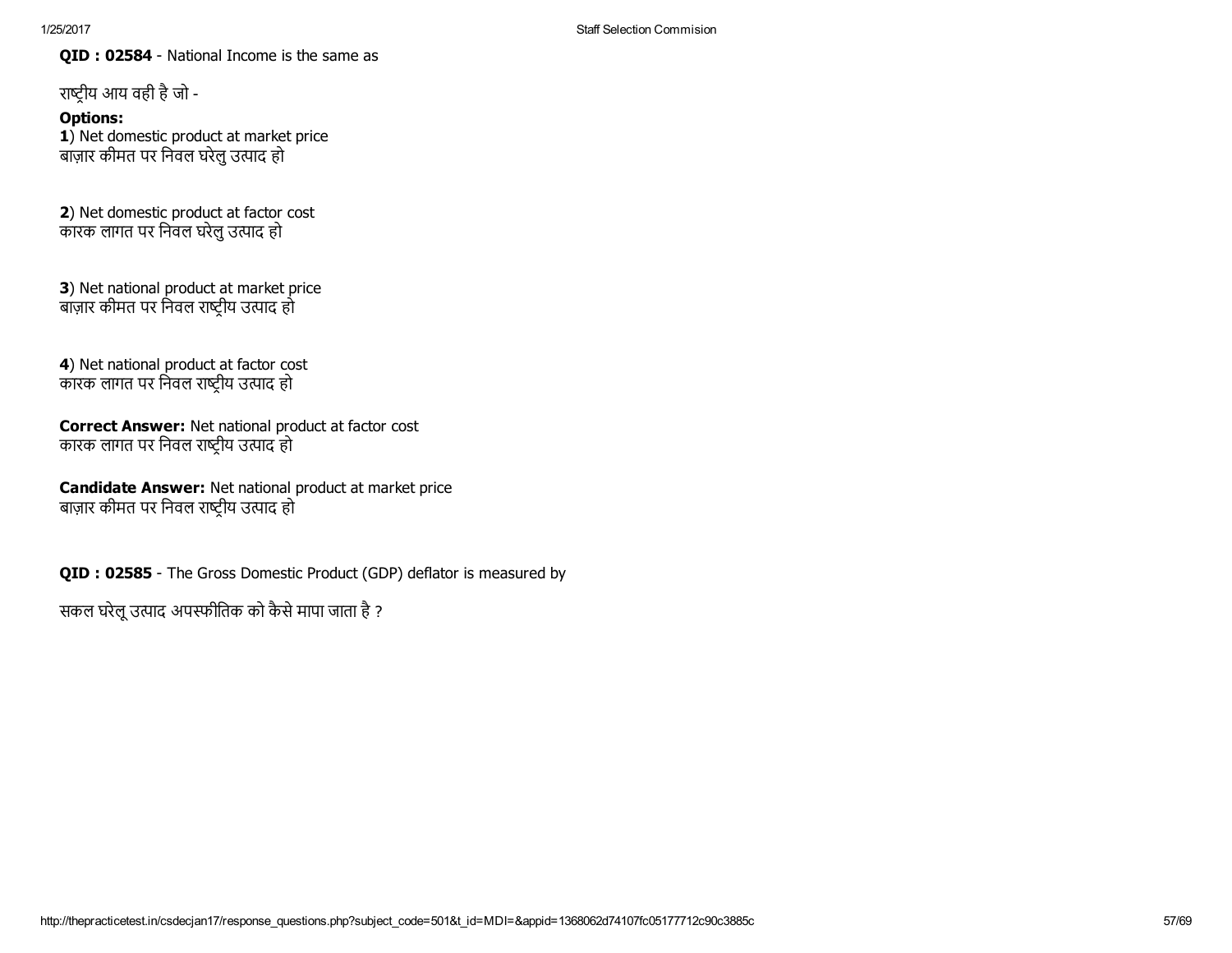1)

Nominal GDP<br>Real GDP<br>X 100

मौद्रिक सकल घरेलू उत्पाद<br>वास्तविक सकल घरेलू उत्पाद x 100

2)

Real GDP<br>Nominal GDP X 100

वास्तविक सकल घरेलू उत्पाद<br>मौद्रिक सकल घरेलू उत्पाद

3)

 $\frac{\hbox{ Nominal GDP}}{\hbox{Real NNP}} \; X \; 100$ मौद्रिक सकल घरेलू उत्पाद<br>वास्तविक निवल राष्ट्रीय उत्पाद × 100

4)

Nominal NNP<br>Real GDP<br>X 100 मौद्रिक निवल राष्ट्रीय उत्पाद<br>वास्तविक सकल घरेलू उत्पाद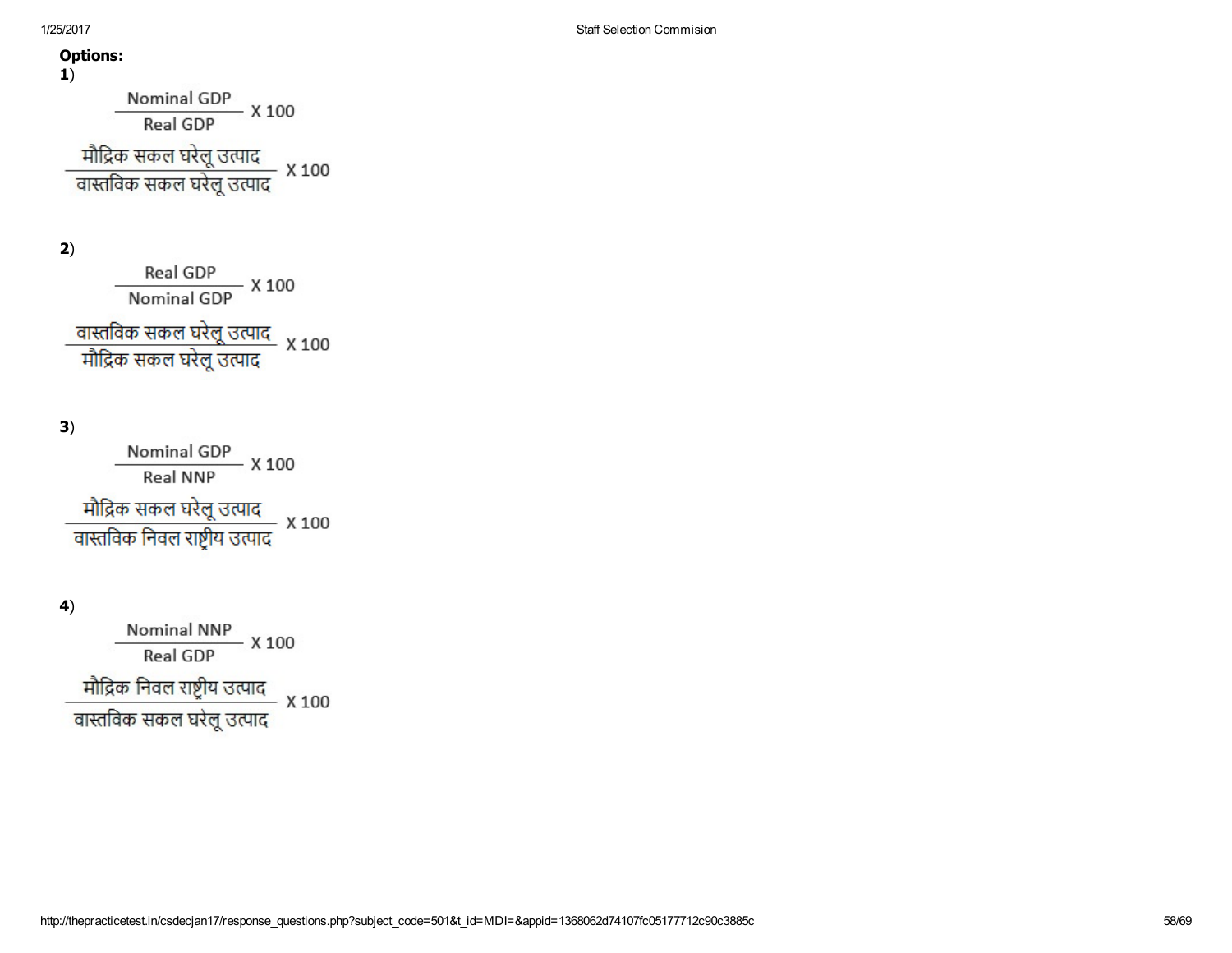#### Correct Answer:

Nominal GDP<br>Real GDP X 100 मौद्रिक सकल घरेलू उत्पाद<br>वास्तविक सकल घरेलू उत्पाद x 100

## Candidate Answer:

Nominal GDP<br>Real GDP X 100 मौद्रिक सकल घरेलू उत्पाद<br>वास्तविक सकल घरेलू उत्पाद × 100

## QID : 02586 - Disquised unemployment refers to

प्रछन्न बेरोज़गारी से आशय है:

## Options:

1) Persons with no proper jobs. वे व्यक्ति जिनके पास उपयुक्त रोज़गार नहीं है

2) Unemployment of people above to 60 years of age. 60 वर्ष से अधिक आयु के व्यक्तियों में बेरोज़गारी

3) More persons employed for a job which less persons can accomplish. जो काम कम व्यक्ति कर सकते हो उसके लिए अधिक व्यक्ति नियोजित हो

4) Unemployment among rural woman. ग्रामीण महिलाओं में बेरोजगारी

Correct Answer: More persons employed for a job which less persons can accomplish. जो काम कम व्यक्ति कर सकते हों उसके लिए अधिक व्यक्ति नियोजित हों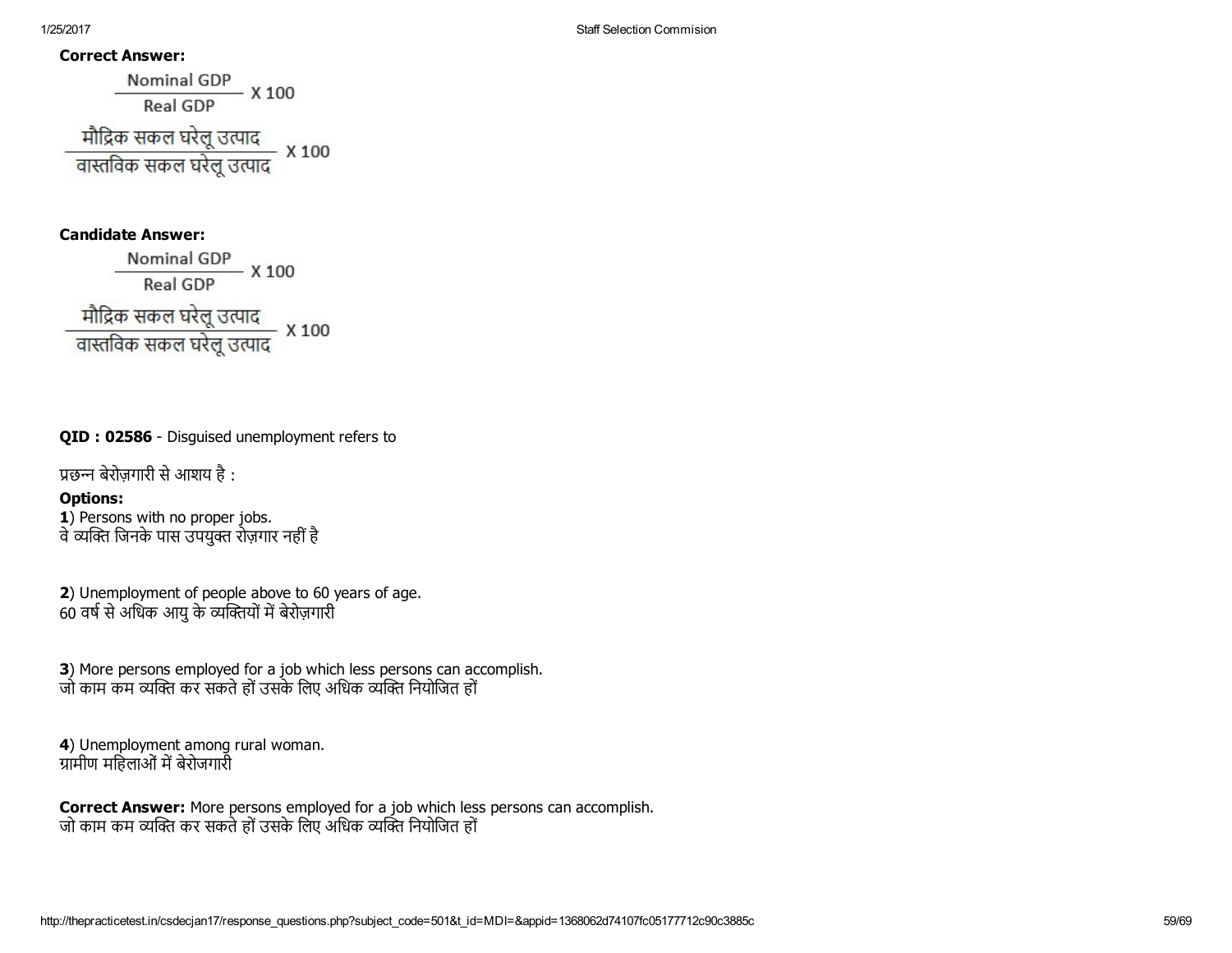Candidate Answer: More persons employed for a job which less persons can accomplish. जो काम कम व्यक्ति कर सकते हों उसके लिए अधिक व्यक्ति नियोजित हों

QID : 02587 - Consider the following statements about GST bill of India

1) GST consists of three components such as central- GST (CGST), State- GST (SGST) and Local- GST (LGST) 2) CGST & SGST will apply to all transactions of goods & services

Which of the above statements are correct ?

भारत के "वस्तु और सेवा कर" (जी.एस.टी.) के संबंध में निम्नलिखित कथनों को पढ़े:

1) 'वस्तु और सेवा कर' के तीन घटक हैं, जैसे- 'केन्द्रीय वस्तु और सेवा ऐस.टी.)' 'राज्य वस्तु और सेवा राइ.टी.)' परि सी.एस.की.एस.की.एस.टी.परस.टी.)' 'यस्तु और सेवा कर (एल.जी.एस.टी.)' 2) केन्द्रीय वस्तु और सेवा कर और राज्य वस्तु और सेवा कर वस्तुओं और सेवाओं के सभी लेनदेन पर लागू होगा।

उपर्युक्त में से कौन-सा कथन सही है ?

# Options:

1) Only 1 केवल 1

2) Only 2 केवल 2

3) Both 1 & 2 1 और 2 दोनों

4) Neither of the two दोनों में से कोई नहीं

Correct Answer: Only 2 केवल 2

Candidate Answer: Neither of the two दोनों में से कोई नहीं

QID : 02588 - In the post-reforms period, Foreign Exchange Regulation Act was replaced by

सुधारों के पश्चात की अवधि में विदेशी विनिमय नियमन अधिनियम को किस्से प्रतिस्थापित किया गया ?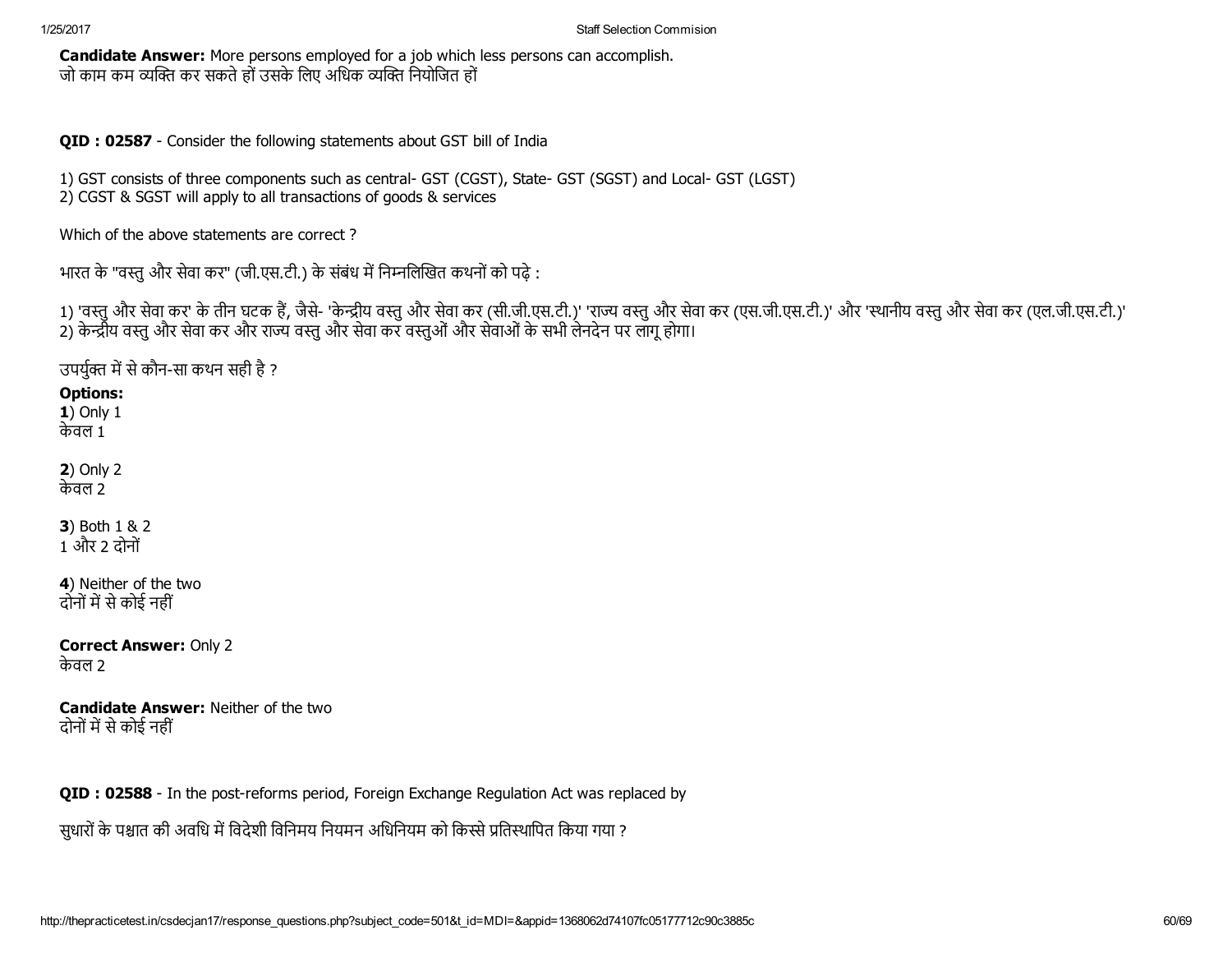1) Foreign Exchange Management Act. विदेशी मुद्रा प्रबंध अधिनियम

2) Funds Exchange Management Act. निधि विनियम प्रबंध अधिनियम

3) Fiscal Exchange Management Act. राजकोषीय विनियम पबंध अधिनियम

4) Foreign Equity Management Act. विदेशी ईकविटी प्रबंध अधिनियम

Correct Answer: Foreign Exchange Management Act. विदेशी मुद्रा प्रबंध अधिनियम

Candidate Answer: Foreign Exchange Management Act. विदेशी मुद्रा प्रबंध अधिनियम

QID : 02589 - \_\_\_\_\_\_ refers to disposal of public sector unit's equity in the market.

इनमें से कौन बाज़ार में सार्वजनिक क्षेत्र यूनिटो की इक्रिटी के निपटान को इंगित करता है ?

# Options:

1) Liberalisation उदारीकरण

2) Globalisation वैश्वीकरण

3) Disinvestment िविनवेश

4) Privatisation िनजीकरण

Correct Answer: Disinvestment िविनवेश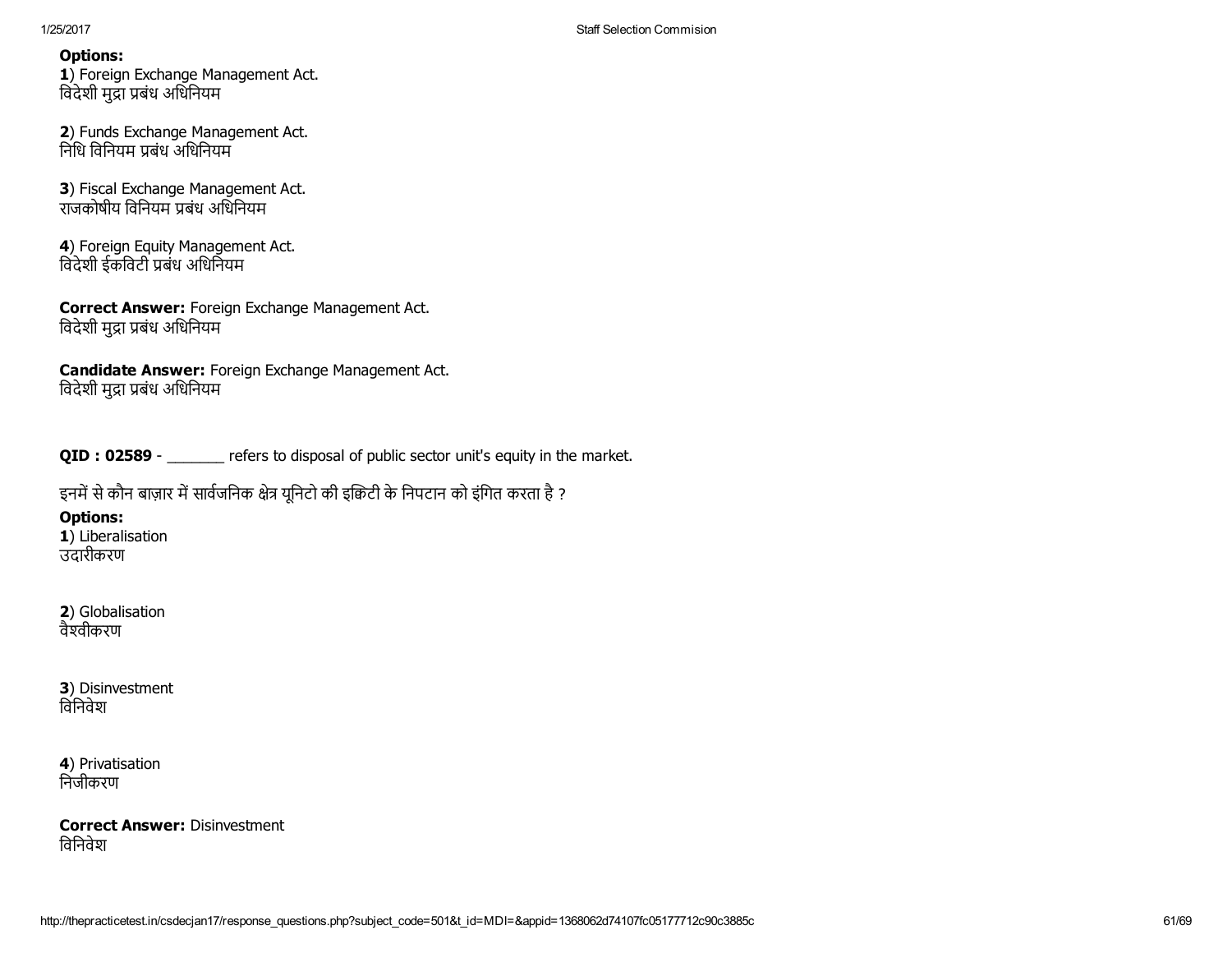Candidate Answer: Disinvestment िविनवेश

QID : 02590 - Globalisation is a process of increasing economic integration in the world among

वैश्वीकरण विश्व में किसके बीच आर्थिक एकीकरण बढ़ाने की प्रक्रिया है ?

# Options:

1) Trade organisations Āयापारकसगं ठनो के बीच

2) Social organisations सामाजिक संगठनो के बीच

3) Countries देशोंके बीच

4) Financial Institutions वित्तीय संस्थाओं के बीच

Correct Answer: Countries देशोंके बीच

Candidate Answer: Countries देशोंके बीच

QID: 02591 - UDAY Stands for

उदय (UDAY) से क्या आशय है ?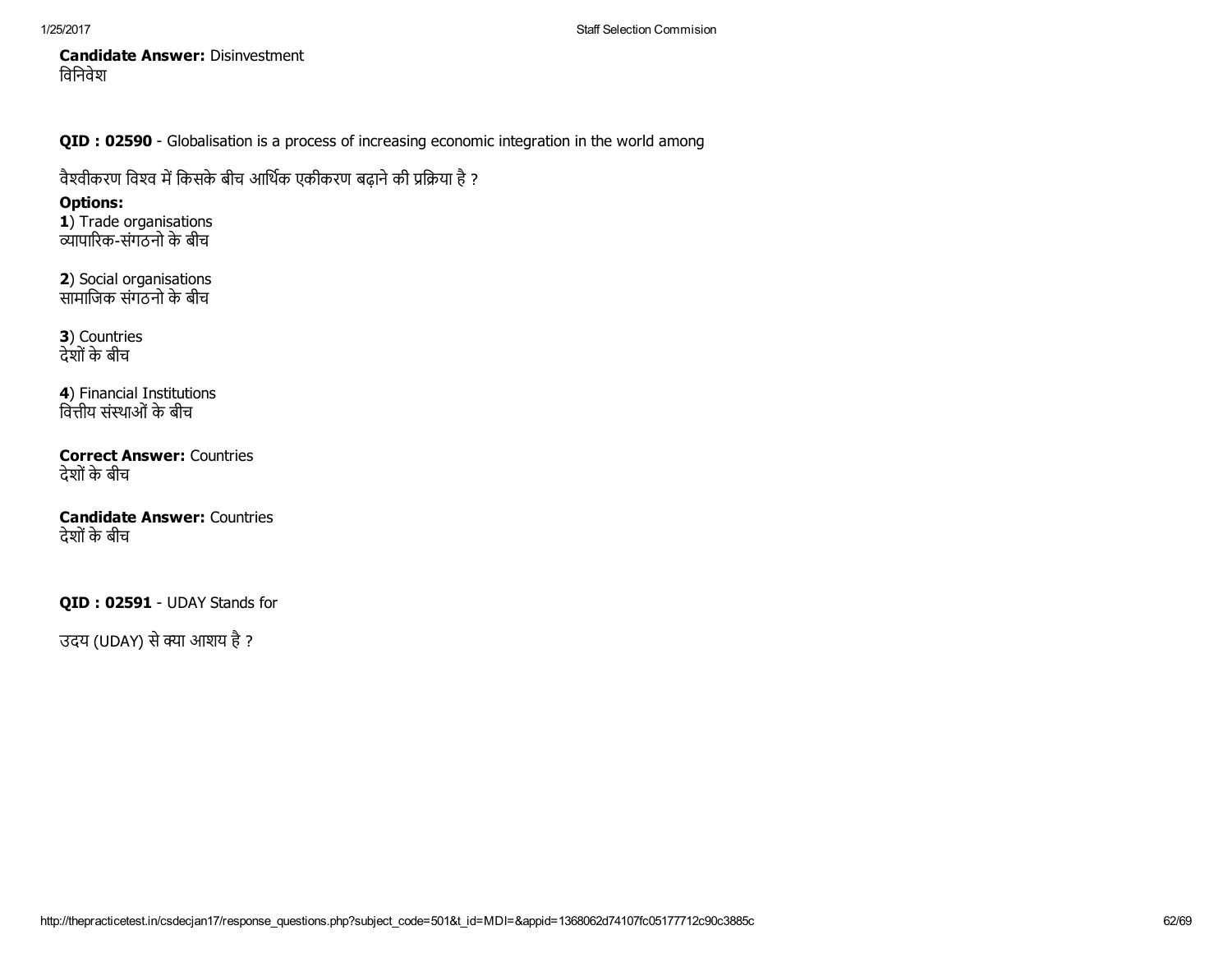1) Unmukt Deficit Assurance Yojna उन्मुक्त घाटा आश्वासन योजना

2) Ujwal Discom Assurance Yojna उञ्ज्जवल डिस्कॉम आश्वासन योजना

3) Unmukt Discom Assurance Yojna उन्मक्त डिस्कॉम आश्वासन योजना

4) Ujjwal deficit Assurance Yojna उЀजवल घाटा आ詀वासन योजना

Correct Answer: Ujwal Discom Assurance Yojna उज्जवल डिस्कॉम आश्वासन योजना

Candidate Answer: Ujwal Discom Assurance Yojna उज्जवल डिस्कॉम आश्वासन योजना

QID : 02592 - Reserve Bank's Liquidity Adjustment Facility (LAF) refers to

रिजर्व बैंक की नकदी समायोजन सुविधा (एल.ए.एफ.) से आशय किससे है ?

### Options:

1) Auction of Treasury Bills राजकोष िबलोंकी नीलामी

2) Rediscounting of Bills of Exchange विनिमय विपत्रों को पुनः भुनाना

3) use of Repo and Reverse Repo रेपो और विपरीत रेपो का प्रयोग

4) variation in the Statutory Liquidity Rates (SLR) सांविधिक नकदी दरों (एस.एल.आर.) में परिवर्तन

**Correct Answer:** use of Repo and Reverse Repo रेपो और विपरीत रेपो का प्रयोग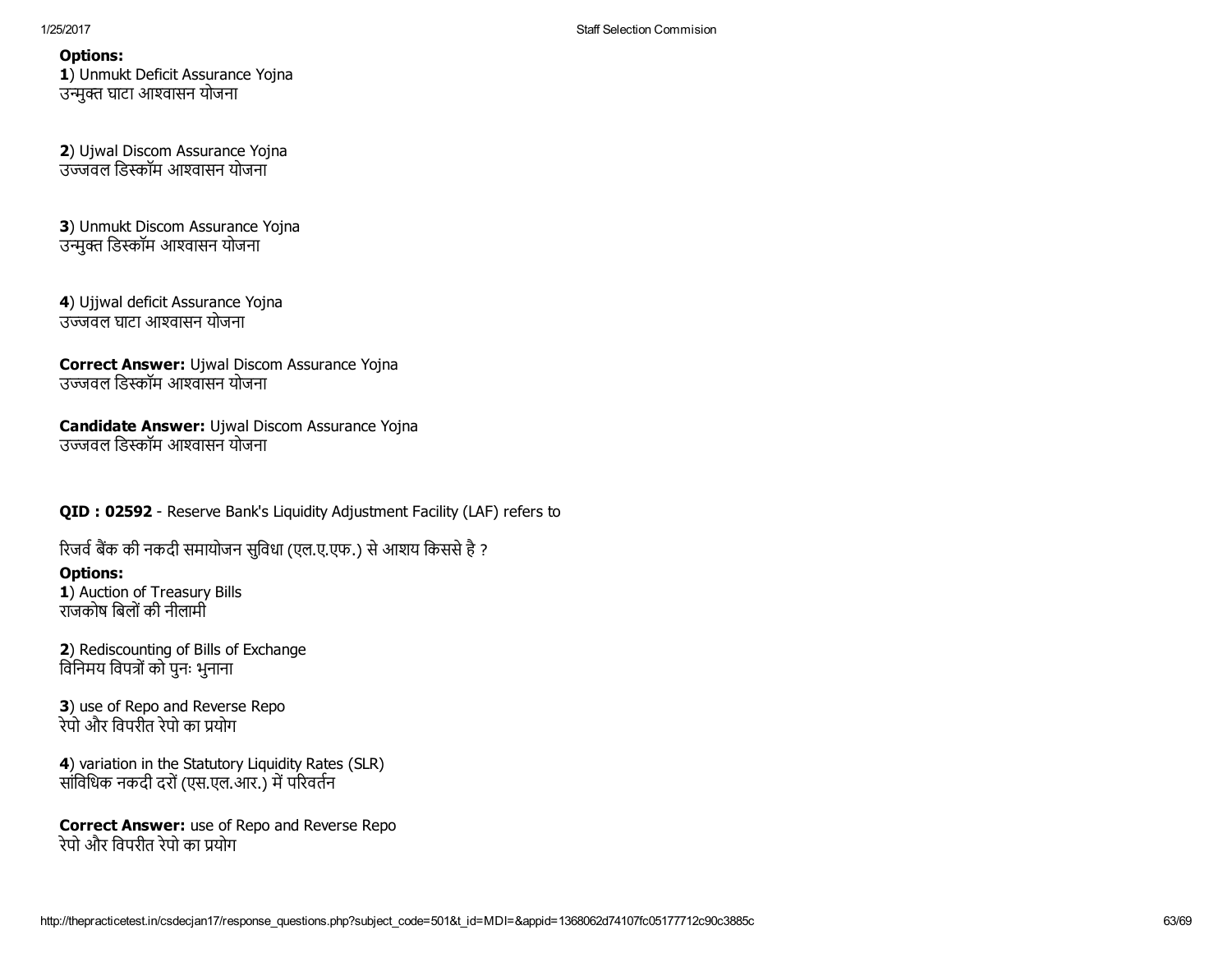Candidate Answer: variation in the Statutory Liquidity Rates (SLR) सांविधिक नकदी दरों (एस.एल.आर.) में परिवर्तन

QID : 02593 - When too much money chases too few goods, the resulting inflation is called.

जब बहुत अधिक मुद्रा बहुत थोड़ी वस्तुओ का पीछा करे तो परिणामी मुद्रा स्फीति को कहते हैं

## Options:

1) Deflation अपस्फीति

2) Demand pull inflation मांगजन्य स्फीति

3) Cost push inflation लागतजन्य स्फीति

4) Stagflation मंद स्फौति

Correct Answer: Demand pull inflation मांगजन्य स्फीति

Candidate Answer: Demand pull inflation मांगजन्य स्फीति

QID : 02594 - The effect of increase in Cash Reserve Ratio will be reduced or nullified if

नकदी रिज़र्व अनुपात में वृद्धि का प्रभाव कम हो जाएगा या वह निष्प्रभावी हो जाएगा यदि:

# Options:

1) Bank rate is reduced. बक दर कम कर दी जाए

2) Securities are sold in the open market प्रतिभूतियां खुले बाज़ार में बेची जाएं

3) Statutory Liquidity Reserve (SLR) is Increased. सांिविधक नकदी दर (एस.एल.आर) बढ़ा दी जाए

4) People don't borrow from non- banking institutions. लोग गैर-बैंकिंग संस्थाओं से उधार न लें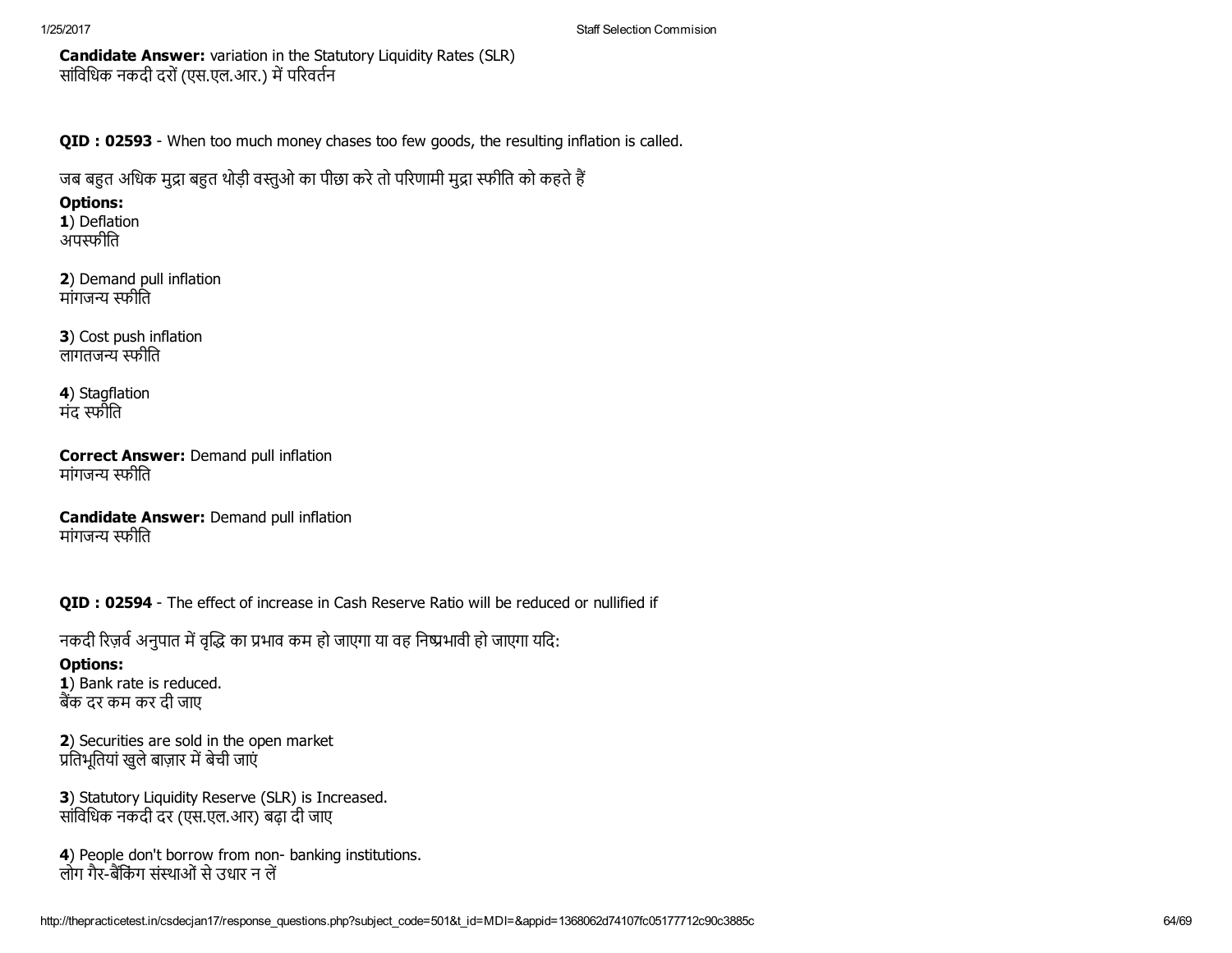Correct Answer: Bank rate is reduced. बैंक दर कम कर दी जाए

Candidate Answer: Bank rate is reduced. बक दर कम कर दी जाए

QID : 02595 - NABARD's primary role is -

नाबार्ड का मुख्य कार्य है -

# Options:

1) To act as an finance institution एक वित्तीय संस्थान के रूप में कार्य करना

2) To issue shares in the market ुबाजार में शेयर जारी करना

**3)** To underwrite shares of govt agencies सरकारी एजेन्सियों के शेयरों की ज़िम्मेदारी लेना

4) To act as a bank बैंक के रूप में कार्य करना

Correct Answer: To act as an finance institution एक वित्तीय संस्थान के रूप में कार्य करना

Candidate Answer: To act as an finance institution एक वित्तीय संस्थान के रूप में कार्य करना

QID : 02596 - Open market operations are

खुले बाजार की क्रियाऐं क्या है ?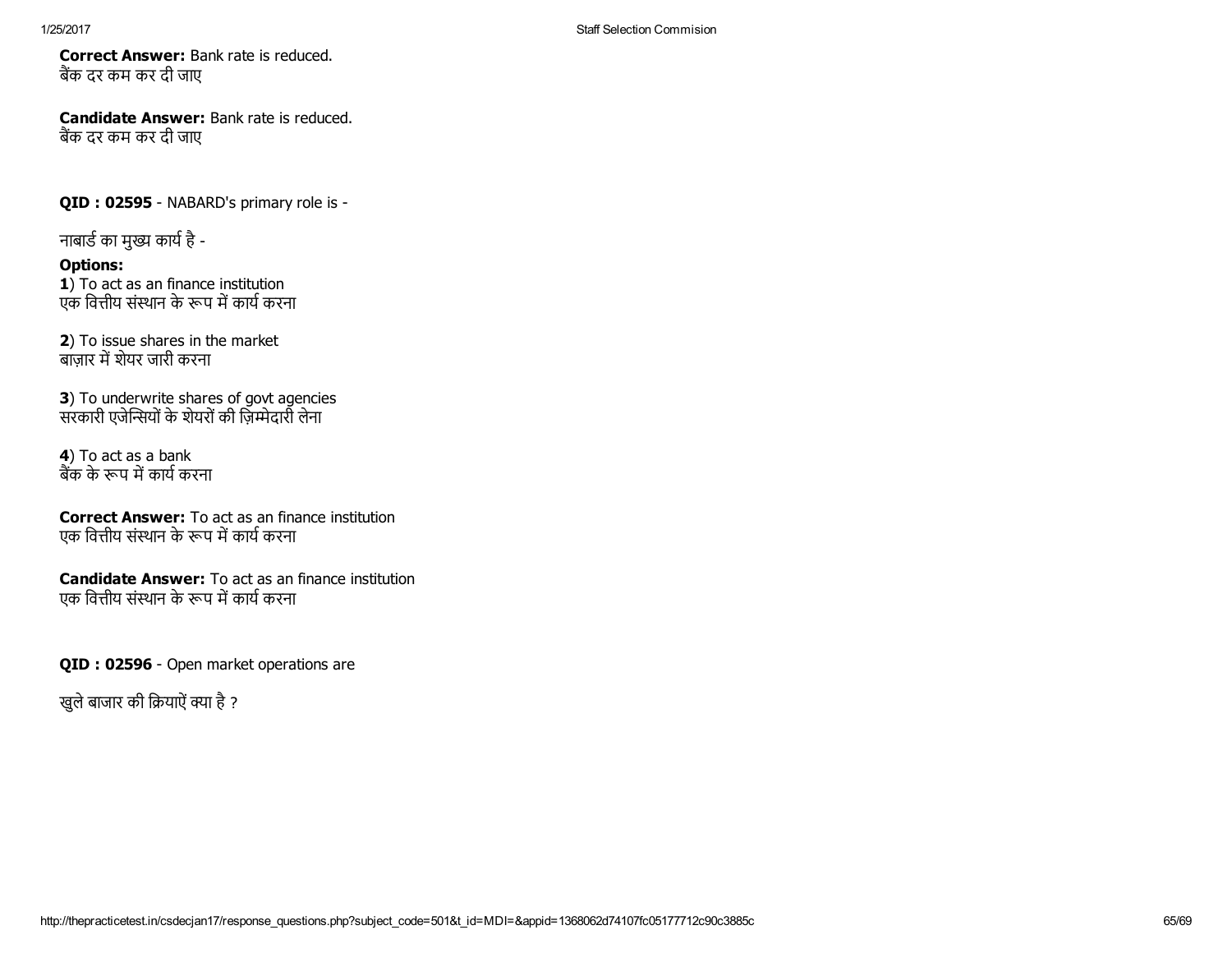1) activities of SEBI registered Brokers सेबी (SEBI) रजिस्ट्रीकृत दलालों की कार्यवाहियां

2) selling of securities by RBI भारतीय रिजर्व बैंक द्वारा प्रतिभूतियां बेचना

**3**) issue of gilt edged securities by government सरकार द्वारा श्रेष्ठ प्रतिभूतियां जारी करना

4) sale of shares by Foreign Institutional Investors विदेशी संस्थागत निवेश कर्ताओं द्रारा शेयरों की बिक्री

Correct Answer: selling of securities by RBI भारतीय रिजर्व बैंक द्वारा प्रतिभूतियां बेचना

Candidate Answer: selling of securities by RBI भारतीय रिजर्व बैंक द्वारा प्रतिभूतियां बेचना

QID : 02597 - An enterprise- wise resource planning (ERP) system integrates the organization's Computerized subsystems and may also provide links to external parties. Identify the advantage of ERP

उद्यम-गत संसाधन नियोजन (ERP) प्रणाली संगठन के कम्प्यूटरीकृत सब-सिस्टमों को एकीकृत करती है और बाहरी पार्टियों को लिंक भी उपलब्ध करवाती है I ERP के लाभ इंगित करें

## Options:

1) The re-engineering needed for its implementation should improve business processes इसके कार्यान्वयन के लिए आवश्यक पुर्नइंजीनियरिंग से व्यापार प्रक्रिया बेहतर होगी

2) Customizing the software to suit the unique needs of the organization of all sizes सभी आकारों के संगठनों की विशिष्ट आवश्यकताओं के अनुकूल साफ्टवेयर कस्टमाइज़ होगा

3) The comprehensiveness of the system reduces resistance to change सिस्टम की व्यापकता से परिवर्तन के प्रति विरोध कम हो जाता है

4) It can be installed by organization of all sizes यह सभी आकार के संगठनों द्वारा इन्स्टाल किया जा सकता है

Correct Answer: The re-engineering needed for its implementation should improve business processes इसके कार्यान्वयन के लिए आवश्यक पर्नइंजीनियरिंग से व्यापार प्रक्रिया बेहतर होगी

Candidate Answer: Customizing the software to suit the unique needs of the organization of all sizes सभी आकारों के संगठनों की विशिष्ट आवश्यकताओं के अनुकूल साफ्टवेयर कस्टमाइज़ होगा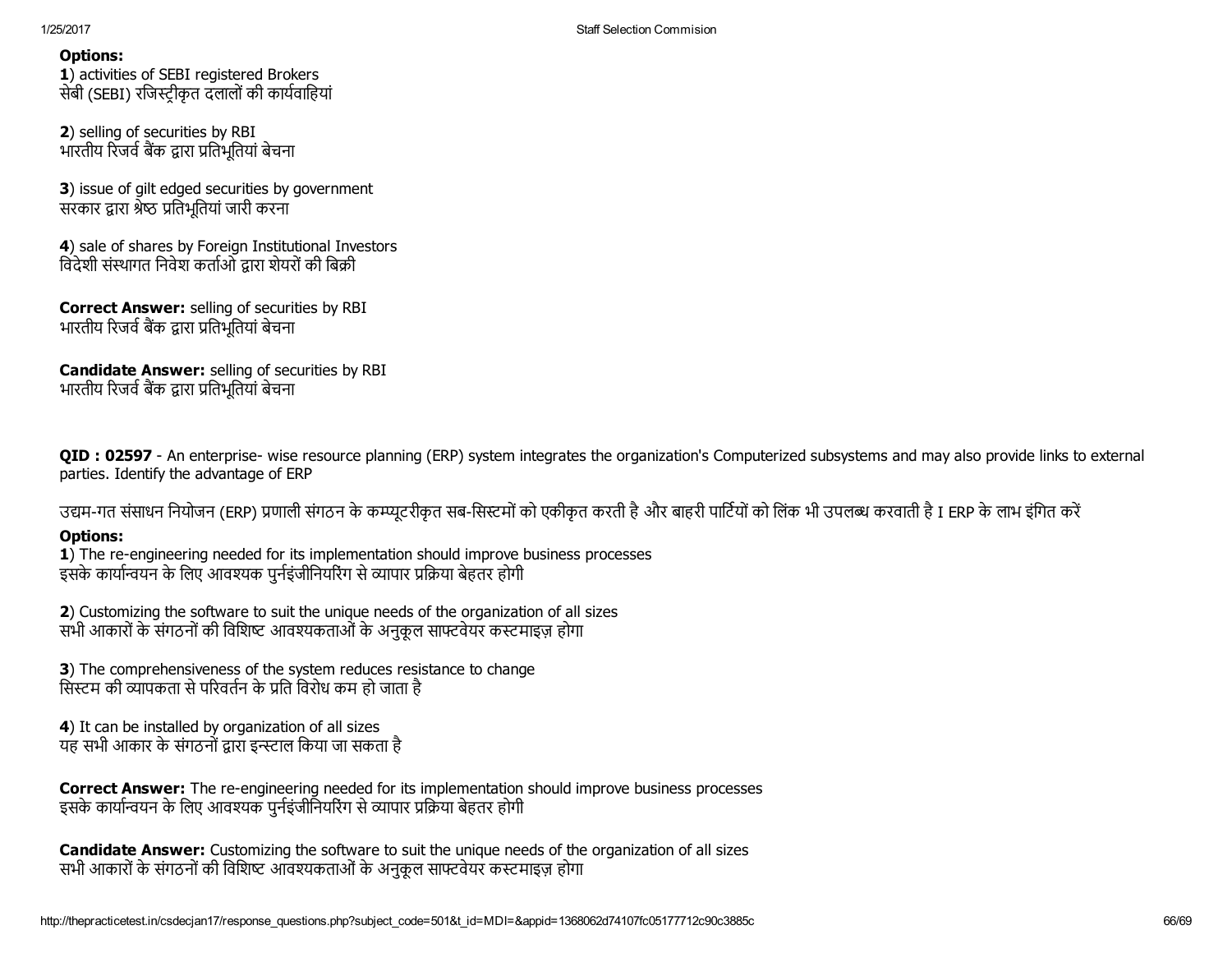QID : 02598 - The Rural Infrastructure Development Fund (RIDF) has been created under.

ग्रामीण आधारिक संरचना विकास निधि (RIDF) किसके अन्तर्गत बनाया गया है ?

Options: 1) Reserve Bank of India भारतीय रिज़र्व बैंक

2) NABARD नाबार्ड

3) Ministry of Agriculture कृषि मंत्रालय

4) Ministry of Rural Development ग्रामीण विकास मंत्रालय

Correct Answer: NABARD नाबार्ड

Candidate Answer: NABARD नाबार्ड

QID : 02599 - Which of the following is not a function of the Securities and Exchange Board of India (SEBI)

इनमें से कौन-सा सेबी (SEBI) का कार्य नहीं है ?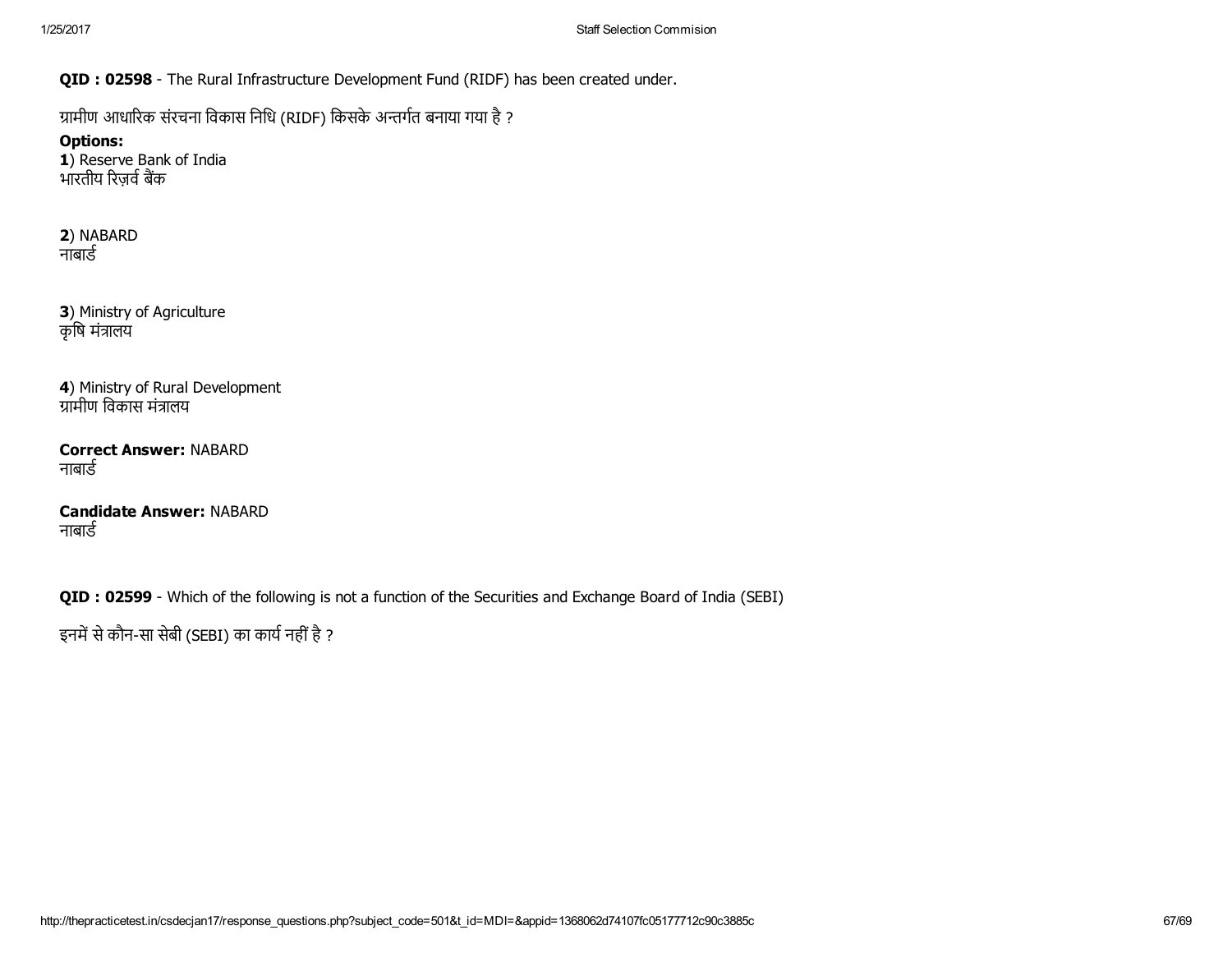1) Supervising the working of the stock Exchanges स्टॉक एक्सचेंजों के कार्य का पर्यवेक्षण

2) Underwriting new Capital Issues नए पंजी निर्गमनो की ज़िम्मेदारी लेना

3) Regulating merchant banks and mutual funds मर्चेन्ट बैंकों और म्यूचअल फंडो को नियमित करना

4) Promoting the development of a healthy Capital market स्वस्थ पूंजी बाज़ार विकास को बढ़ावा देना

Correct Answer: Underwriting new Capital Issues नए पूंजी निर्गमनो की ज़िम्मेदारी लेना

Candidate Answer: Regulating merchant banks and mutual funds मर्चेन्ट बैंकों और म्यूचुअल फंडो को नियमित करना

QID : 02600 - Which of the following are major components of the Information Technology Enabled Services (ITES) industry in India

भारत के सूचना प्रौद्योगिकी समर्थ सेवाओं (आई.टी.ई.एस.) के निम्नलिखित में से कौन-से मुख्य घटक हैं ?

# Options:

1) IT services and BPO आई टी सेवाएं और बी.पी.ओ.

2) Manufacturing Services विनिर्माण सेवाएं

3) Software Products सॉफ्टवेयर उत्पाद

4) All the options उपर्युक्त सभी

Correct Answer: All the options उपर्युक्त सभी